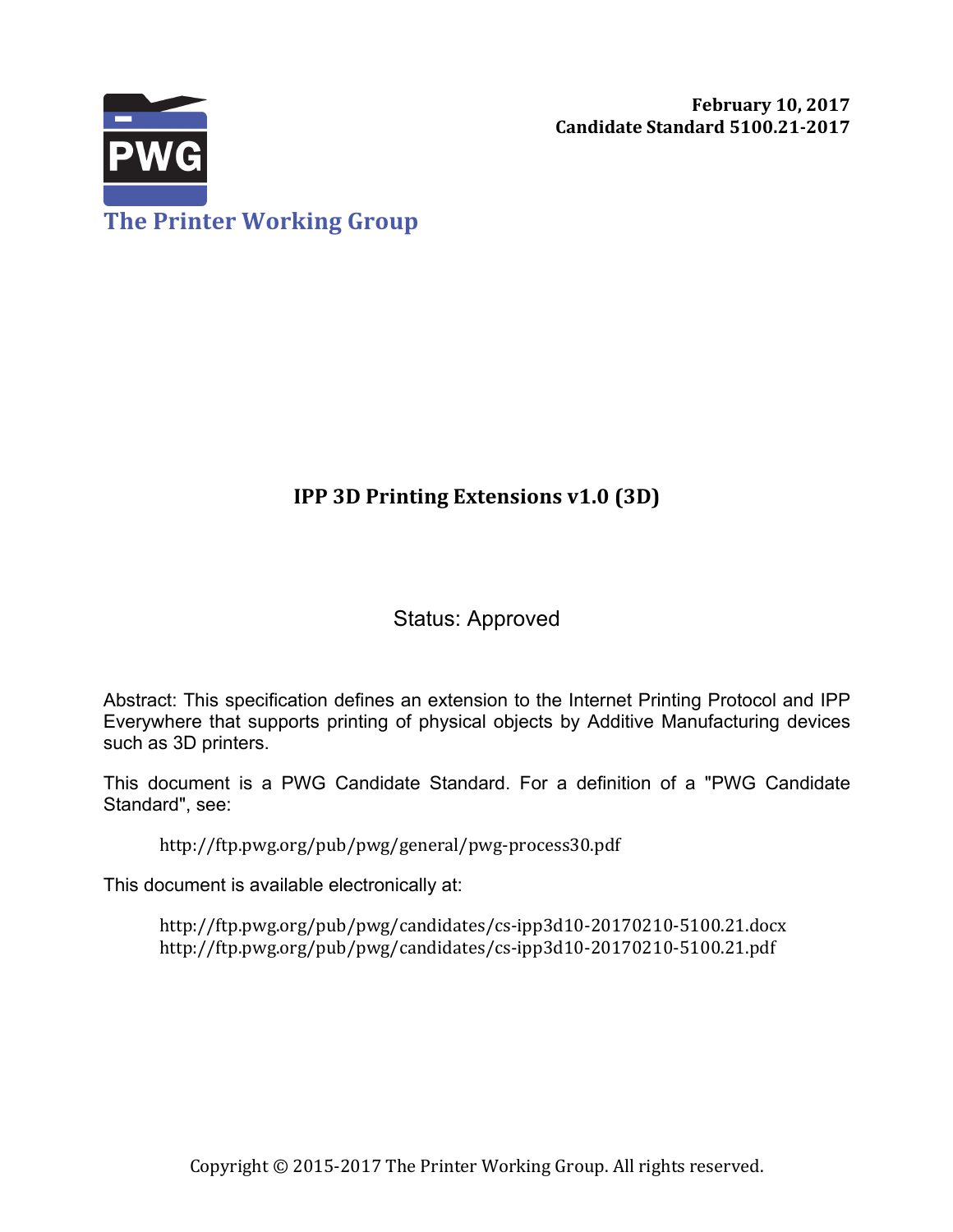Copyright © 2015-2017 The Printer Working Group. All rights reserved.

This document may be copied and furnished to others, and derivative works that comment on, or otherwise explain it or assist in its implementation may be prepared, copied, published and distributed, in whole or in part, without restriction of any kind, provided that the above copyright notice, this paragraph and the title of the Document as referenced below are included on all such copies and derivative works. However, this document itself may not be modified in any way, such as by removing the copyright notice or references to the IEEE-ISTO and the Printer Working Group, a program of the IEEE-ISTO.

Title: *IPP 3D Printing Extensions v1.0 (3D)*

The IEEE-ISTO and the Printer Working Group DISCLAIM ANY AND ALL WARRANTIES, WHETHER EXPRESS OR IMPLIED INCLUDING (WITHOUT LIMITATION) ANY IMPLIED WARRANTIES OF MERCHANTABILITY OR FITNESS FOR A PARTICULAR PURPOSE.

The Printer Working Group, a program of the IEEE-ISTO, reserves the right to make changes to the document without further notice. The document may be updated, replaced or made obsolete by other documents at any time.

The IEEE-ISTO takes no position regarding the validity or scope of any intellectual property or other rights that might be claimed to pertain to the implementation or use of the technology described in this document or the extent to which any license under such rights might or might not be available; neither does it represent that it has made any effort to identify any such rights.

The IEEE-ISTO invites any interested party to bring to its attention any copyrights, patents, or patent applications, or other proprietary rights which may cover technology that may be required to implement the contents of this document. The IEEE-ISTO and its programs shall not be responsible for identifying patents for which a license may be required by a document and/or IEEE-ISTO Industry Group Standard or for conducting inquiries into the legal validity or scope of those patents that are brought to its attention. Inquiries may be submitted to the IEEE-ISTO by e-mail at: ieee-isto@ieee.org.

The Printer Working Group acknowledges that the IEEE-ISTO (acting itself or through its designees) is, and shall at all times, be the sole entity that may authorize the use of certification marks, trademarks, or other special designations to indicate compliance with these materials.

Use of this document is wholly voluntary. The existence of this document does not imply that there are no other ways to produce, test, measure, purchase, market, or provide other goods and services related to its scope.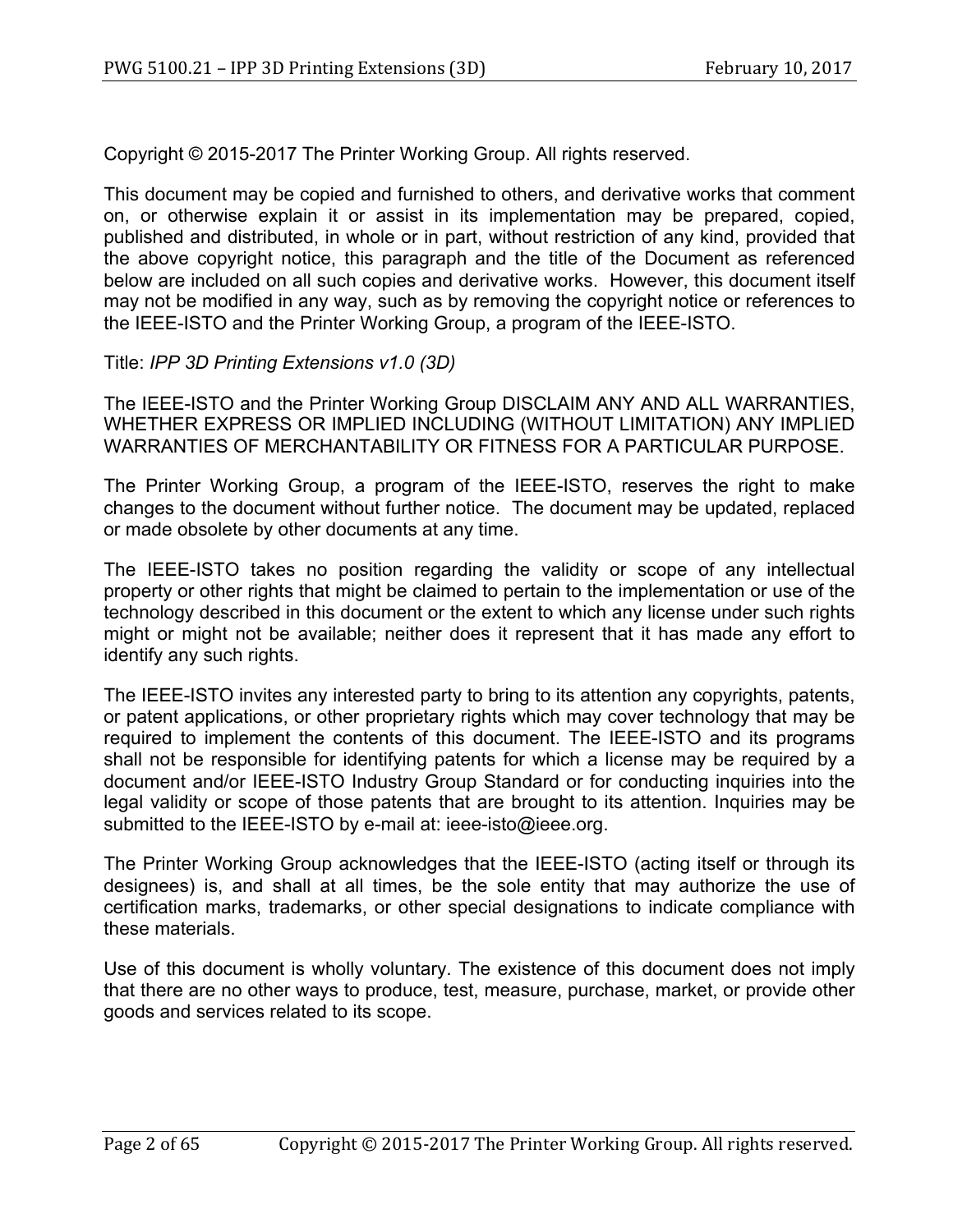### **About the IEEE-ISTO**

The IEEE-ISTO is a not-for-profit corporation offering industry groups an innovative and flexible operational forum and support services. The IEEE-ISTO provides a forum not only to develop standards, but also to facilitate activities that support the implementation and acceptance of standards in the marketplace. The organization is affiliated with the IEEE (http://www.ieee.org/) and the IEEE Standards Association (http://standards.ieee.org/).

For additional information regarding the IEEE-ISTO and its industry programs visit:

http://www.ieee-isto.org

### **About the IEEE-ISTO PWG**

The Printer Working Group (or PWG) is a Program of the IEEE Industry Standards and Technology Organization (ISTO) with member organizations including printer manufacturers, print server developers, operating system providers, network operating system providers, network connectivity vendors, and print management application developers. The group is chartered to make printers and the applications and operating systems supporting them work together better. All references to the PWG in this document implicitly mean "The Printer Working Group, a Program of the IEEE ISTO." In order to meet this objective, the PWG will document the results of their work as open standards that define print related protocols, interfaces, procedures and conventions. Printer manufacturers and vendors of printer related software will benefit from the interoperability provided by voluntary conformance to these standards.

In general, a PWG standard is a specification that is stable, well understood, and is technically competent, has multiple, independent and interoperable implementations with substantial operational experience, and enjoys significant public support.

For additional information regarding the Printer Working Group visit:

http://www.pwg.org

Contact information:

The Printer Working Group c/o The IEEE Industry Standards and Technology Organization 445 Hoes Lane Piscataway, NJ 08854 USA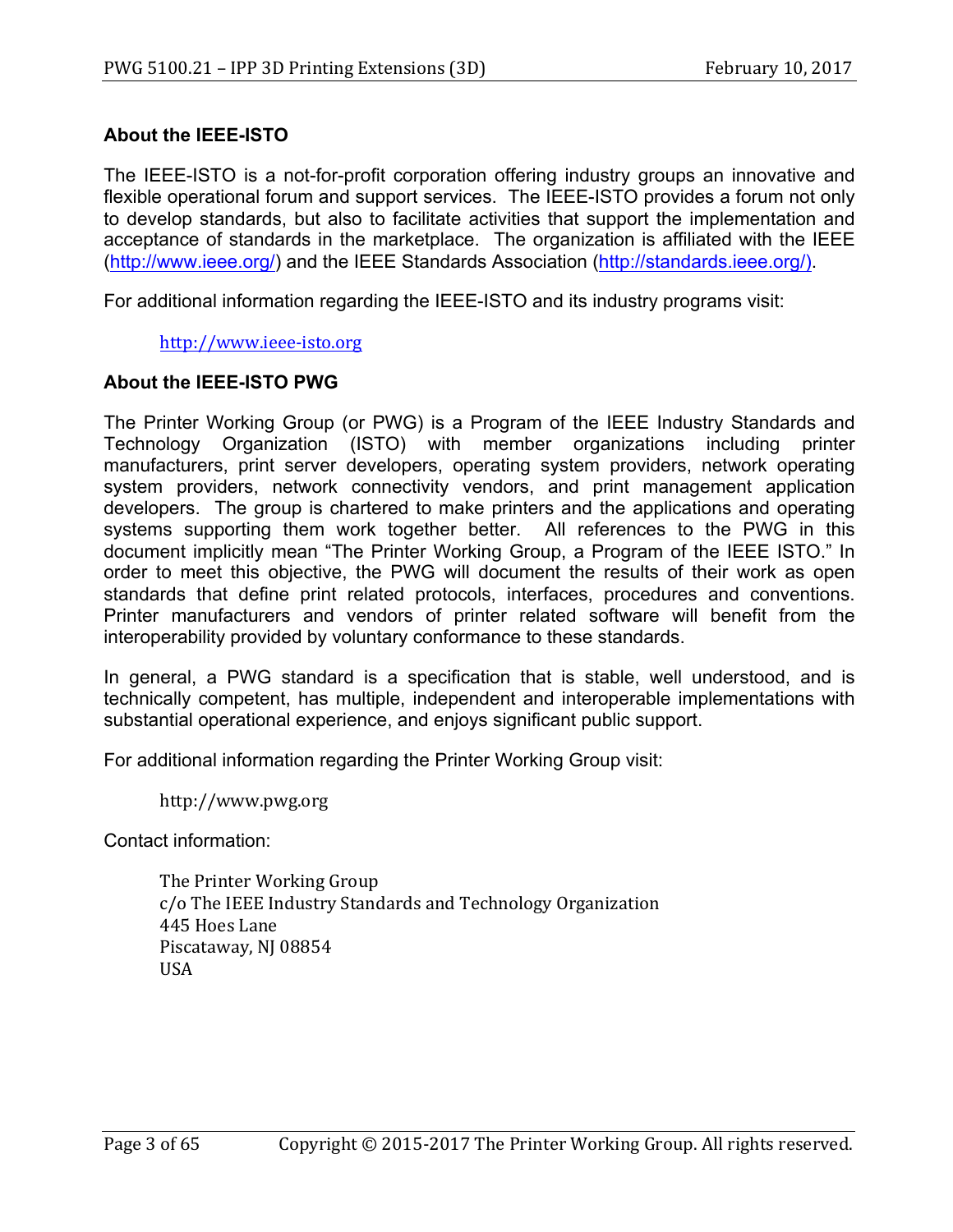### **About the Internet Printing Protocol Workgroup**

The Internet Printing Protocol (IPP) workgroup has developed a modern, full-featured network printing protocol, which is now the industry standard. IPP allows a print client to query a printer for its supported capabilities, features, and parameters to allow the selection of an appropriate printer for each print job. IPP also provides job information prior to, during, and at the end of job processing.

For additional information regarding IPP visit:

#### http://www.pwg.org/ipp/

Implementers of this specification are encouraged to join the IPP mailing list in order to participate in any discussions of the specification. Suggested additions, changes, or clarification to this specification, should be sent to the IPP mailing list for consideration.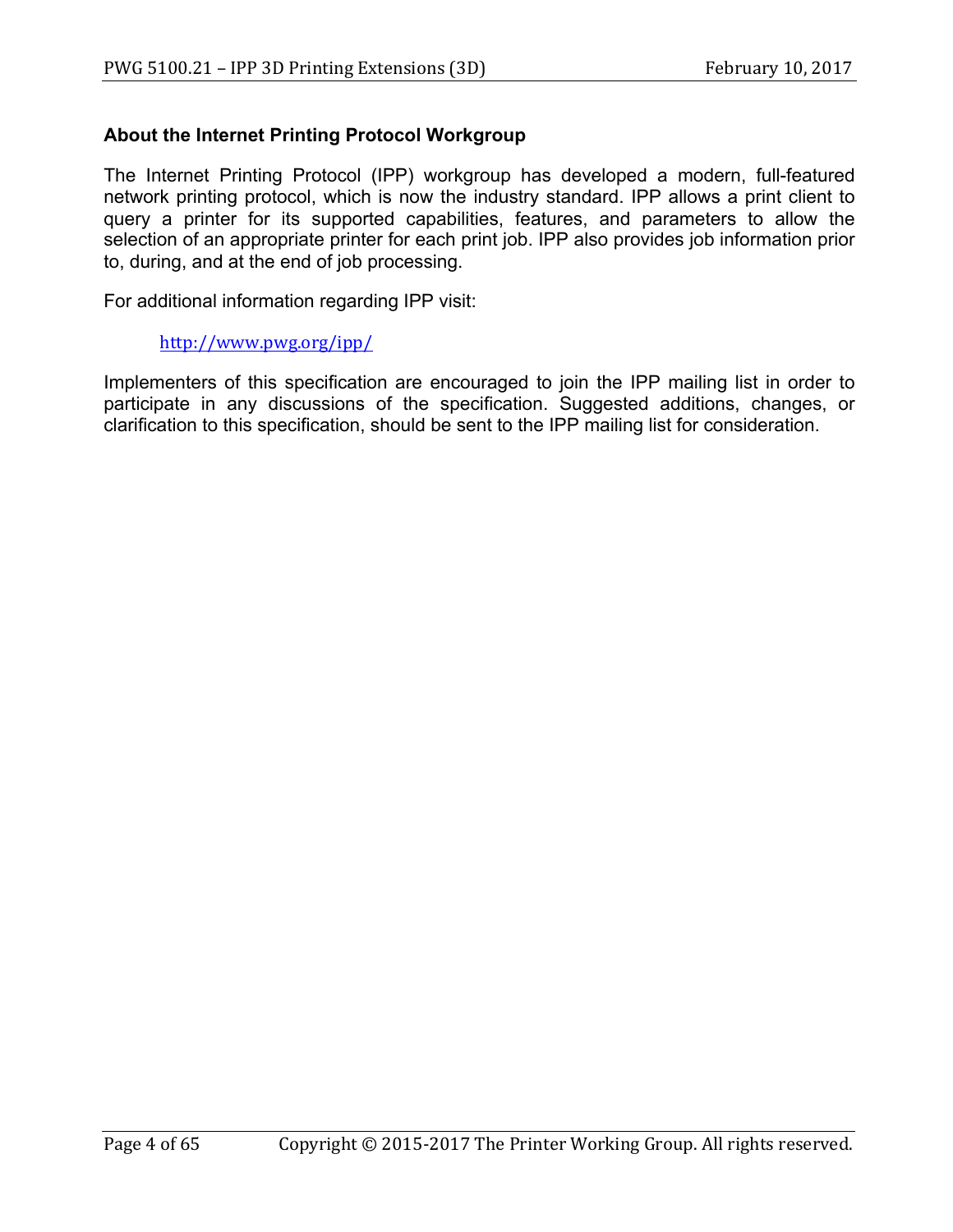# **Table of Contents**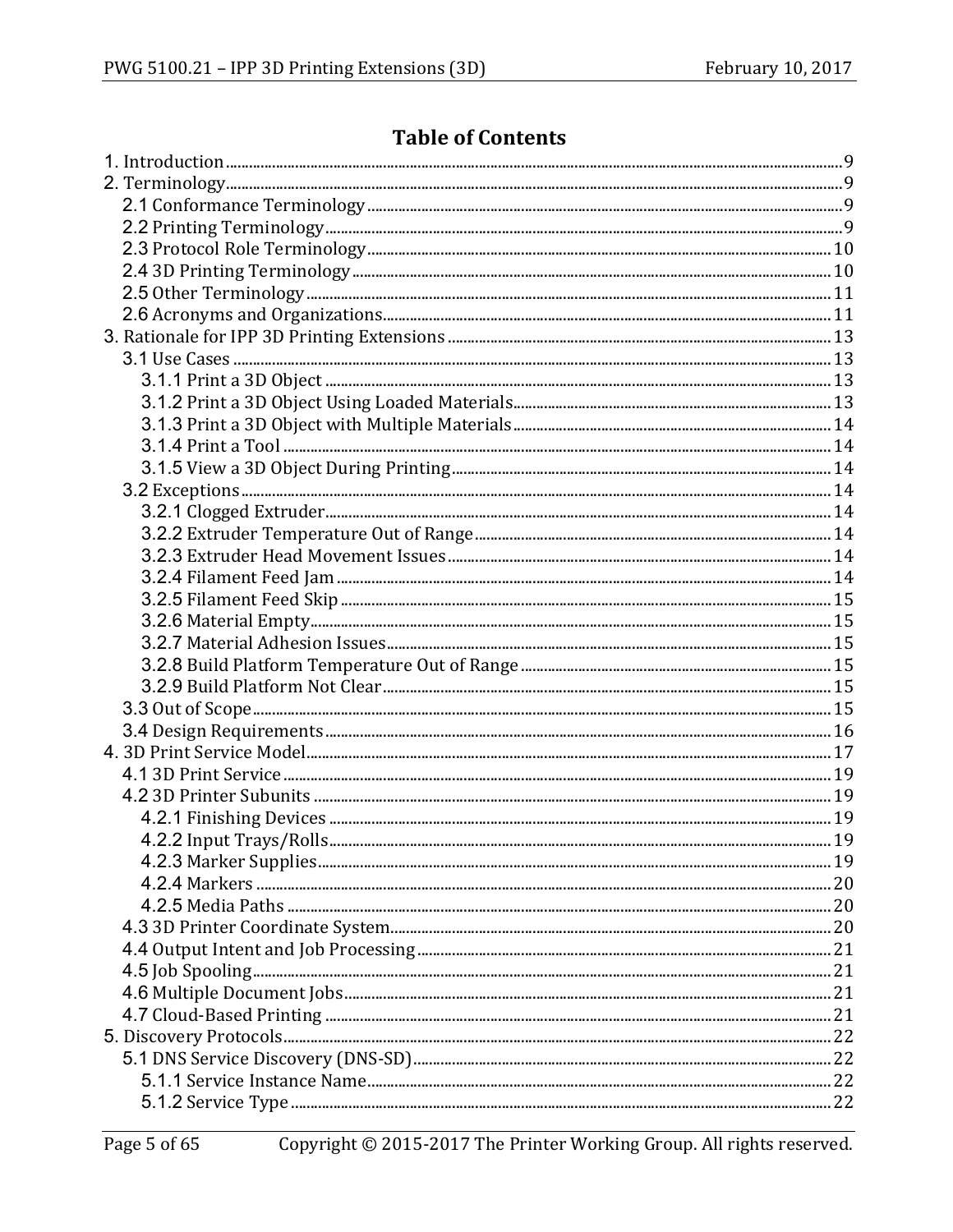| 8.3.3 material-diameter-supported (1setOf (integer   rangeOfInteger))  40 |  |
|---------------------------------------------------------------------------|--|
|                                                                           |  |
|                                                                           |  |
|                                                                           |  |
|                                                                           |  |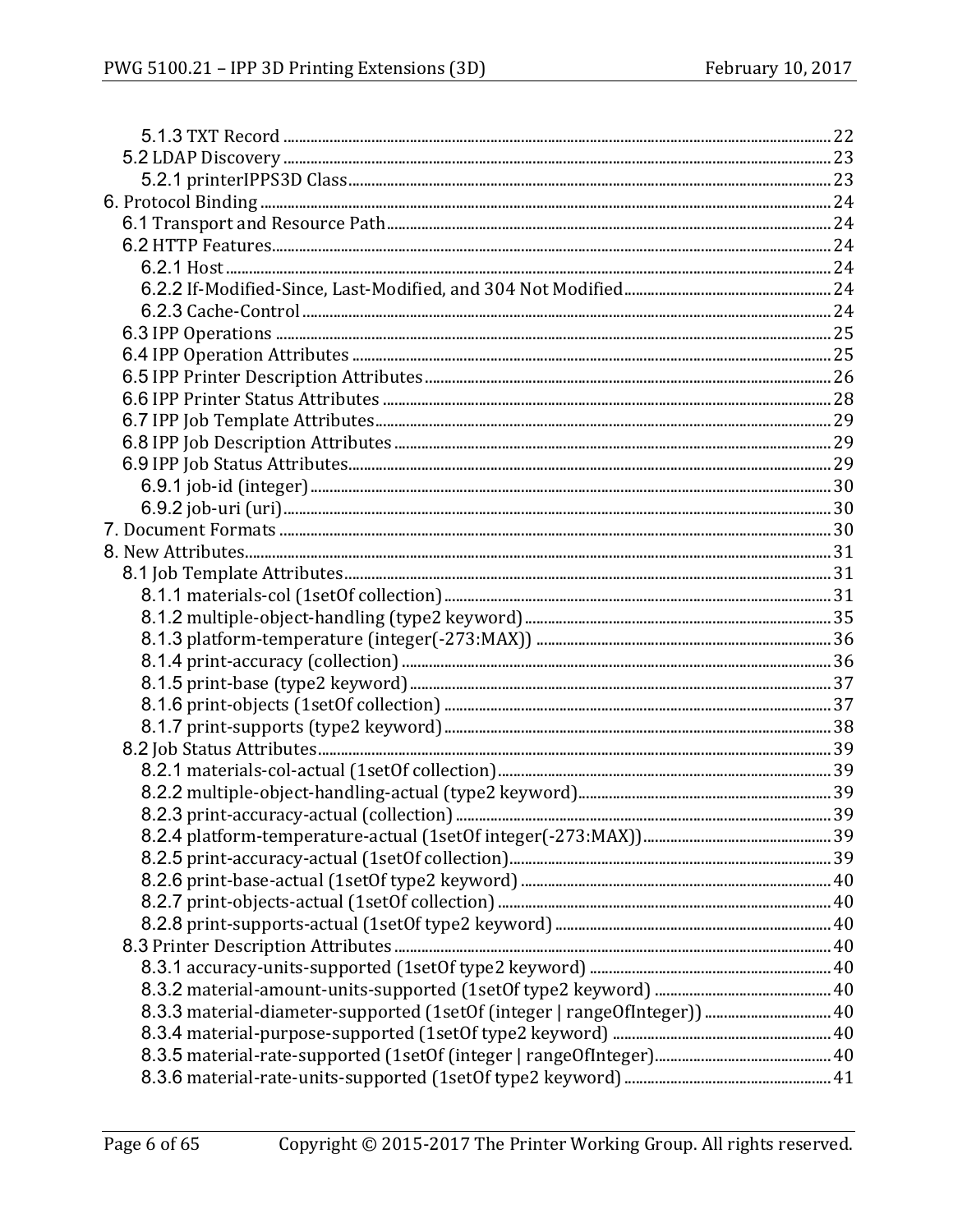| 8.3.7 material-shell-thickness-supported (1setOf (integer(1:MAX)                    |  |
|-------------------------------------------------------------------------------------|--|
|                                                                                     |  |
| 8.3.8 material-temperature-supported (1setOf (integer(-273:MAX)   rangeOfInteger(-  |  |
|                                                                                     |  |
|                                                                                     |  |
|                                                                                     |  |
|                                                                                     |  |
|                                                                                     |  |
|                                                                                     |  |
|                                                                                     |  |
|                                                                                     |  |
|                                                                                     |  |
|                                                                                     |  |
|                                                                                     |  |
| 8.3.19 platform-temperature-supported (1setOf (integer(-273:MAX)   rangeOfInteger(- |  |
|                                                                                     |  |
|                                                                                     |  |
|                                                                                     |  |
|                                                                                     |  |
|                                                                                     |  |
|                                                                                     |  |
|                                                                                     |  |
|                                                                                     |  |
|                                                                                     |  |
|                                                                                     |  |
|                                                                                     |  |
|                                                                                     |  |
|                                                                                     |  |
|                                                                                     |  |
|                                                                                     |  |
|                                                                                     |  |
|                                                                                     |  |
|                                                                                     |  |
|                                                                                     |  |
|                                                                                     |  |
|                                                                                     |  |
|                                                                                     |  |
|                                                                                     |  |
|                                                                                     |  |
|                                                                                     |  |
|                                                                                     |  |
|                                                                                     |  |
|                                                                                     |  |
|                                                                                     |  |
|                                                                                     |  |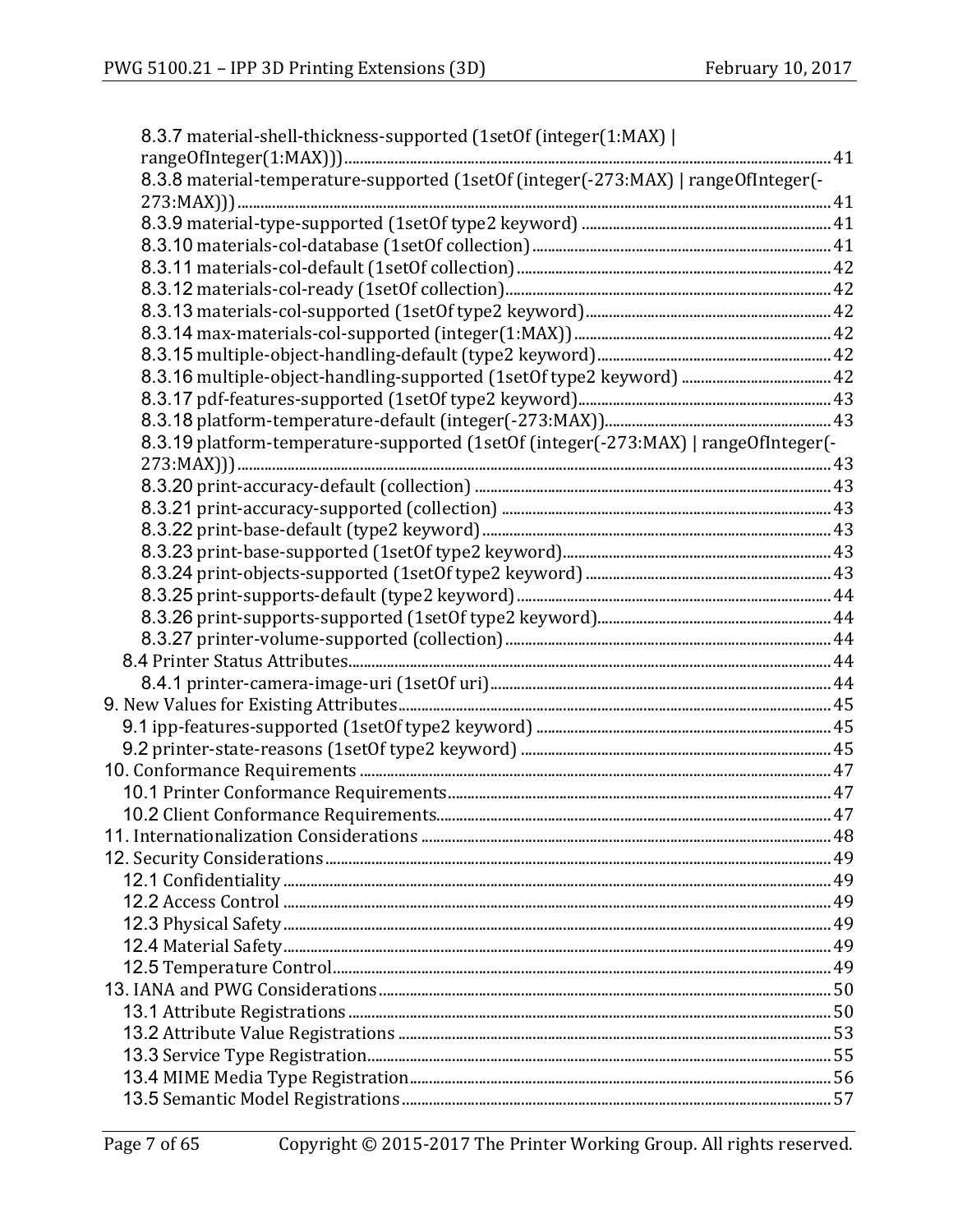# **List of Figures**

# **List of Tables**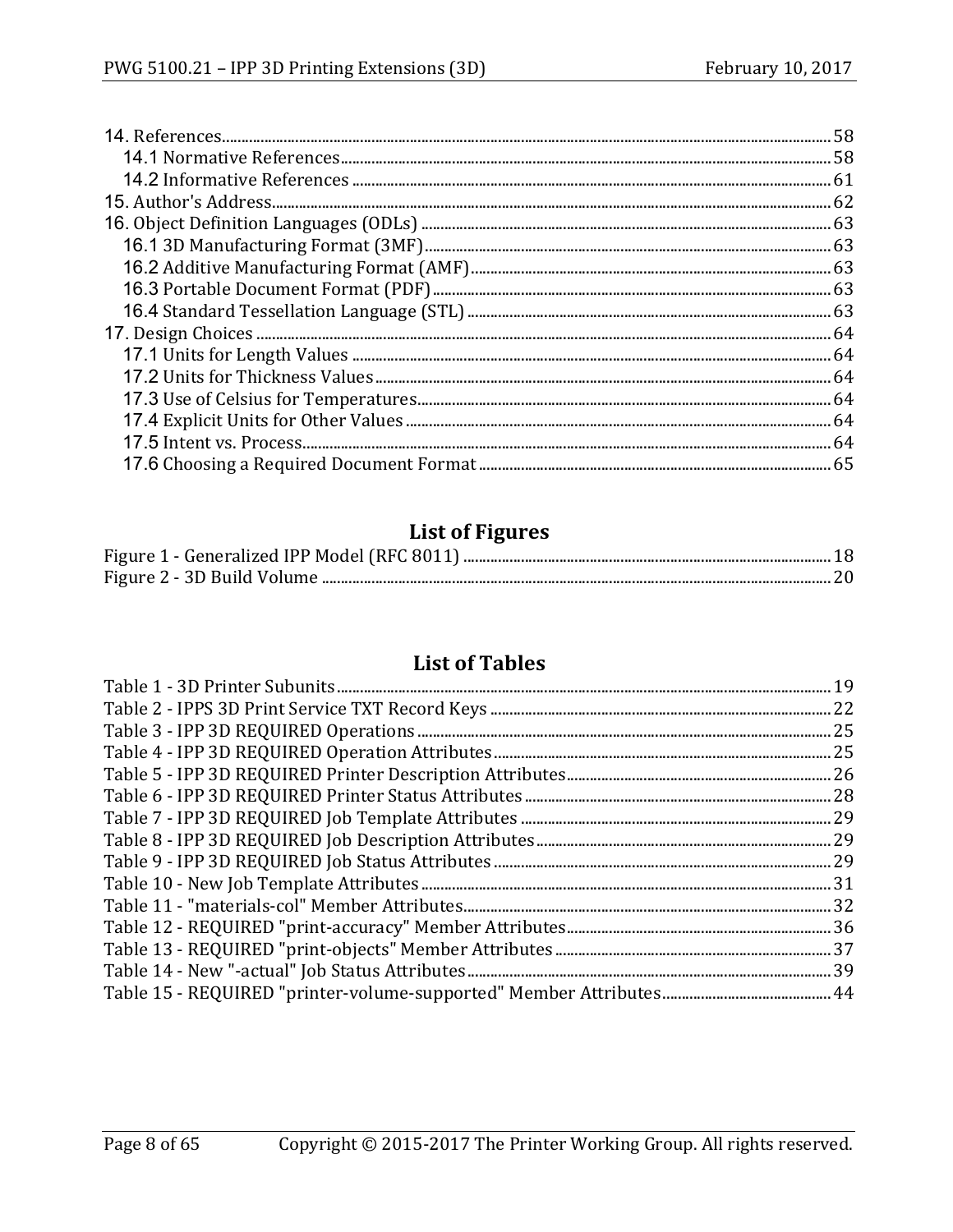# **1. Introduction**

This specification defines an extension to the Internet Printing Protocol (IPP) that supports printing of physical objects by Additive Manufacturing devices such as three-dimensional (3D) printers.

The primary focus of this specification is on popular Fused Deposition Modeling (FDM) devices that melt and extrude filaments of ABS, PLA, or other materials in layers to produce a physical, 3D object. However, the same attributes can be used for other types of 3D printers that use different methods and materials such as Laser Sintering of powdered materials and curing of liquids using ultraviolet light.

Discovery of IPP 3D Printers is based on the methods defined in IPP Everywhere [PWG5100.14].

In order to promote adoption and interoperability, this specification requires support for a common Object Definition Language (ODL). Recommendations and guidance for other ODLs are also provided, including material mapping strategies, in order to provide the greatest flexibility while ensuring consistency and interoperability for future formats.

This specification also addresses common Cloud-based issues by extending the IPP Shared Infrastructure Extensions [PWG5100.18], although how such services are provisioned or managed is out of scope.

Sample code implementing this specification has been published in the ISTO-PWG IPP Sample Code Repository [IPPSAMPLE].

# **2. Terminology**

# **2.1 Conformance Terminology**

Capitalized terms, such as MUST, MUST NOT, RECOMMENDED, REQUIRED, SHOULD, SHOULD NOT, MAY, and OPTIONAL, have special meaning relating to conformance as defined in Key words for use in RFCs to Indicate Requirement Levels [RFC2119]. The term CONDITIONALLY REQUIRED is additionally defined for a conformance requirement that applies when a specified condition is true.

# **2.2 Printing Terminology**

Normative definitions and semantics of printing terms are imported from IETF Printer MIB v2 [RFC3805], IETF Finisher MIB [RFC3806], and IETF Internet Printing Protocol/1.1: Model and Semantics [RFC8011].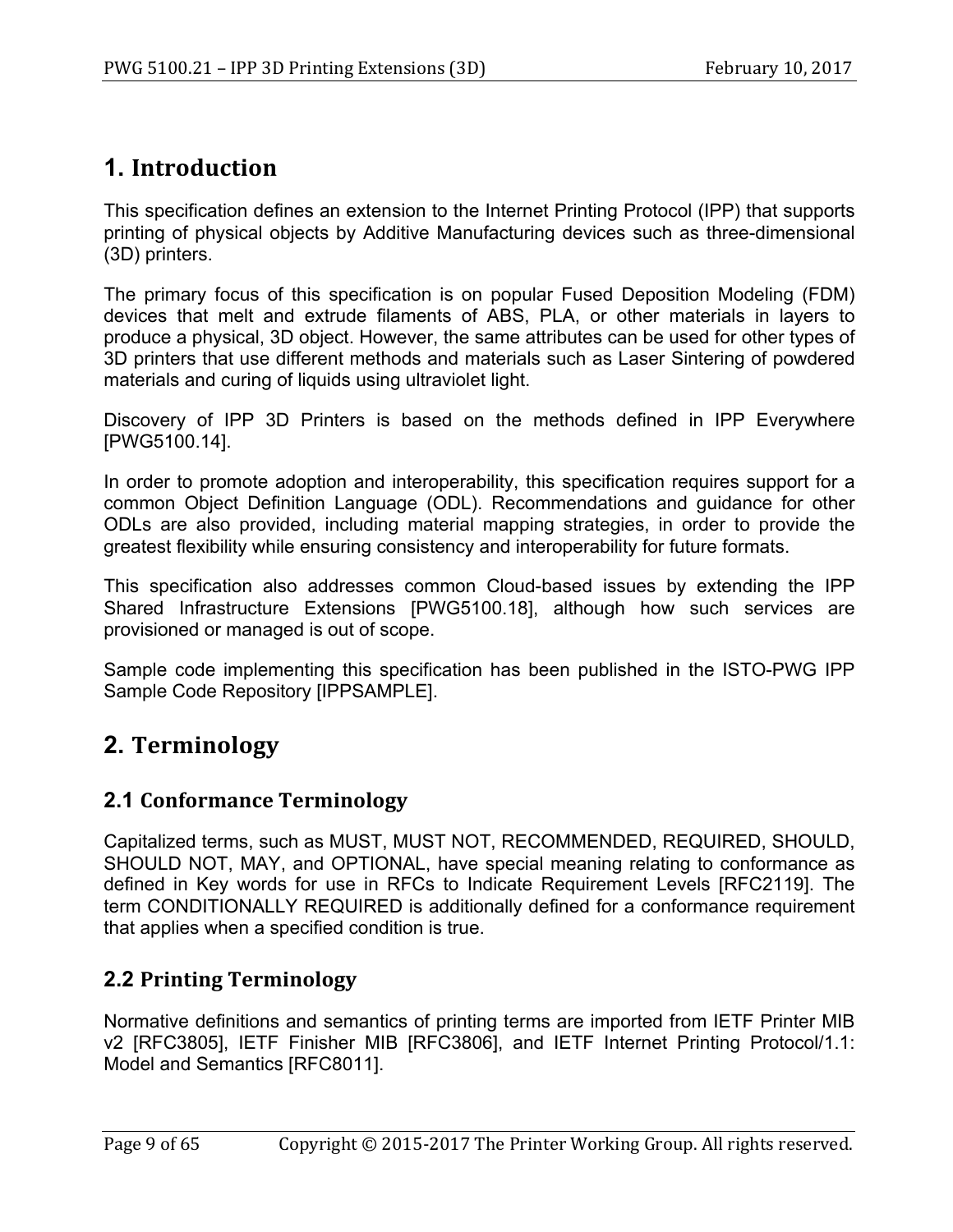*Document*: An object created and managed by a Printer that contains the description, processing, and status information. A Document object may have attached data and is bound to a single Job.

*Job*: An object created and managed by a Printer that contains description, processing, and status information. The Job also contains zero or more Document objects.

*Logical Device*: a print server, software service, or gateway that processes Jobs and either forwards or stores the processed Job or uses one or more Physical Devices to render output.

*Output Device*: a single Logical or Physical Device

*Physical Device*: a hardware implementation of a endpoint device, e.g., a marking engine, a fax modem, etc.

## **2.3 Protocol Role Terminology**

This document also defines the following protocol roles in order to specify unambiguous conformance requirements:

*Client*: Initiator of outgoing connections and sender of outgoing operation requests (Hypertext Transfer Protocol -- HTTP/1.1 [RFC7230] User Agent).

*Printer*: Listener for incoming connections and receiver of incoming operation requests (Hypertext Transfer Protocol -- HTTP/1.1 [RFC7230] Server) that represents one or more Physical Devices or a Logical Device.

# **2.4 3D Printing Terminology**

*Additive Manufacturing*: A 3D printing process where material is progressively added to produce the final output, as opposed to Subtractive Manufacturing and Formative Manufacturing technologies.

*Binder Jetting*: A 3D printing process that uses a liquid binder that is jetted to fuse layers of powdered materials.

*Digital Light Processing*: A 3D printing process that uses light with a negative image to selectively cure layers of a liquid material, sometimes also called vat photopolymerization.

Formative Manufacturing: Traditional casting, moulding, or forming processes used for mass production, for example injection moulding of plastic parts.

*Fused Deposition Modeling*: A 3D printing process that extrudes a molten material to draw layers, sometimes also called material extrusion.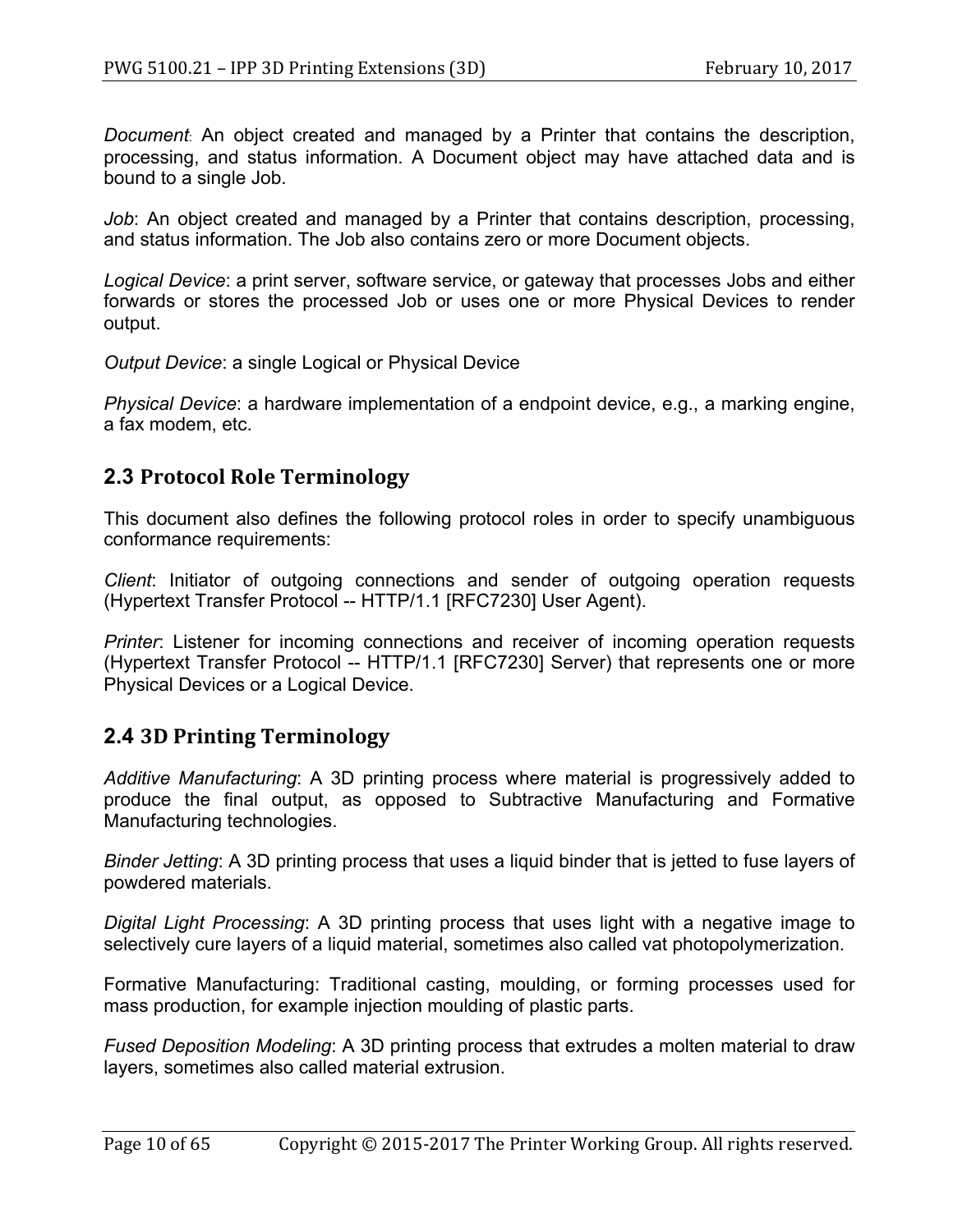*Laser Sintering*: A 3D printing process that uses a laser to melt and fuse layers of powdered materials, sometimes also called directed energy deposition or powder bed fusion.

*Material Jetting*: A 3D printing process that jets the actual build materials in liquid or molten state to produce layers.

*Selective Deposition Lamination*: A 3D printing process that laminates cut sheets of material, sometimes also called sheet lamination.

*Stereo Lithography*: A 3D printing process that uses a laser to cure and fuse layers of liquid materials.

*Subtractive Manufacturing*: A 3D printing process where material is progressively removed to produce the final output.

## **2.5 Other Terminology**

*Directory Service*: A Service providing query and enumeration of information using names or other identifiers.

*Discovery*: Finding Printers by querying or browsing local network segments or Enumeration of Directory or Name Services.

*Enumeration*: Listing Printers that are registered with a Directory or other Service.

*Service*: Software providing access to physical, logical, or virtual resources and (typically) processing of queued Jobs.

## **2.6 Acronyms and Organizations**

*3D PDF Consortium*: http://www.3dpdfconsortium.org/

*3MF Consortium*: 3D Manufacturing Format Consortium, http://www.3mf.io/

*CNC*: Computer Numerical Control

*DLP*: Digital Light Processing

*FDM*: Fused Deposition Modeling

*IANA*: Internet Assigned Numbers Authority, http://www.iana.org/

*IETF*: Internet Engineering Task Force, http://www.ietf.org/

*ISO*: International Organization for Standardization, http://www.iso.org/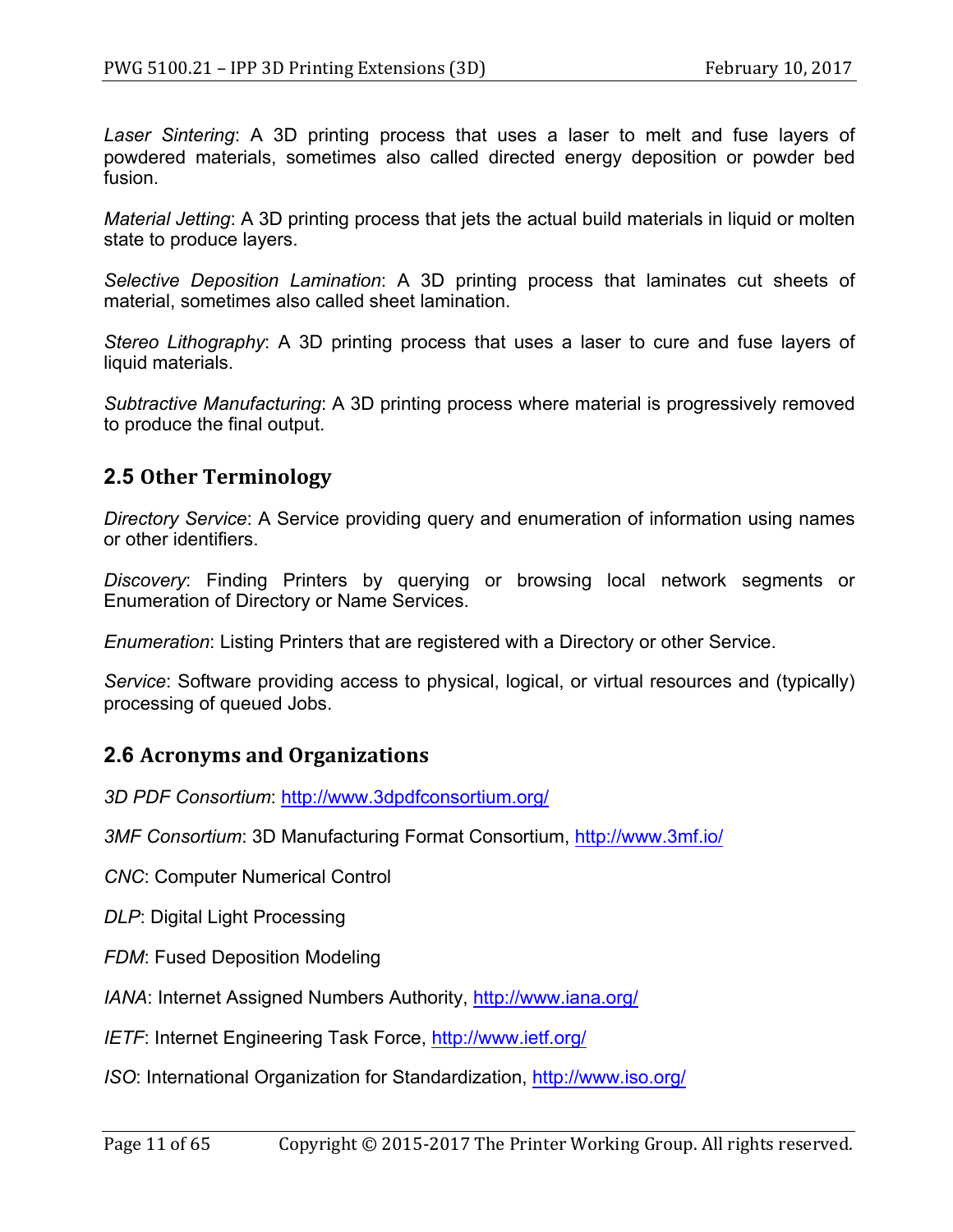- *ODL*: Object Definition Language
- *PWG*: Printer Working Group, http://www.pwg.org/
- *SD*: SD Card Association, http://www.sdcard.org/
- *SDL*: Selective Deposition Lamination
- *SL*: Stereo Lithography
- USB: Universal Serial Bus, http://www.usb.org/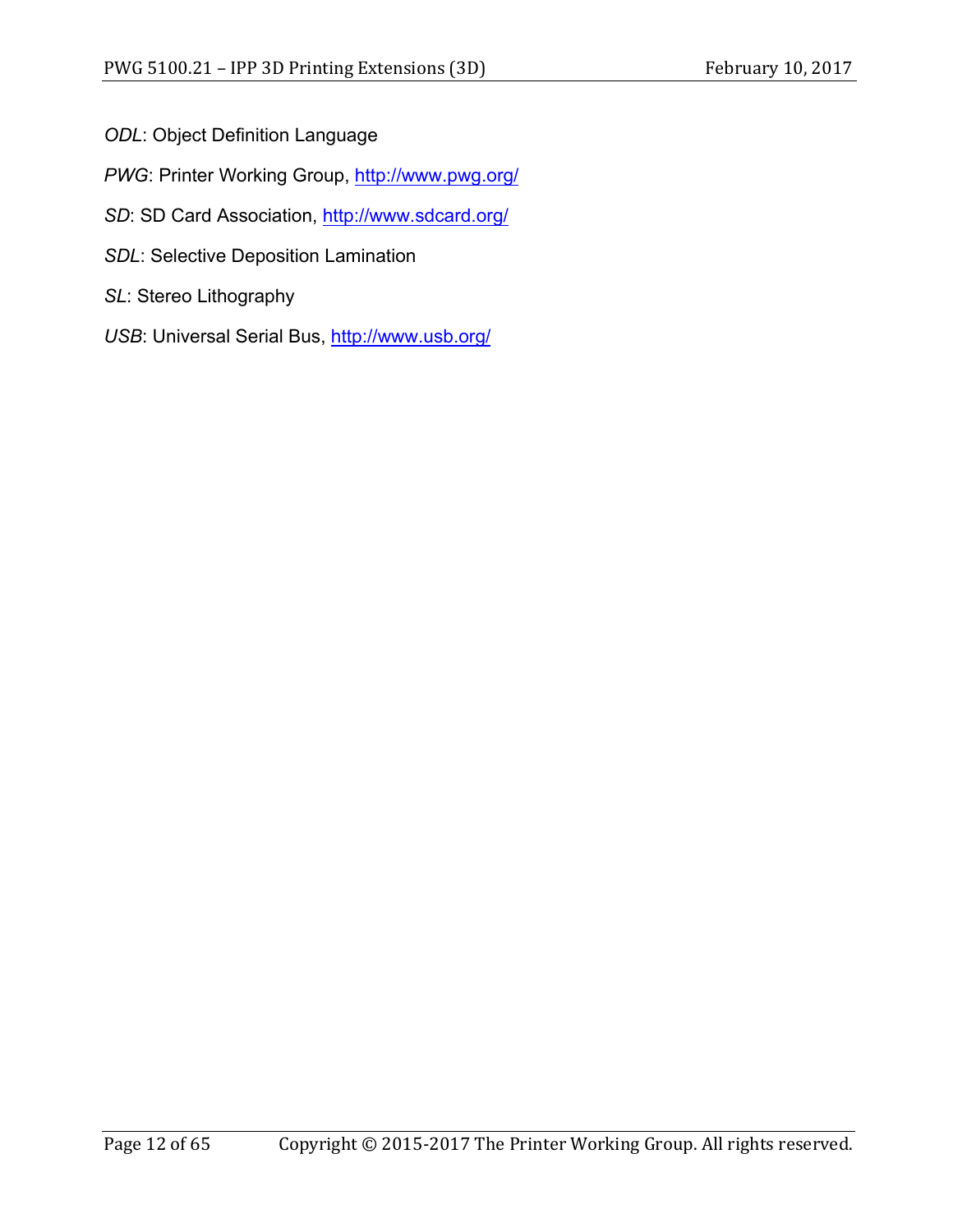# **3. Rationale for IPP 3D Printing Extensions**

Existing specifications define the following:

- 1. IPP Version 2.0, 2.1, and 2.2 [PWG5100.12] defines version 2.0, 2.1, and 2.2 of the Internet Printing Protocol which defines a standard operating and data model, interface protocol, and extension mechanism to support traditional Printers;
- 2. IPP Everywhere [PWG5100.14] defines a profile of existing IPP specifications, standard Job Template attributes, and standard document formats;
- 3. IPP Shared Infrastructure Extensions (INFRA) [PWG5100.18] defines an interface for printing through shared services based in infrastructure such as Cloud servers;
- 4. The 3D Manufacturing Format Core Specification & Reference Guide v1.0 [3MF] defines an XML schema and file format for describing 3D objects with one or more materials;
- 5. The Universal 3D File Format [ECMA363] defines a binary format for 3D objects embedded in PDF files;
- 6. Document management -- 3D use of Product Representation Compact (PRC) format -- Part 1: PRC 10001 [ISO14739] defines a binary format for 3D objects embedded in PDF files; and
- 7. Document management Portable document format Part 1: PDF 1.7 [ISO32000] defines a binary file format that supports embedded 3D objects with one or more materials.

Therefore, this IPP 3D Printing Extensions (3D) document should define IPP attributes, values, and operations needed to support printing of 3D objects, status monitoring of 3D printers and print jobs, and configuration of 3D printer characteristics and capabilities.

# **3.1 Use Cases**

### **3.1.1 Print a 3D Object**

Jane is viewing a 3D object and wishes to print it. After initiating a print action, she selects a 3D printer on the network, specifies material and print settings, and submits the object for printing.

### **3.1.2 Print a 3D Object Using Loaded Materials**

Jane is viewing a 3D object and wishes to print it. After initiating a print action, she selects a 3D printer on the network that has the material(s) she wishes to use, specifies additional print settings, and submits the object for printing.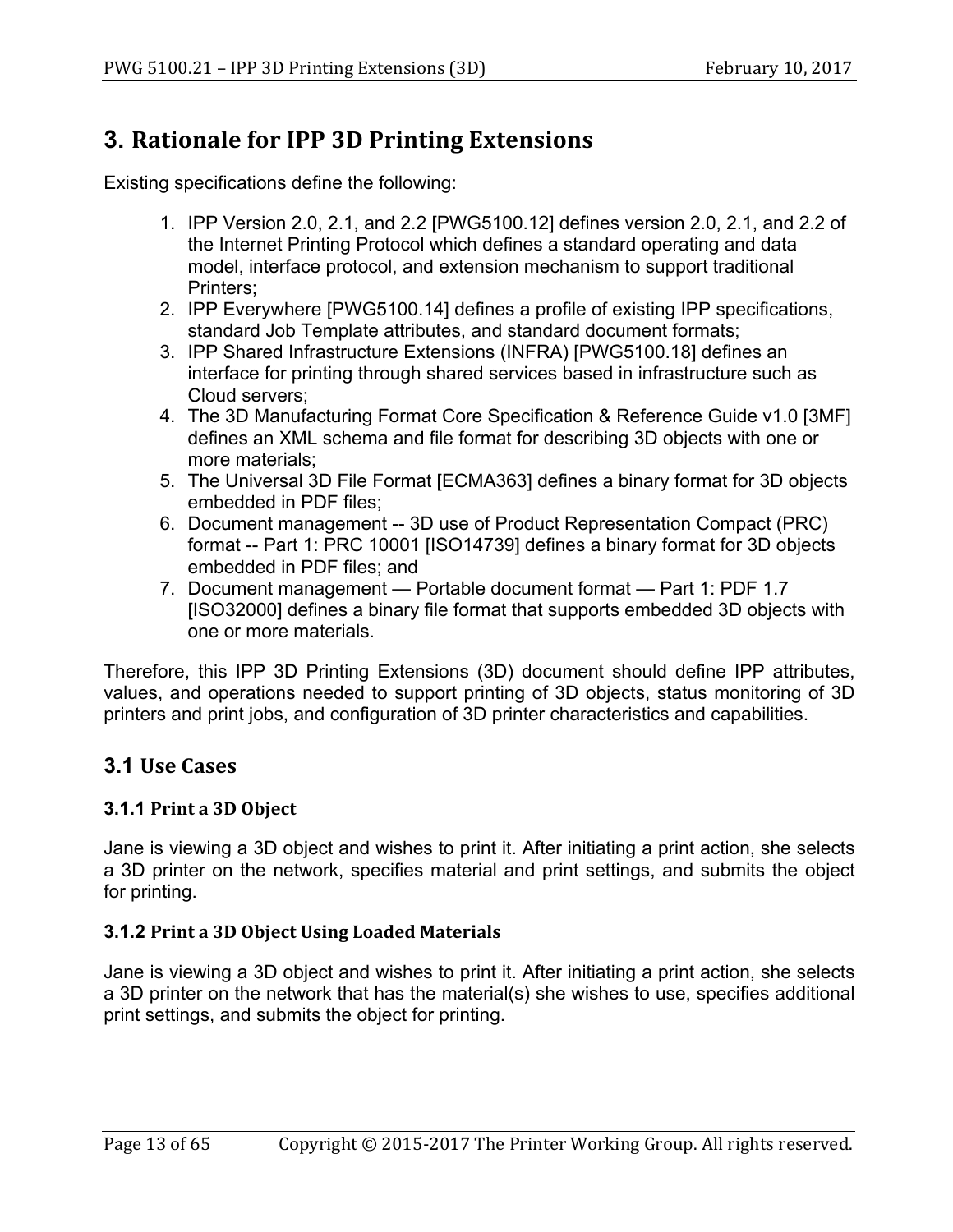### **3.1.3 Print a 3D Object with Multiple Materials**

Jane wants to print a multi-material object on a single-material Printer. Jane uses software on her Client device to create Document data that instructs the Printer to pause printing and provide status information at specific layers so that she can change materials at the Printer and resume printing with the new material.

#### **3.1.4 Print a Tool**

Jane wants to print an adjustable wrench. Because the wrench contains interlocking pieces that must be printed accurately for it to work properly, Jane specifies the required dimensional accuracy with the software on her Client device prior to submitting the print. The Printer then validates that it can support the required accuracy before accepting the Job.

#### **3.1.5 View a 3D Object During Printing**

Jane has submitted a 3D print Job that will take 4 hours to complete. She can visually monitor the progress of the Job through a web page provided by the Printer.

### **3.2 Exceptions**

#### **3.2.1 Clogged Extruder**

While printing a 3D object, the extruder becomes clogged. The printer stops printing and sets the corresponding state reason to allow Jane's Client device to discover the issue and display an appropriate alert.

#### **3.2.2 Extruder Temperature Out of Range**

While printing a 3D object, the extruder temperature goes out of range for the material being printed. The printer pauses printing until the temperature stabilizes and sets the corresponding state reason to allow Jane's Client device to discover the issue and display an appropriate alert.

#### **3.2.3 Extruder Head Movement Issues**

While printing a 3D object, the extruder head movement becomes irregular. The Printer stops printing and sets the corresponding state reason to allow Jane's Client device to discover the issue and display an appropriate alert.

#### **3.2.4 Filament Feed Jam**

While printing a 3D object, the filament jams and cannot be fed into the extruder. The printer stops printing and sets the corresponding state reason to allow Jane's Client device to discover the issue and display an appropriate alert.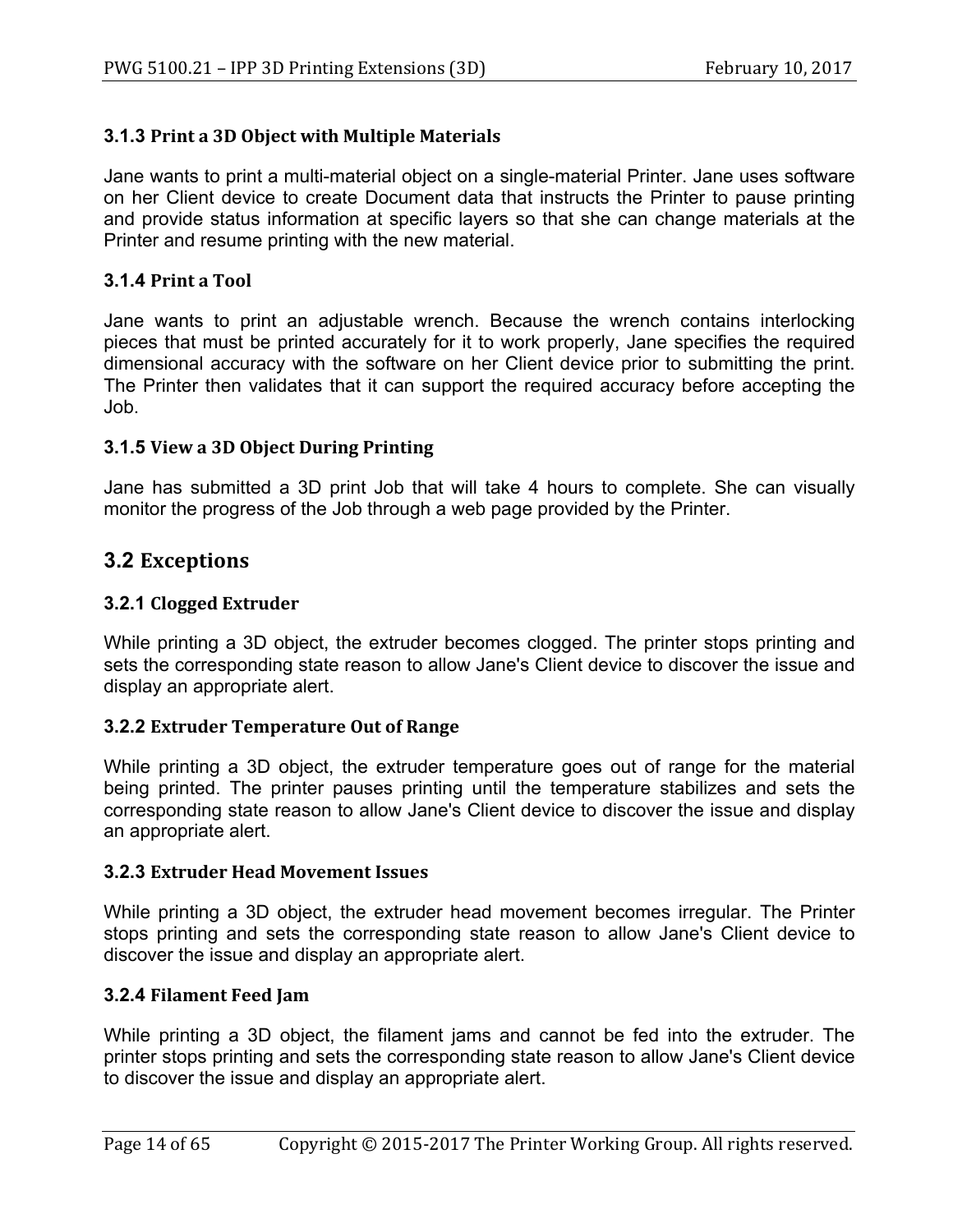### **3.2.5 Filament Feed Skip**

While printing a 3D object, the filament extrusion rate is insufficient to maintain proper printing. The printer stops printing and sets the corresponding state reason to allow Jane's Client device to discover the issue and display an appropriate alert.

### **3.2.6 Material Empty**

While printing a 3D object, the printer runs out of the printing material. The printer pauses printing until more material is loaded and sets the corresponding state reason to allow Jane's Client device to discover the issue and display an appropriate alert.

### **3.2.7 Material Adhesion Issues**

While printing a 3D object, the printed object releases from the Build Platform or the current layer is not adhering to the previous one. The printer stops printing and sets the corresponding state reason to allow Jane's Client device to discover the issue and display an appropriate alert.

### **3.2.8 Build Platform Temperature Out of Range**

While printing a 3D object, the Build Platform temperature goes out of the requested range. The printer pauses printing until the temperature stabilizes and sets the corresponding state reason to allow Jane's Client device to discover the issue and display an appropriate alert.

#### **3.2.9 Build Platform Not Clear**

When starting to print a 3D object, the Printer detects that the Build Platform is not empty/clear. The Printer stops printing and sets the corresponding state reason to allow Jane's Client device to discover the issue and display an appropriate alert. The Printer starts printing once the Build Platform is cleared.

## **3.3 Out of Scope**

The following are considered out of scope for this document:

- 1. Definition of new file formats;
- 2. Support for Subtractive Manufacturing technologies such as CNC milling machines; and
- 3. Support for industrial and/or medical printing technologies.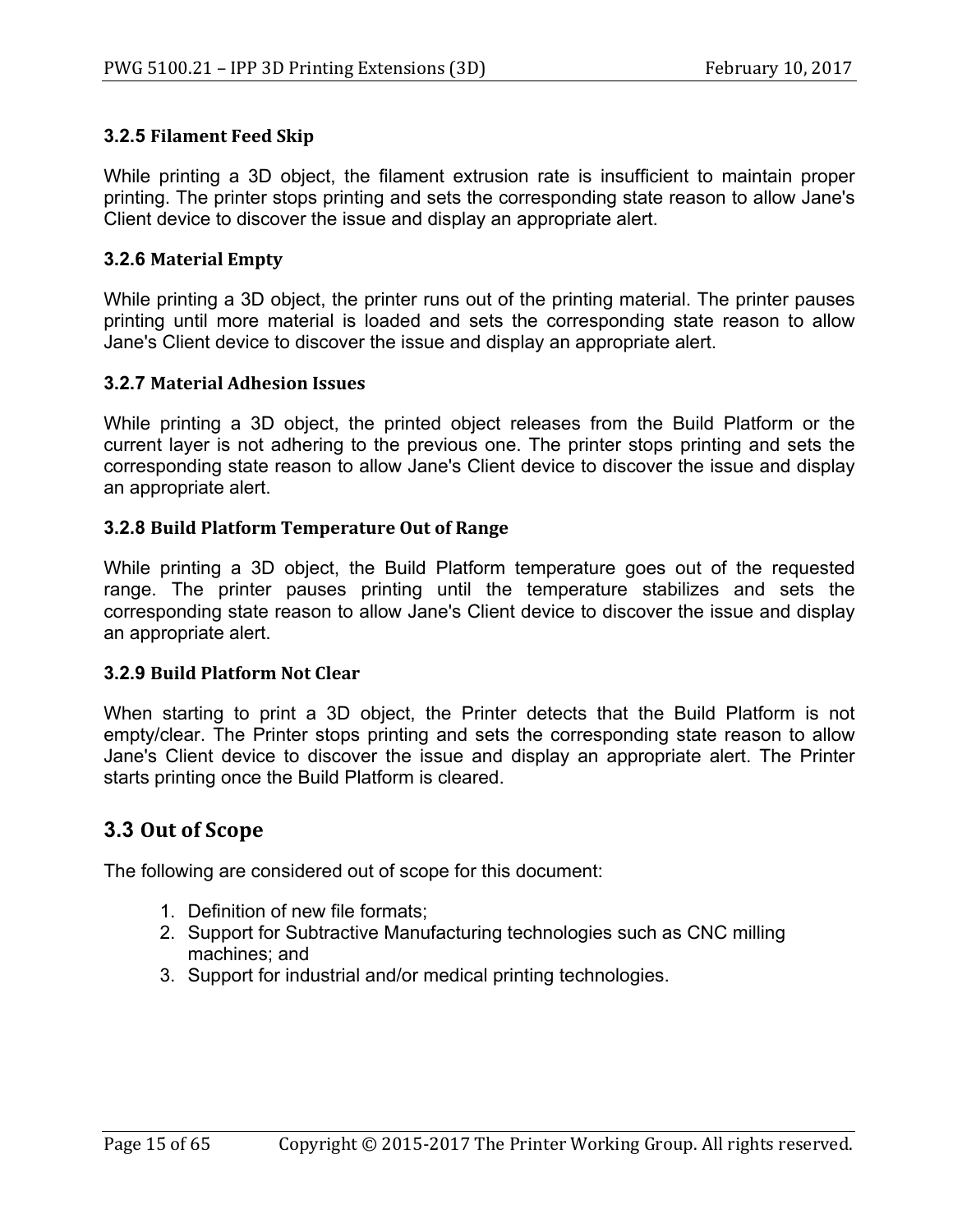# **3.4 Design Requirements**

The design requirements for this document are:

- 1. Define attributes and values to describe supported and loaded (ready) materials used for consumer desktop 3D Printers and print services, including color, fill, purpose, thickness, and type;
- 2. Define attributes and values to describe consumer desktop 3D Printer and print service capabilities and state;
- 3. Define attributes and values to describe printing features and/or constraints including dimensional accuracy and generation of rafts and supports;
- 4. Define attributes and values to describe the objects being printed, including UUID, bounding box, and offsets;
- 5. Define attributes to provide a receipt of the printed Job;
- 6. Define discovery mechanisms for 3D Printers;
- 7. Define security requirements necessary to support privacy and device safety;
- 8. Identify secure transport mechanisms for 3D Printers; and
- 9. Define sections to register all attributes, values, operations, and service types with IANA.

The design recommendations for this document are:

1. Support 3D printing technologies other than FDM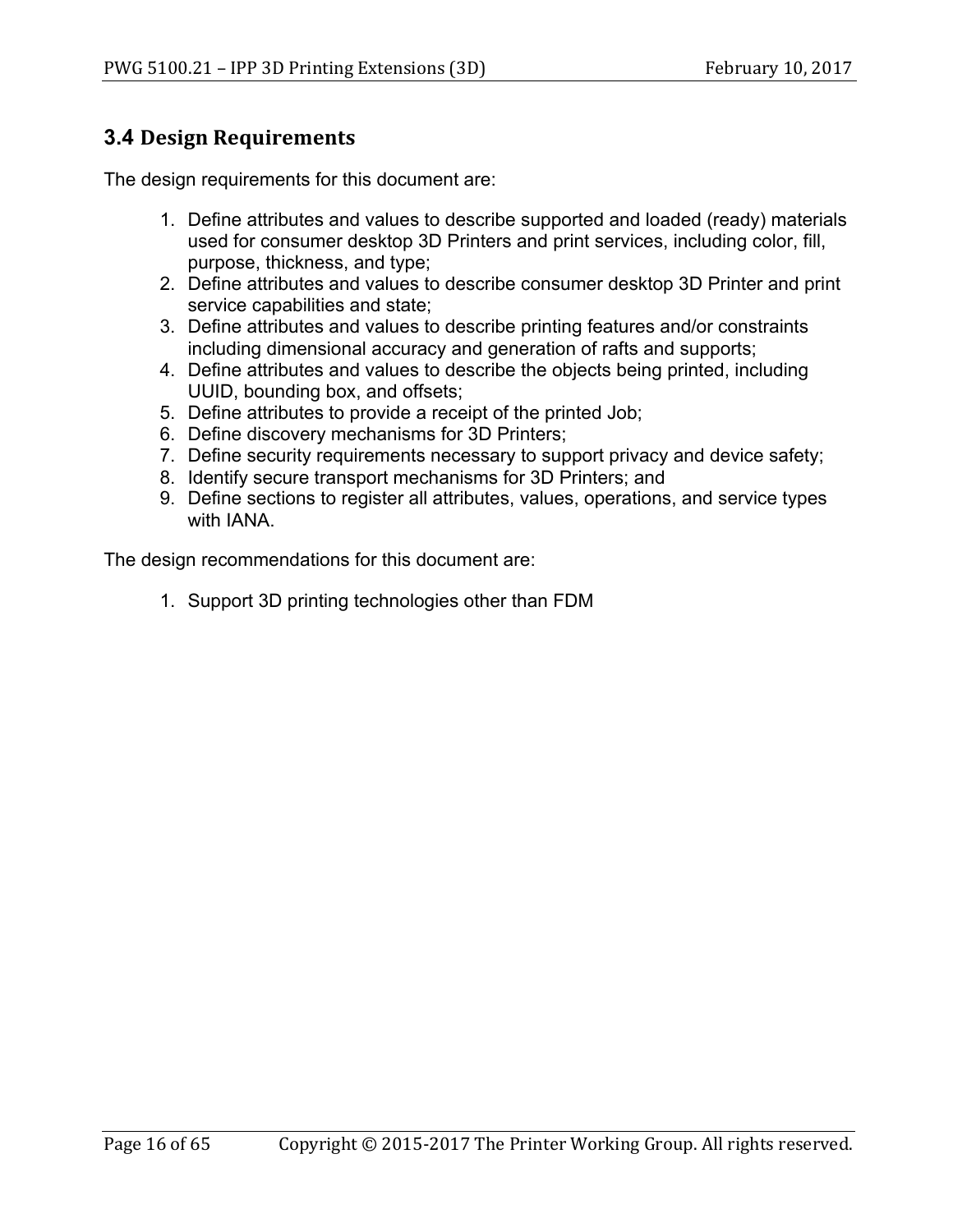# **4. 3D Print Service Model**

The IPP/1.1 Model and Semantics [RFC8011], the IETF Printer MIB [RFC3805], and the IETF Finisher MIB [RFC3806] already define a comprehensive model for the operation and data elements of a typical 2D printer. Figure 1 shows the generalized IPP model. The IPP Server provides the external network interface for IPP Clients, while the Print Service manages and processes Jobs and communicates with the Output Device(s) and their subunits.

IPP objects in the model include Printers, Jobs, Documents, and Subscriptions. Each object has associated named attributes, each with one or more strongly typed values. Status attributes are immutable (READ-ONLY) while Description and Template attributes can be mutable (READ-WRITE). Objects can be the target of IPP operations, for example the Printer object accepts the Create-Job operation to create new Job objects for that Printer.

The IPP Printer object contains zero or more Job objects and is responsible for managing, scheduling, and processing Jobs. It also provides the current state of the Output Device(s) and communicates with them as needed.

The IPP Job object contains zero or more Document objects and tracks the progress of the Job throughout its life cycle. The Job Ticket (attributes supplied when creating the Job) and Job Receipt (attributes describing the final disposition of the Job) are also stored here.

The IPP Document object contains the document data or a reference (URI) to the data and tracks the progress of the Document throughout its life cycle. The Document Ticket (attributed supplied when creating the Document) and Document Receipt (attributes describing the final disposition of the Document) are also stored here.

The IPP Subscription object contains event notifications for one or more conditions that are being monitored. The Subscription Ticket (attribute supplied when creating the Subscription) is also stored here and determines whether notifications are pushed (email, instant messaging, etc.) or pulled (Get-Notifications operation).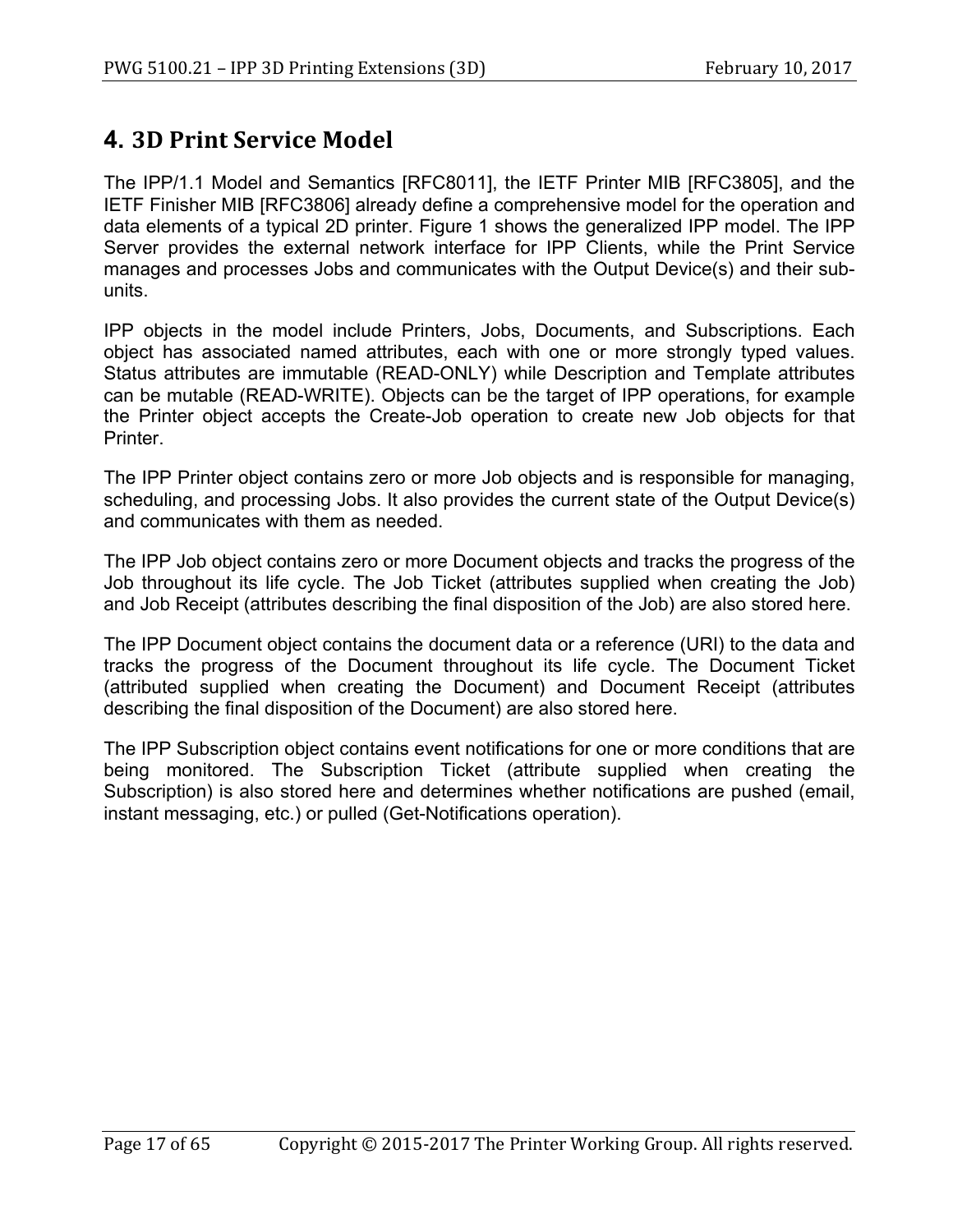

**Figure 1 - Generalized IPP Model (RFC 8011)**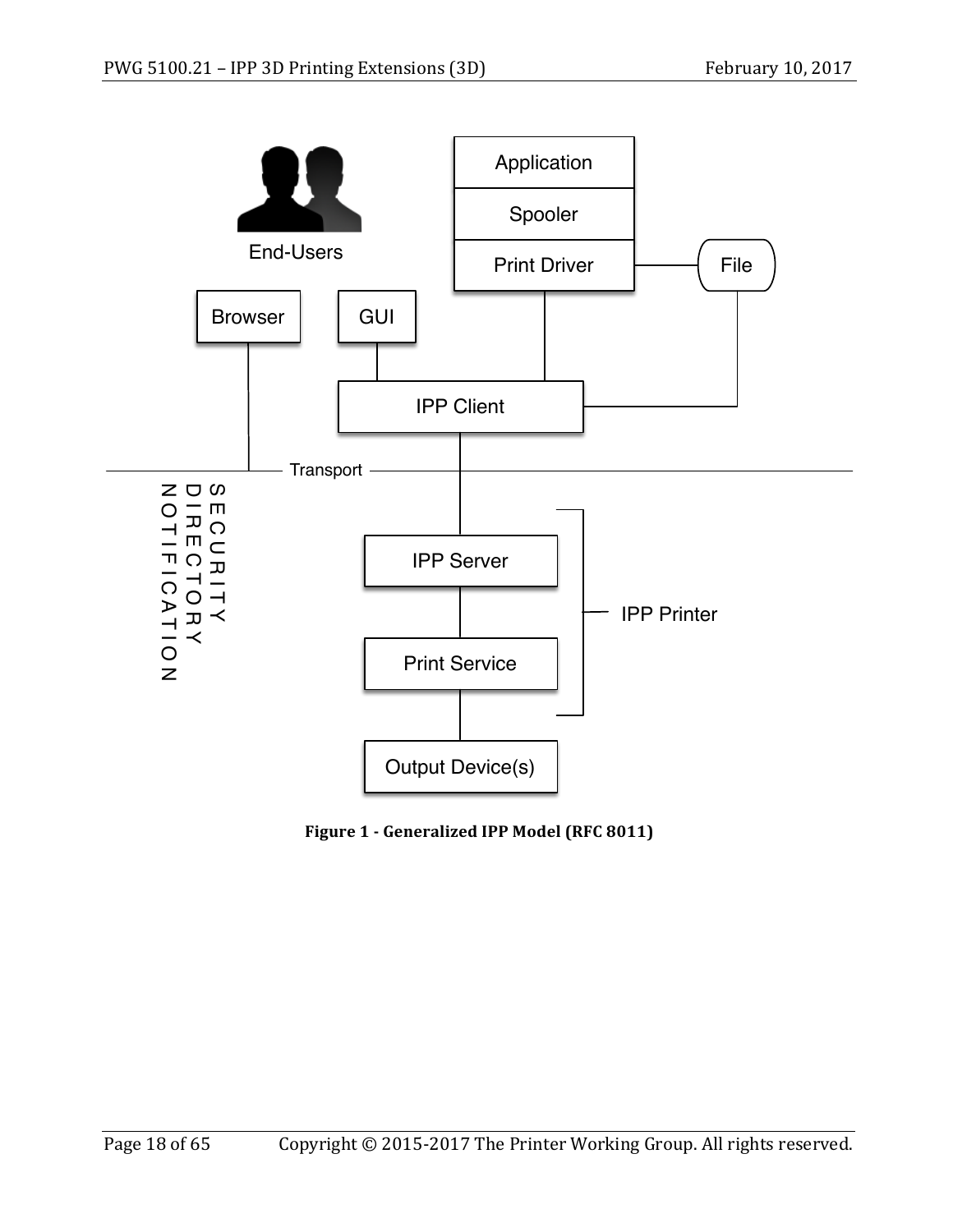# **4.1 3D Print Service**

3D printing uses a variation of the traditional Print service that maintains state and capability information specific to 3D printing. The 3D Print service supports all of the same operations of the Print service described in [RFC8011] except for the Print-Job and Print-URI operations which are compound requests that are not used in newer IPP services. Similarly, the 3D Print service uses a superset of the Print service attributes except where such attributes are not applicable, for example the "media" attributes for a 3D printer that does not use media sheets. Attributes specific to the 3D Print Service are defined in section 8.

# **4.2 3D Printer Subunits**

Table 1 lists the subunits of 3D printers for different technologies. Not all subunits are exposed by Printers due to hardware or implementation limitations.

| <b>2D Subunit</b>        | 3D Subunit(s)                                             | <b>Technology</b> | <b>Reference</b> |
|--------------------------|-----------------------------------------------------------|-------------------|------------------|
| <b>Finishing Devices</b> | <b>Trimmers</b>                                           | All               | <b>RFC 3806</b>  |
| Input Trays/Rolls        | Input Trays/Rolls                                         | <b>SDL</b>        | <b>RFC 3805</b>  |
| <b>Marker Supplies</b>   | Filament,<br>Granules, Liquids,<br>Powders,<br>Reservoirs | All               | <b>RFC 3805</b>  |
| <b>Markers</b>           | Extruders, Lamps,<br>Lasers, Projectors                   | All               | <b>RFC 3805</b>  |
| Media Path               | <b>Build Platforms,</b><br>Chambers                       | Many              | <b>RFC 3805</b>  |

#### **Table 1 - 3D Printer Subunits**

### **4.2.1 Finishing Devices**

Finishing Devices include Trimmers that are used to trim support material on printed objects and/or remove regions of media that are not part of the final printed object.

### **4.2.2 Input Trays/Rolls**

Input Trays/Rolls provide sheet or roll media for printing.

### **4.2.3 Marker Supplies**

Marker Supplies include Filament, Granules, Liquids, Powders, and Reservoirs that are used to supply the Marker(s) with material for printing.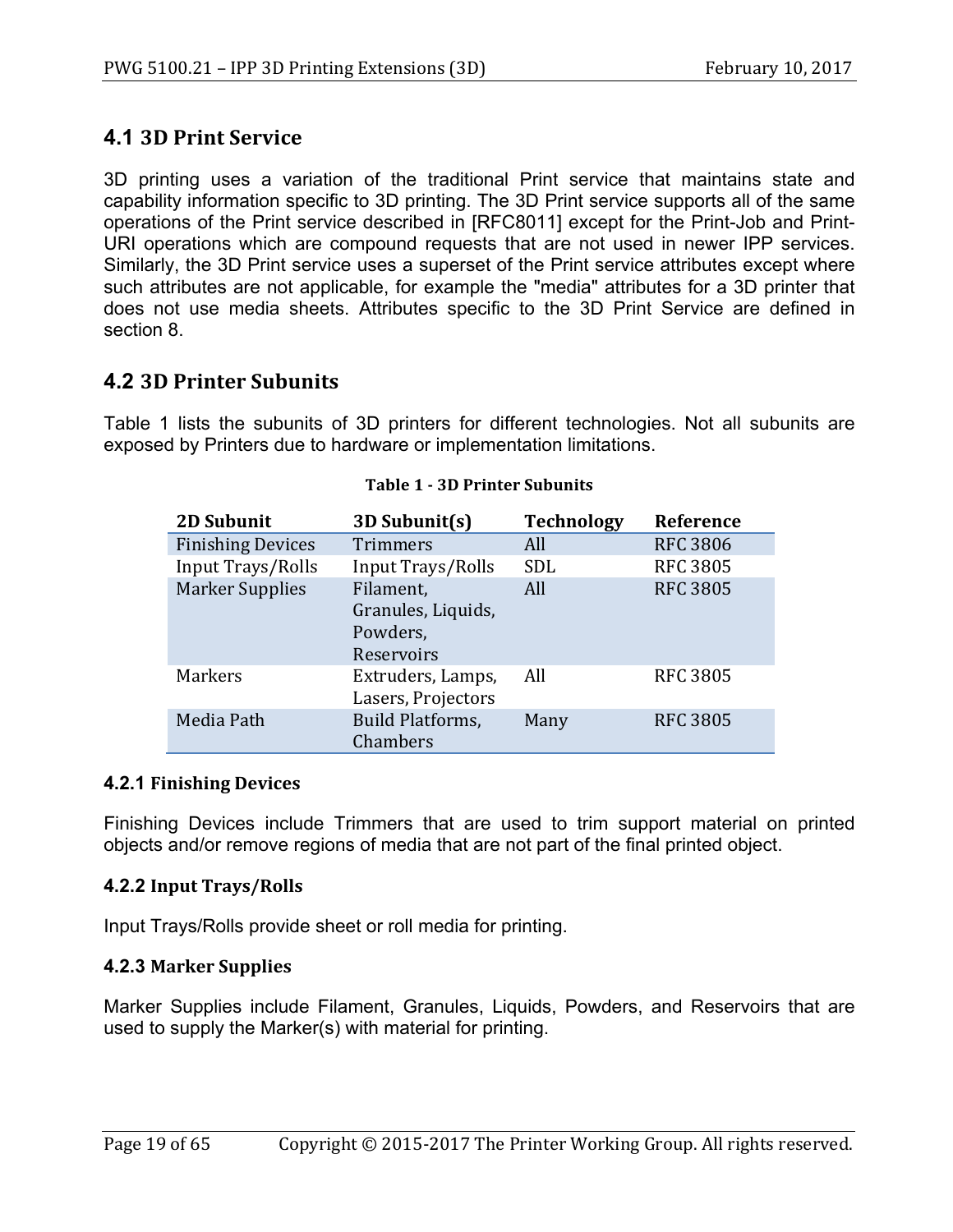## **4.2.4 Markers**

Markers can print an image on sheets of paper (SDL), melt and extrude material onto the Build Platform or previous layer, project an inverse image on the surface of a liquid material (DLP), or perform any other action to print an object.

Markers include fans, lasers, lamps, motors, and other components that are sometimes manually controlled by Printer-specific software but are not exposed by the IPP model.

### **4.2.5 Media Paths**

Media Paths include traditional Media Sheet paths (SDL) as well as Build Platforms and Chambers. Build Platforms hold the printed object. The platform typically moves up or down during printing as layers are applied, although in some cases it moves along all three axis.

Chambers are the volumes containing the objects being printed. Chambers are sometimes temperature controlled and/or have doors that provide access to the printed objects.

# **4.3 3D Printer Coordinate System**

3D printers operate in three dimensions and thus have three axis of movement. For the purposes of IPP, the build volume is defined as a rectangular prism (Figure 2) with the X axis representing the width, the Y axis representing the depth, and the Z axis representing the height. The origin is implementation-specific.



**Figure 2 - 3D Build Volume**

The Printer's coordinate system is often different than the coordinate system used in the ODL file to describe the object(s) being printed. The ODL interpreter on the Printer is responsible for performing any transformations needed to prepare the geometry for slicing in the Printer's coordinate system.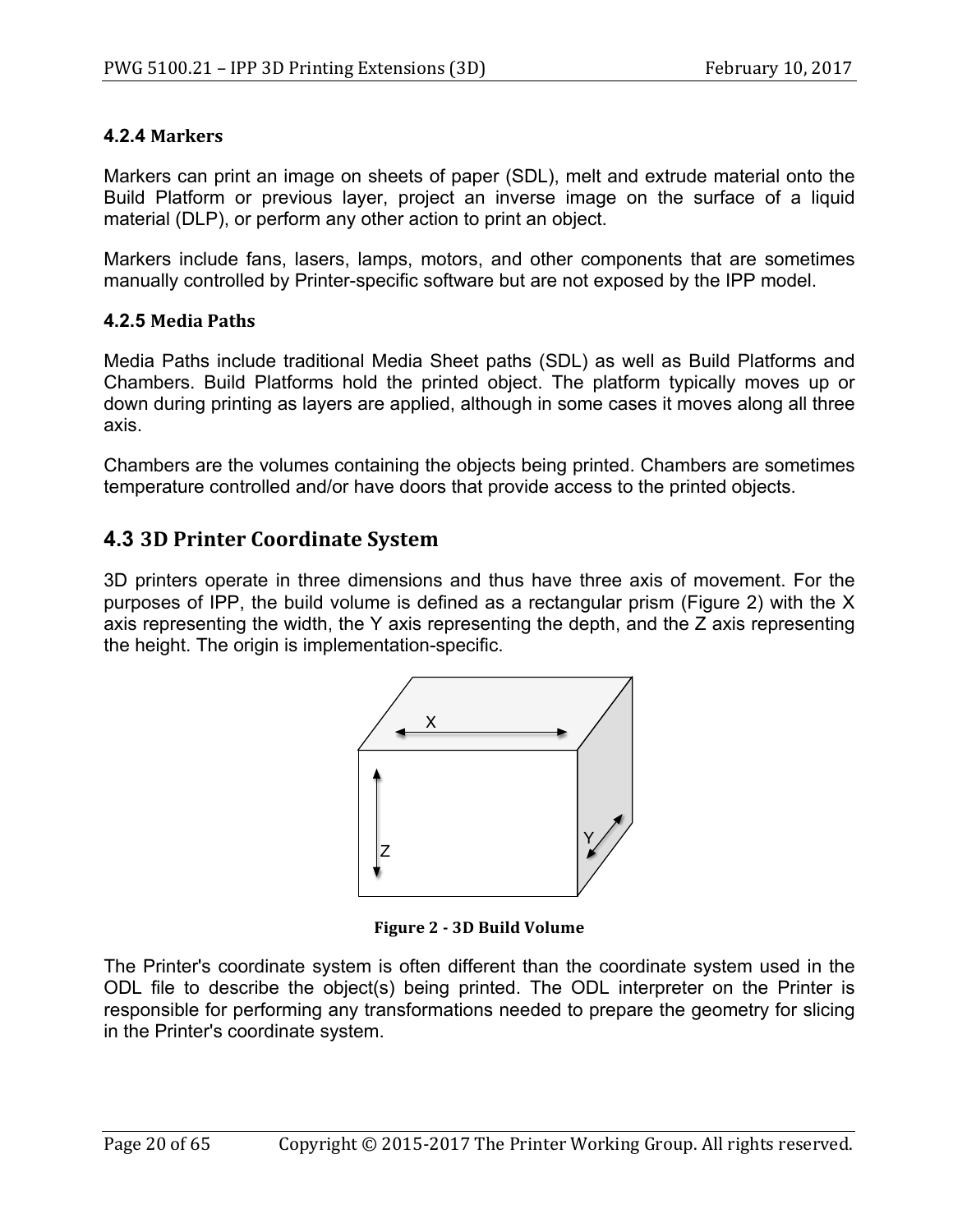# **4.4 Output Intent and Job Processing**

As with 2D printing, the focus of 3D printing using IPP is specification of output intent and not for process or device control. Clients can specify general material selections ("red PLA", "brown wood PLA", "clear ABS", etc.), print preferences and quality, and whether supports and rafts should be printed. Printers then use the implementation specific device control and (ordered) processes to satisfy the Client-supplied output intent when processing the Job.

Also as with 2D printing, 3D Printers process Jobs using one or more interpreters. 2D printing typically involves rasterization of the Document data while 3D printing involves geometric transformations, addition of support geometry, and slicing (layering) of the object(s) in the Document data so that they can be printed.

# **4.5 Job Spooling**

Because common ODL formats are not designed to be incrementally processed as a stream of data, 3D printers will likely only support spooled (stored) processing of Jobs and Documents.

# **4.6 Multiple Document Jobs**

Printers that support Jobs with multiple Documents SHOULD be capable of printing the objects defined in those Documents side-by-side. For example, if a Client submits two Documents, of a cat and a dog respectively, the Printer SHOULD be able to print the cat and dog at the same time as long as they fit within the build volume.

The "multiple-object-handling" (section 8.1.2) Job Template attribute controls whether the Printer performs this optimization.

# **4.7 Cloud-Based Printing**

Cloud-based printing is supported by the existing IPP Shared Infrastructure Extensions (INFRA) [PWG5100.18]. Infrastructure Printers might require additional configuration or selection of drivers for the printer being configured, however that is outside the scope of this specification and can be considered a part of provisioning the Cloud Service.

Snapshots of camera video are uploaded as JPEG image resources using HTTP PUT requests from the Proxy to the Infrastructure Printer. Such resources MUST be updated in an atomic fashion to allow Clients to safely poll for updates to the camera video.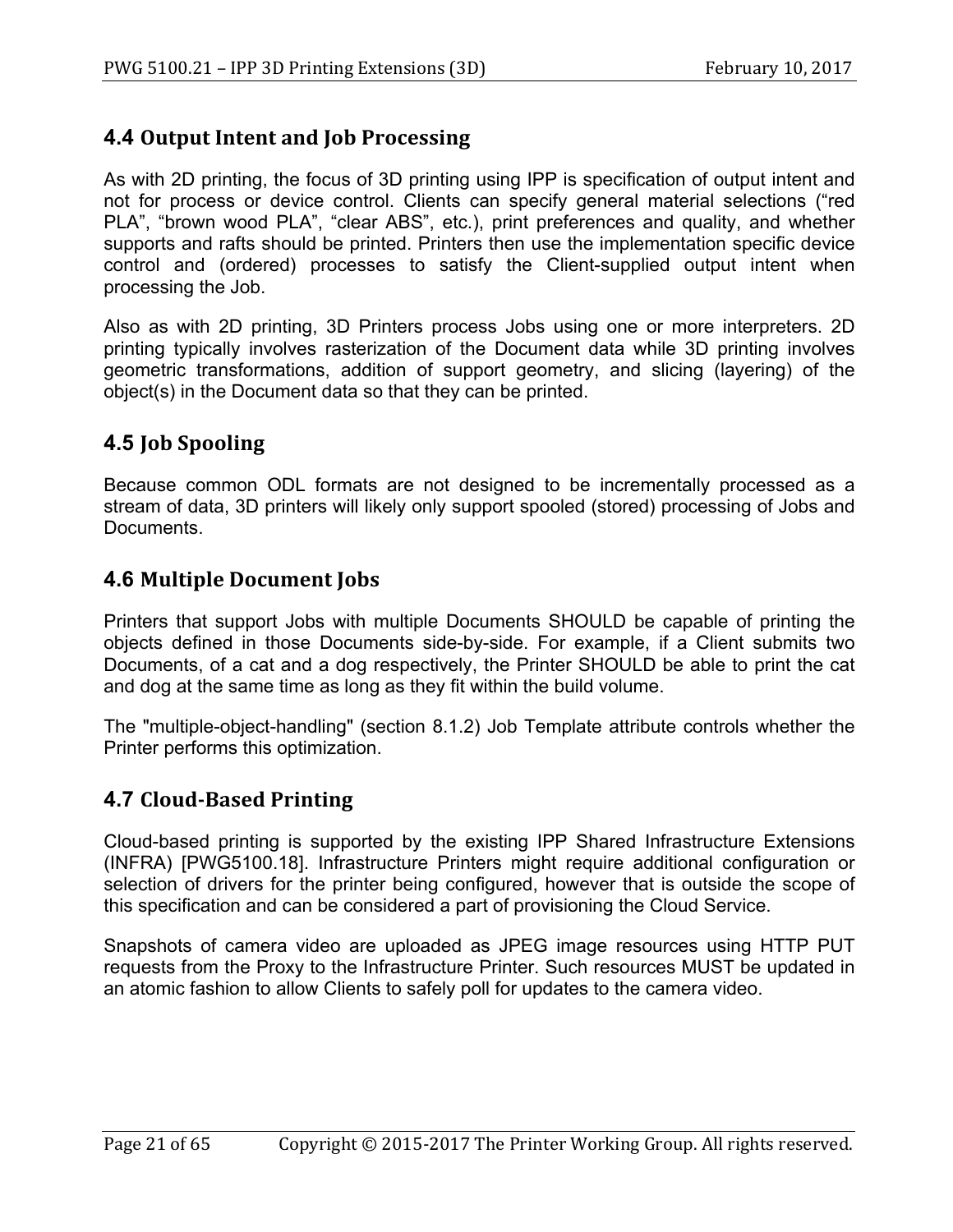# **5. Discovery Protocols**

Clients and Printers MUST support DNS-SD based Discovery. Clients and Printers MAY support other Discovery protocols such as LDAP.

# **5.1 DNS Service Discovery (DNS-SD)**

DNS Service Discovery [RFC6762] uses service (SRV) records and traditional unicast and multicast DNS (mDNS) [RFC6763] queries. Printers MUST support mDNS and MAY support dynamic DNS updates via Dynamic Updates in the Domain Name System (DNS UPDATE) [RFC2136] and other mechanisms.

#### **5.1.1 Service Instance Name**

Printers MUST NOT use a service instance name containing a unique identifier by default. A unique identifier MAY be added to the instance if there is a name collision.

The domain portion of the service instance name MUST BE "local." for mDNS.

### **5.1.2 Service Type**

Printers MUST advertise the "\_ipps-3d.\_tcp" (IPPS 3D Print) service over DNS-SD.

#### **5.1.3 TXT Record**

Table 2 lists the TXT record key/value pairs for IPPS 3D Print services. The TXT record associated with the service MUST include the "adminurl" and "UUID" keys and MUST include the "note" and "rp" keys when they are not the default values.

| <b>Key</b>  | <b>Description</b>                                  | <b>Default Value</b> |
|-------------|-----------------------------------------------------|----------------------|
| adminurl    | The 'https' URL for the Printer's embedded web      | None                 |
|             | server.                                             |                      |
| note        | The value of the "printer-location" Printer         | 1111                 |
|             | Description attribute.                              |                      |
| pdl         | The values of the "document-formats-supported"      | "model/3mf"          |
|             | Printer Description attribute.                      |                      |
| rp          | The resource path for this service instance without | "ipp/print3d"        |
|             | the leading $\frac{n}{r}$ .                         |                      |
| ty          | The value of the "printer-make-and-model" Printer   | 1111                 |
|             | Description attribute.                              |                      |
| <b>UUID</b> | The value of the "printer-uuid" Printer Status      | None                 |
|             | attribute without the leading 'urn:uuid:'.          |                      |

| Table 2 - IPPS 3D Print Service TXT Record Keys |
|-------------------------------------------------|
|                                                 |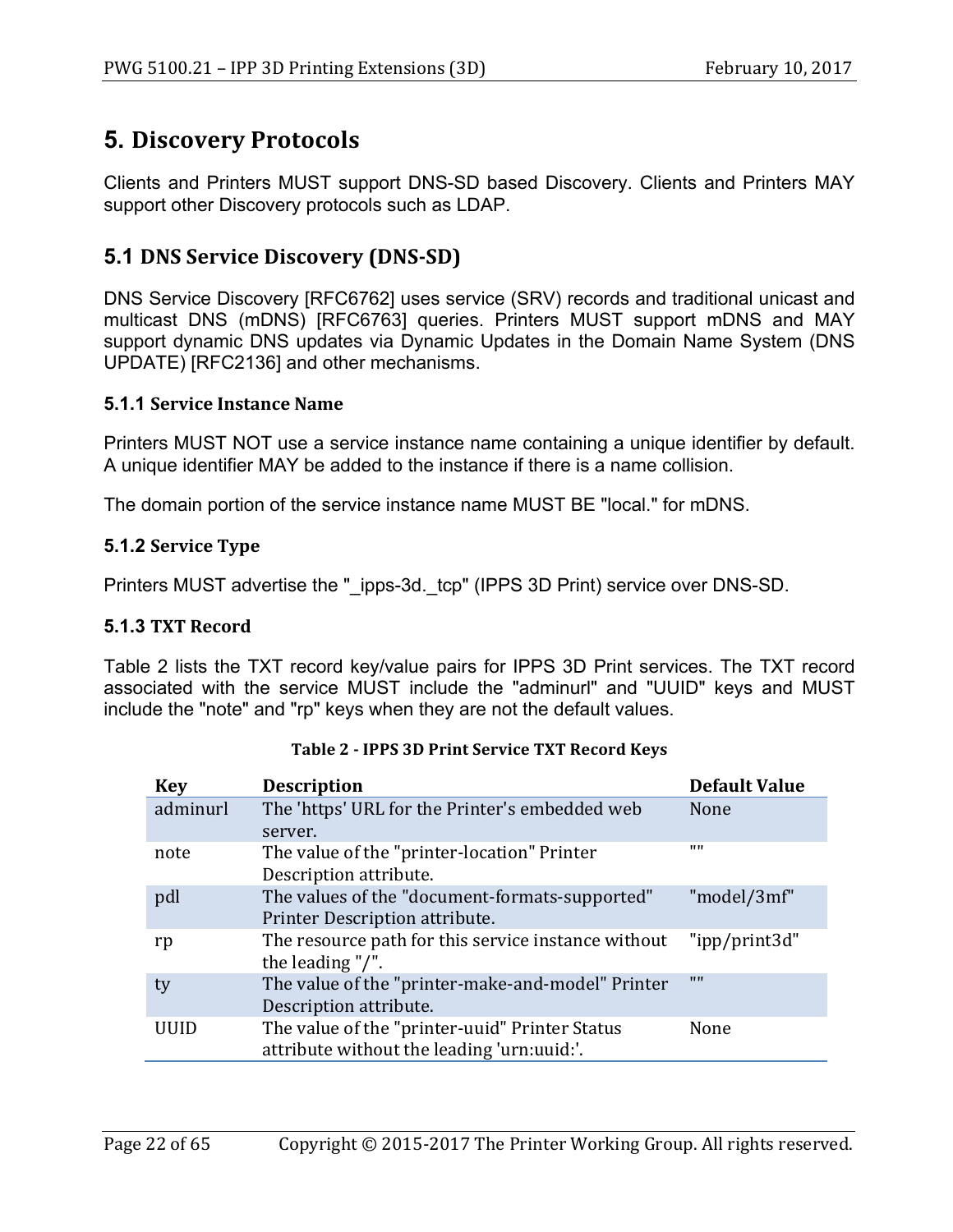# **5.2 LDAP Discovery**

LDAP Discover uses Lightweight Directory Access Protocol v3 [RFC4510]. A single class for 3D Print services is used. The schema defined in this document is based on the LDAP Schema for Print Services [RFC7612] used for 2D Printer services.

### **5.2.1 printerIPPS3D Class**

This auxiliary class defines 3D Printer information. It is used to extend the existing "printerService" structural class with 3D-specific Printer information.

```
( 1.3.18.0.2.24.46.2.1
   NAME 'printerIPPS3D'
   DESC 'Internet Printing Protocol (IPP) 3D Print Service information.'
   AUXILIARY
   SUP top
   MAY ( printer-ipp-versions-supported $
           printer-ipp-features-supported $
           printer-multiple-document-jobs-supported )
   )
```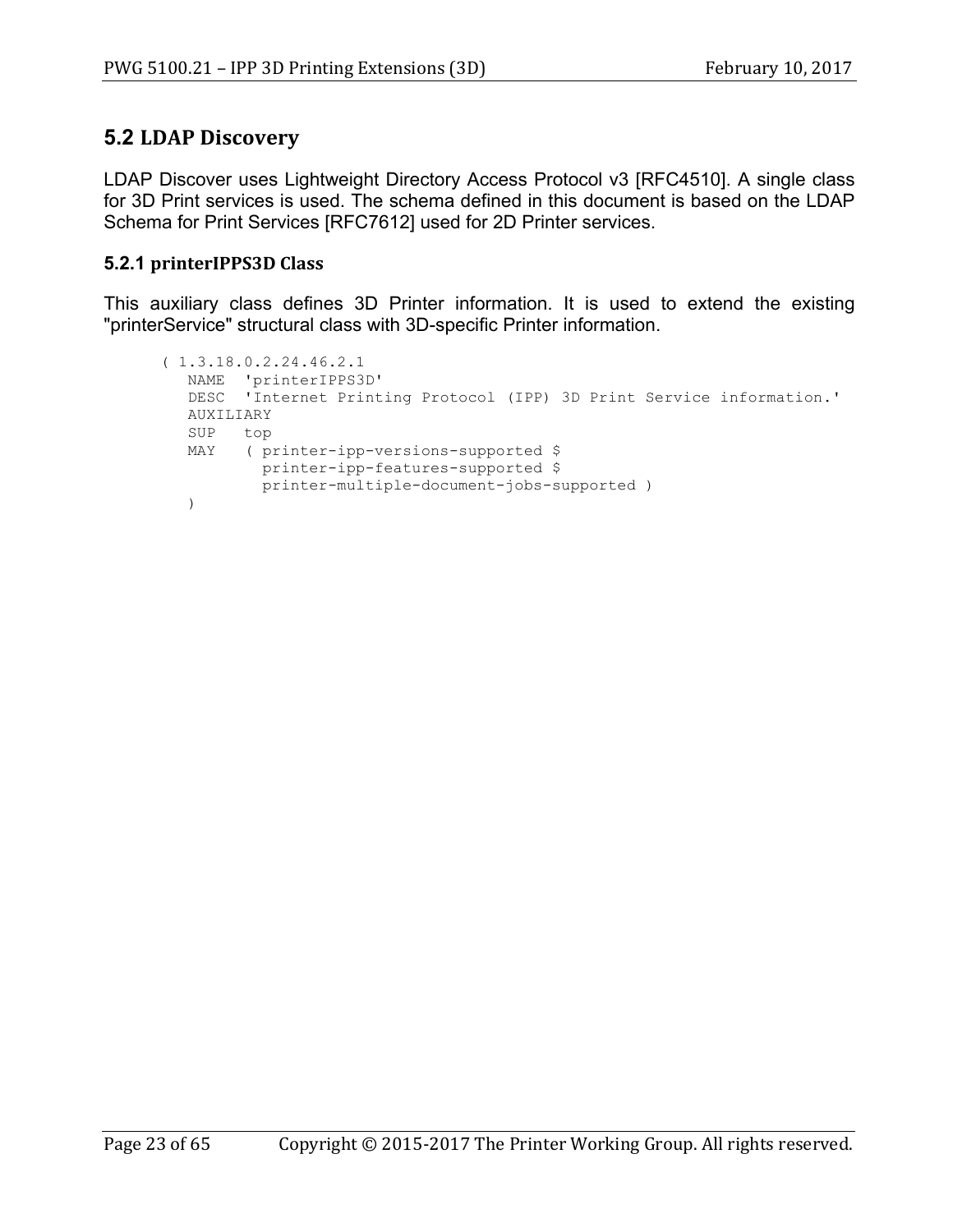# **6. Protocol Binding**

Printers and Clients MUST support IPP/2.0 as defined in IPP 2.0, 2.1, and 2.2 [PWG5100.12]. While this specification defines an IPP binding, the same set of Semantic Elements can be applied to any protocol that conforms to the PWG Semantic Model.

## **6.1 Transport and Resource Path**

Printers MUST support and use the IPP over HTTPS Transport Binding and 'ipps' URI Scheme [RFC7472] for network-connected Clients and/or the The IPP URL Scheme [RFC3510] and IPP-USB [IPP-USB] for USB-connected Clients. Printers MUST NOT support the "ipp" URI scheme for network-connected Clients since it does not satisfy the security requirements defined in section 12.

Printers MUST use a URI resource path of "/ipp/print3d" or "/ipp/print3d/NAME" where "NAME" identifies a specific instance of a 3D Print service.

# **6.2 HTTP Features**

In additional to the IPP over HTTP conformance requirements defined in section 7.3 of IPP 2.0, 2.1, and 2.2 [PWG5100.12], Printers MUST support the following additional HTTP headers and status codes defined in Hypertext Transfer Protocol -- HTTP/1.1 [RFC7230].

## **6.2.1 Host**

Printers MUST validate the Host request header and SHOULD use the Host value in generated URIs.

### **6.2.2 If-Modified-Since, Last-Modified, and 304 Not Modified**

Printers MUST support the If-Modified-Since request header (section 3.3 [RFC7232]), the corresponding response status ("304 Not Modified", section 4.1 [RFC7232]), and the Last-Modified response header (section 2.2 [RFC7232]).

The If-Modified-Since request header allows a Client to efficiently determine whether a particular resource file (icon, camera image, localization file, etc.) has been updated since the last time the Client requested it.

## **6.2.3 Cache-Control**

Printers and Clients MUST conform to the caching semantics defined in section 5.2 [RFC7234]. Typically, most resource files provided by a Printer in a GET response will be cacheable but IPP responses in a POST response are not. Therefore, Printers MAY provide a Cache-Control header in GET responses with an appropriate "max-age" value and MUST provide a Cache-Control header in IPP POST responses with the value "nocache".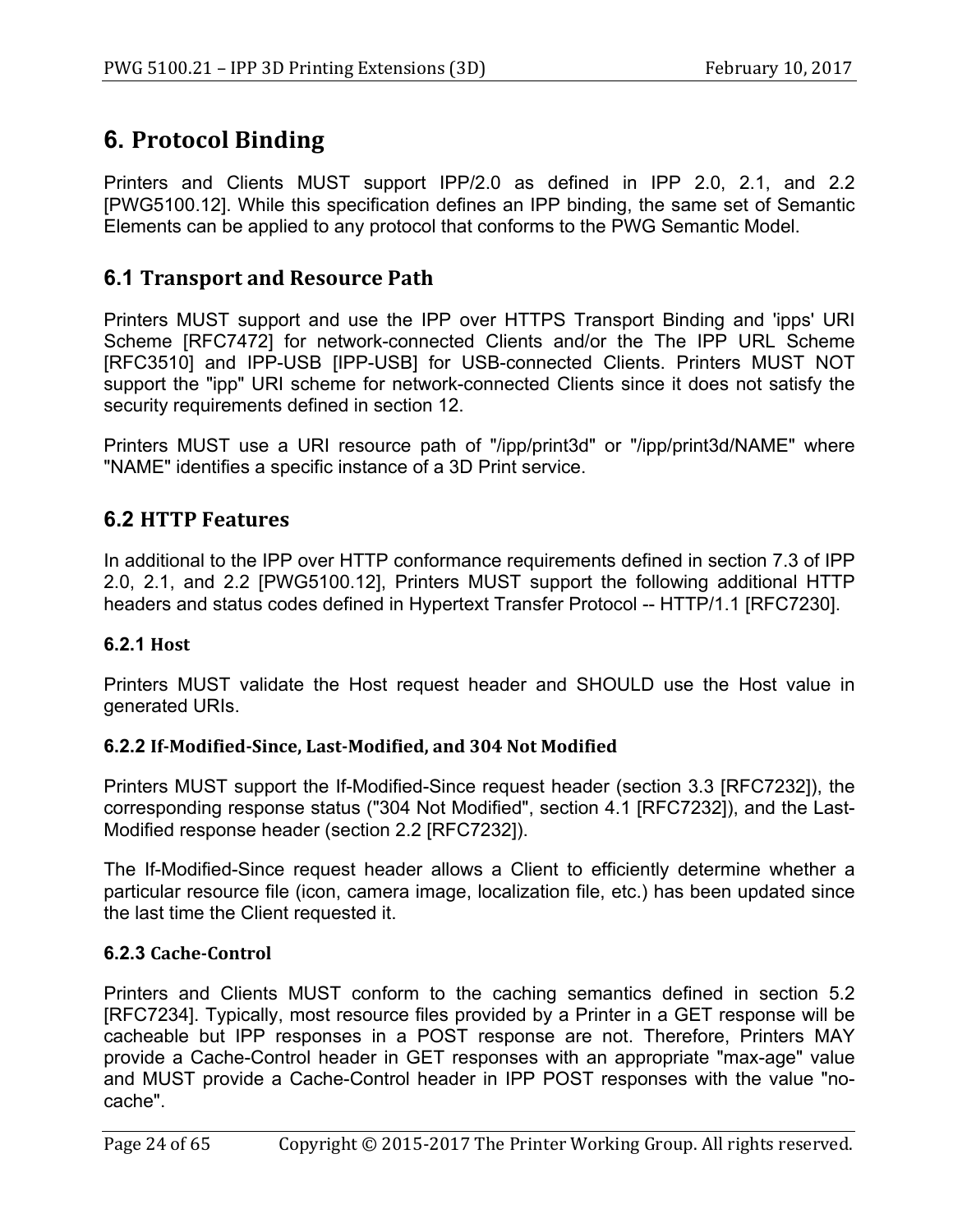# **6.3 IPP Operations**

Table 3 lists the REQUIRED operations for a Printer. The Create-Job and Send-Document operations are required in order to support reliable Job management (e.g., cancellation) during print Job submission, but Printers are not required to support multiple document Jobs.

| Code   | <b>Operation Name</b>  | Reference       |
|--------|------------------------|-----------------|
| 0x0004 | Validate-Job           | <b>RFC 8011</b> |
| 0x0005 | Create-Job             | <b>RFC 8011</b> |
| 0x0006 | Send-Document          | <b>RFC 8011</b> |
| 0x0008 | Cancel-Job             | <b>RFC 8011</b> |
| 0x0009 | Get-Job-Attributes     | <b>RFC 8011</b> |
| 0x000A | Get-Jobs               | <b>RFC 8011</b> |
| 0x000B | Get-Printer-Attributes | <b>RFC 8011</b> |
| 0x0039 | Cancel-My-Jobs         | PWG 5100.11     |
| 0x003B | Close-Job              | PWG 5100.11     |
| 0x003C | Identify-Printer       | PWG 5100.13     |

#### **Table 3 - IPP 3D REQUIRED Operations**

## **6.4 IPP Operation Attributes**

Table 4 lists the REQUIRED operation attributes for a Printer.

#### **Table 4 - IPP 3D REQUIRED Operation Attributes**

| <b>Attribute</b>         | Reference             |
|--------------------------|-----------------------|
| compression              | <b>RFC 8011</b>       |
| document-format          | <b>RFC 8011</b>       |
| document-name            | RFC 8011, PWG 5100.5  |
| first-index              | PWG 5100.13           |
| identify-actions         | PWG 5100.13           |
| ipp-attribute-fidelity   | <b>RFC 8011</b>       |
| job-ids                  | PWG 5100.11           |
| job-mandatory-attributes | PWG 5100.7            |
| job-name                 | <b>RFC 8011</b>       |
| last-document            | <b>RFC 8011</b>       |
| limit                    | <b>RFC 8011</b>       |
| requesting-user-name     | <b>RFC 8011</b>       |
| requesting-user-uri      | PWG 5100.13           |
| which-jobs               | RFC 8011, PWG 5100.11 |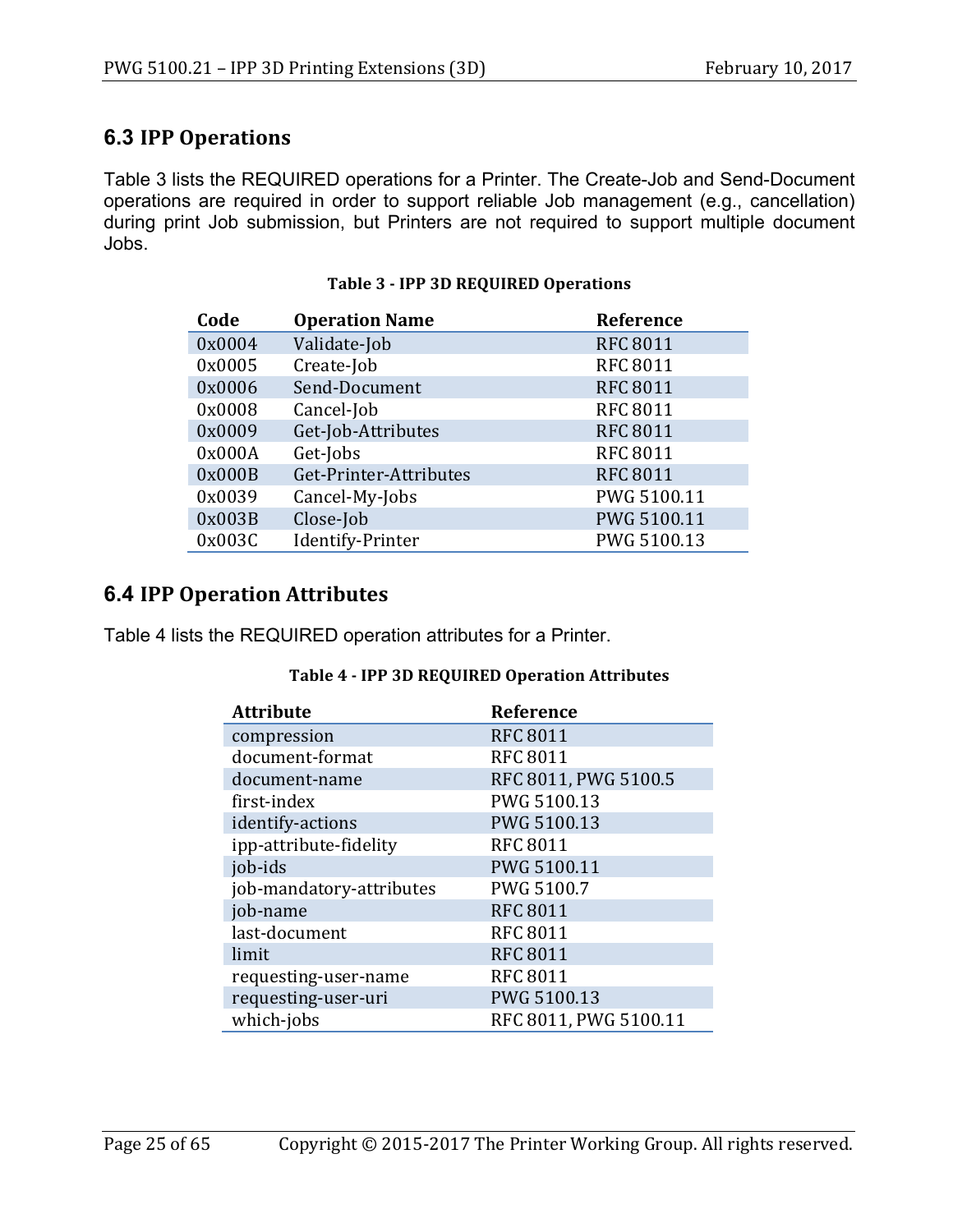# **6.5 IPP Printer Description Attributes**

Table 5 lists the REQUIRED Printer Description attributes for a Printer.

| <b>Attribute</b>                        | Reference       |
|-----------------------------------------|-----------------|
| accuracy-units-supported                | Section 8.3.1   |
| charset-configured                      | <b>RFC 8011</b> |
| charset-supported                       | <b>RFC 8011</b> |
| color-supported                         | <b>RFC 8011</b> |
| compression-supported                   | <b>RFC 8011</b> |
| document-format-default                 | <b>RFC 8011</b> |
| document-format-supported               | <b>RFC 8011</b> |
| generated-natural-language-supported    | <b>RFC 8011</b> |
| identify-actions-default                | PWG 5100.13     |
| identify-actions-supported              | PWG 5100.13     |
| ipp-features-supported                  | PWG 5100.13     |
| ipp-versions-supported                  | <b>RFC 8011</b> |
| job-creation-attributes-supported       | PWG 5100.11     |
| job-ids-supported                       | PWG 5100.11     |
| material-diameter-supported (note 2)    | Section 8.3.3   |
| material-purpose-supported              | Section 8.3.4   |
| material-rate-supported                 | Section 8.3.5   |
| material-rate-units-supported           | Section 8.3.6   |
| material-shell-thickness-supported      | Section 8.3.7   |
| material-temperature-supported (note 3) | Section 8.3.7   |
| material-type-supported                 | Section 8.3.9   |
| materials-col-default                   | Section 8.3.11  |
| materials-col-ready                     | Section 8.3.12  |
| materials-col-supported                 | Section 8.3.13  |
| max-materials-col-supported             | Section 8.3.14  |
| multiple-document-jobs-supported        | <b>RFC 8011</b> |
| multiple-object-handling-default        | Section 8.3.15  |
| multiple-object-handling-supported      | Section 8.3.16  |
| multiple-operation-timeout              | <b>RFC 8011</b> |
| multiple-operation-timeout-action       | PWG 5100.13     |
| natural-language-configured             | <b>RFC 8011</b> |
| operations-supported                    | <b>RFC 8011</b> |
| platform-temperature-default (note 4)   | Section 8.3.18  |
| platform-temperature-supported (note 4) | Section 8.3.19  |
| print-accuracy-default                  | Section 8.3.20  |
| print-accuracy-supported                | Section 8.3.21  |
| print-base-default                      | Section 8.3.22  |
| print-base-supported                    | Section 8.3.23  |

### **Table 5 - IPP 3D REQUIRED Printer Description Attributes**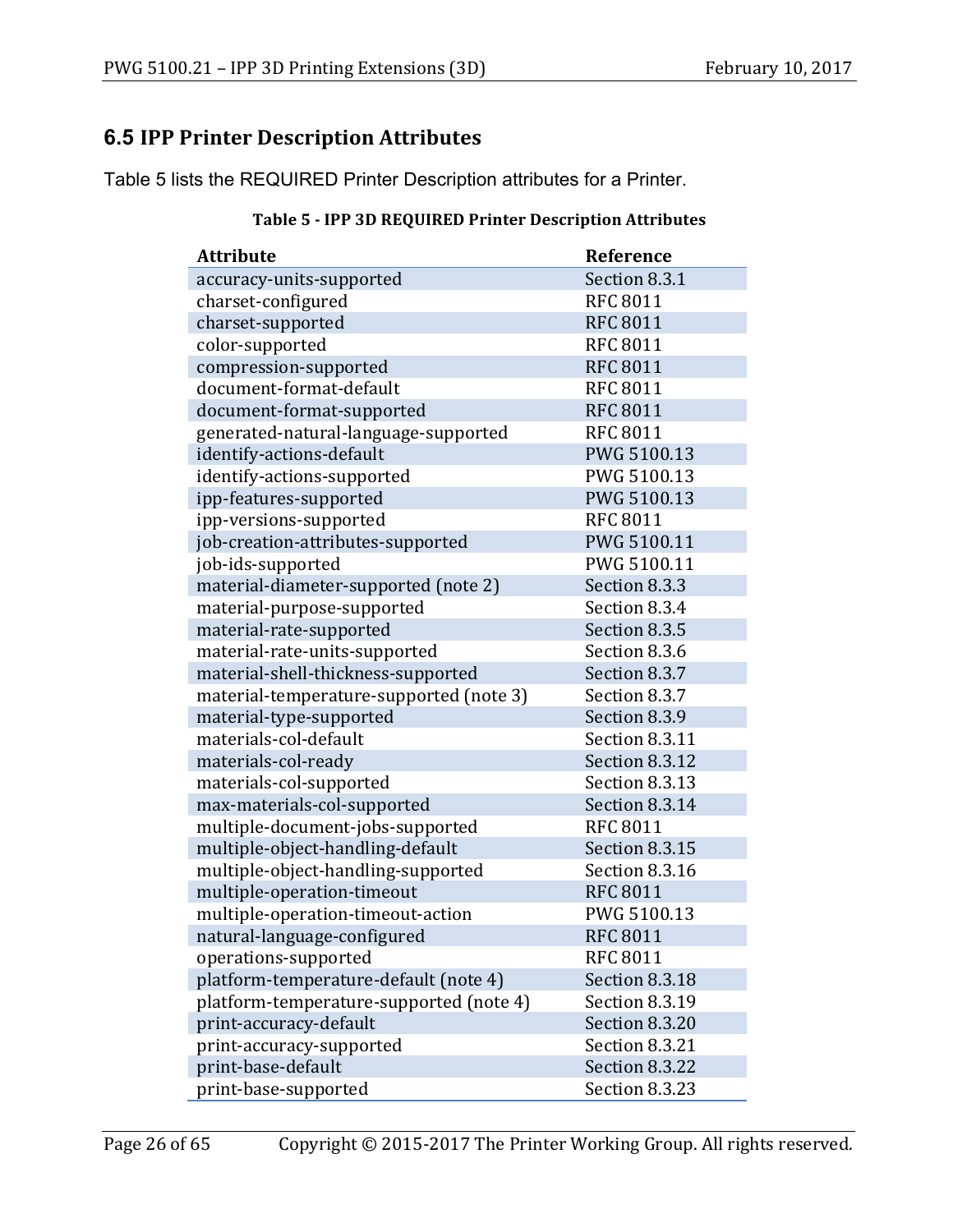| print-objects-supported          | Section 8.3.24  |
|----------------------------------|-----------------|
| print-quality-default            | <b>RFC 8011</b> |
| print-quality-supported          | <b>RFC 8011</b> |
| print-supports-default           | Section 8.3.25  |
| print-supports-supported         | Section 8.3.26  |
| printer-geo-location             | PWG 5100.13     |
| printer-get-attributes-supported | PWG 5100.13     |
| printer-icons (note 1)           | PWG 5100.13     |
| printer-info                     | <b>RFC 8011</b> |
| printer-location                 | <b>RFC 8011</b> |
| printer-make-and-model           | <b>RFC 8011</b> |
| printer-more-info                | <b>RFC 8011</b> |
| printer-name                     | <b>RFC 8011</b> |
| printer-organization             | PWG 5100.13     |
| printer-organizational-unit      | PWG 5100.13     |
| printer-volume-supported         | Section 8.3.27  |
| printer-xri-supported (note 1)   | <b>RFC 3380</b> |
| which-jobs-supported             | PWG 5100.11     |

Note 1: URIs SHOULD use Host value from HTTP header (section 6.2.1) and MUST NOT use link-local addresses (section 8.4 of [PWG5100.14]).

Note 2: REQUIRED for Printers that use filament-based materials.

Note 3: REQUIRED for Printers that control the material temperature during printing.

Note 4: REQUIRED for Printers that have a temperature-controlled Build Platform.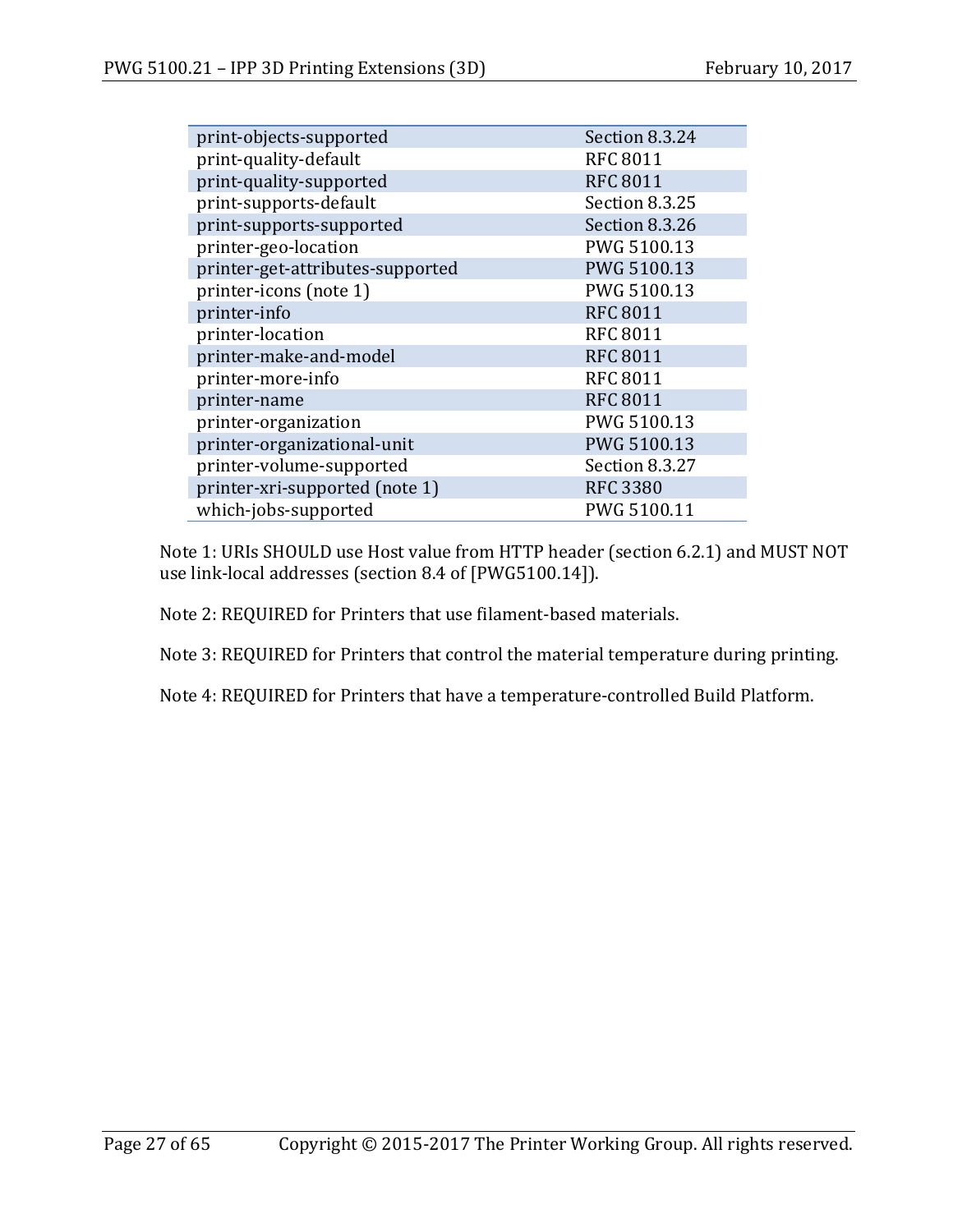# **6.6 IPP Printer Status Attributes**

Table 6 lists the REQUIRED Printer Status attributes for a Printer.

| <b>Attribute</b>                      | Reference       |
|---------------------------------------|-----------------|
| printer-camera-image-uri (notes 1, 2) | Section 8.4.1   |
| printer-config-change-date-time       | PWG 5100.13     |
| printer-config-change-time            | PWG 5100.13     |
| printer-is-accepting-jobs             | <b>RFC 8011</b> |
| printer-state                         | <b>RFC 8011</b> |
| printer-state-change-date-time        | <b>RFC 3995</b> |
| printer-state-change-time             | <b>RFC 3995</b> |
| printer-state-message                 | <b>RFC 8011</b> |
| printer-state-reasons                 | <b>RFC 8011</b> |
| printer-up-time                       | <b>RFC 8011</b> |
| printer-uri-supported (note 1)        | <b>RFC 8011</b> |
| printer-uuid                          | PWG 5100.13     |
| queued-job-count                      | <b>RFC 8011</b> |
| uri-authentication-supported          | <b>RFC 8011</b> |
| uri-security-supported                | <b>RFC 8011</b> |
| xri-authentication-supported          | <b>RFC 3380</b> |
| xri-security-supported                | <b>RFC 3380</b> |
| xri-uri-scheme-supported              | <b>RFC 3380</b> |

#### **Table 6 - IPP 3D REQUIRED Printer Status Attributes**

Note 1: URIs SHOULD use Host value from HTTP header (section 6.2.1) and MUST NOT use link-local addresses (section 8.4 of [PWG5100.14]).

Note 2: REQUIRED for Printers that have one or more cameras.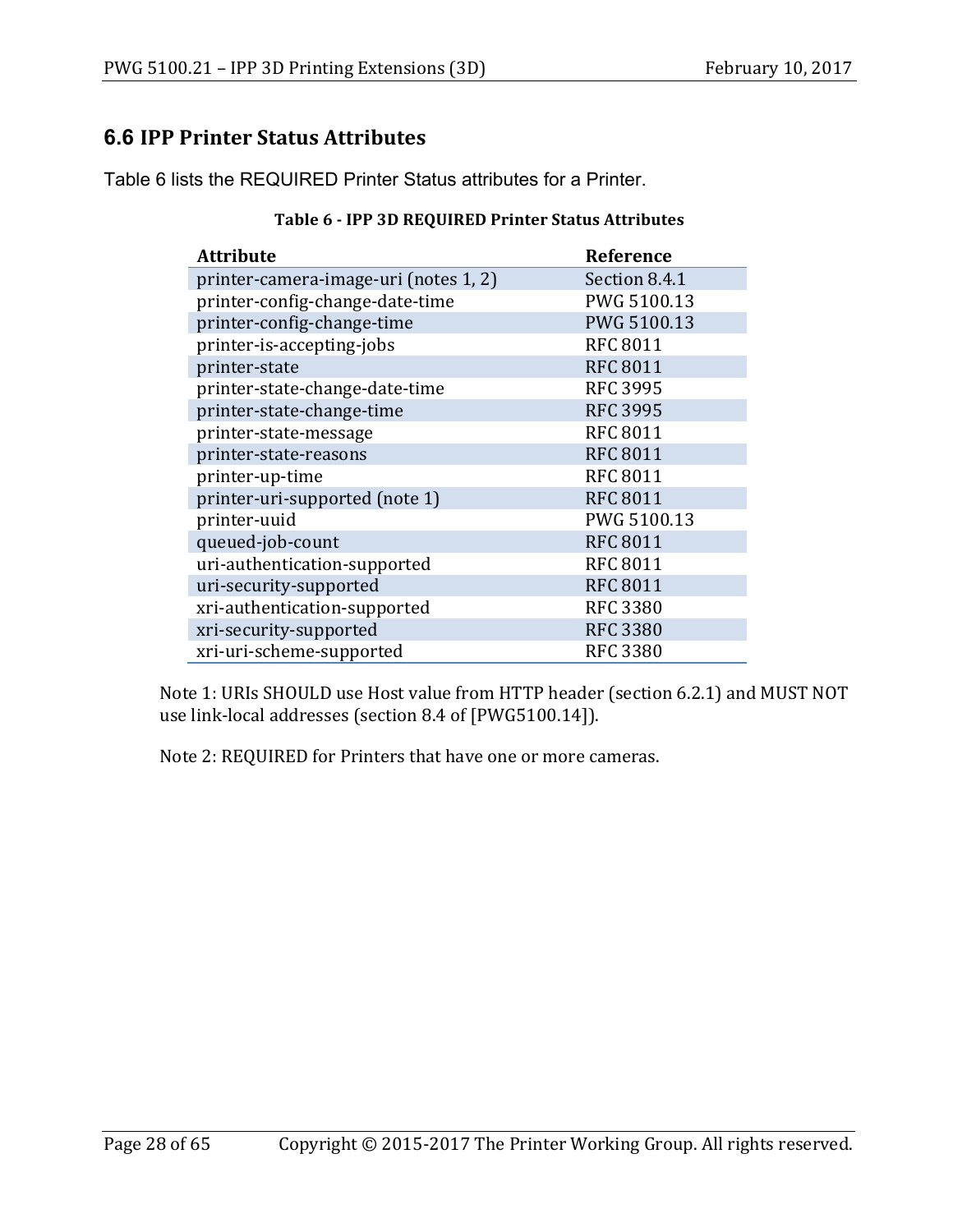# **6.7 IPP Job Template Attributes**

Table 7 lists the REQUIRED Job Template attributes for a Printer.

| <b>Attribute</b>                  | Reference       |
|-----------------------------------|-----------------|
| materials-col                     | Section 8.1.1   |
| multiple-document-handling        | <b>RFC 8011</b> |
| multiple-object-handling (note 1) | Section 8.1.2   |
| platform-temperature (note 2)     | Section 8.1.3   |
| print-accuracy                    | Section 8.1.4   |
| print-base                        | Section 8.1.5   |
| print-objects (note 1)            | Section 8.1.6   |
| print-quality                     | <b>RFC 8011</b> |

print-supports Section 8.1.7

**Table 7 - IPP 3D REQUIRED Job Template Attributes**

Note 1: REQUIRED for Printers that support the 'application/pdf' document format.

Note 2: REQUIRED for Printers that have a temperature-controlled Build Platform.

# **6.8 IPP Job Description Attributes**

Table 8 lists the REQUIRED Job Description attributes for a Printer.

#### **Table 8 - IPP 3D REQUIRED Job Description Attributes**

| <b>Attribute</b> | Source          |
|------------------|-----------------|
| job-name         | <b>RFC 8011</b> |

# **6.9 IPP Job Status Attributes**

Table 8 lists the REQUIRED Job Status attributes for a Printer.

#### **Table 9 - IPP 3D REQUIRED Job Status Attributes**

| <b>Attribute</b>          | <b>Source</b>   |
|---------------------------|-----------------|
| compression-supplied      | PWG 5100.7      |
| date-time-at-completed    | <b>RFC 8011</b> |
| date-time-at-creation     | <b>RFC 8011</b> |
| date-time-at-processing   | <b>RFC 8011</b> |
| document-format-supplied  | PWG 5100.7      |
| document-name-supplied    | PWG 5100.7      |
| job-id                    | <b>RFC 8011</b> |
| job-originating-user-name | <b>RFC 8011</b> |
| job-printer-up-time       | <b>RFC 8011</b> |
| job-printer-uri           | <b>RFC 8011</b> |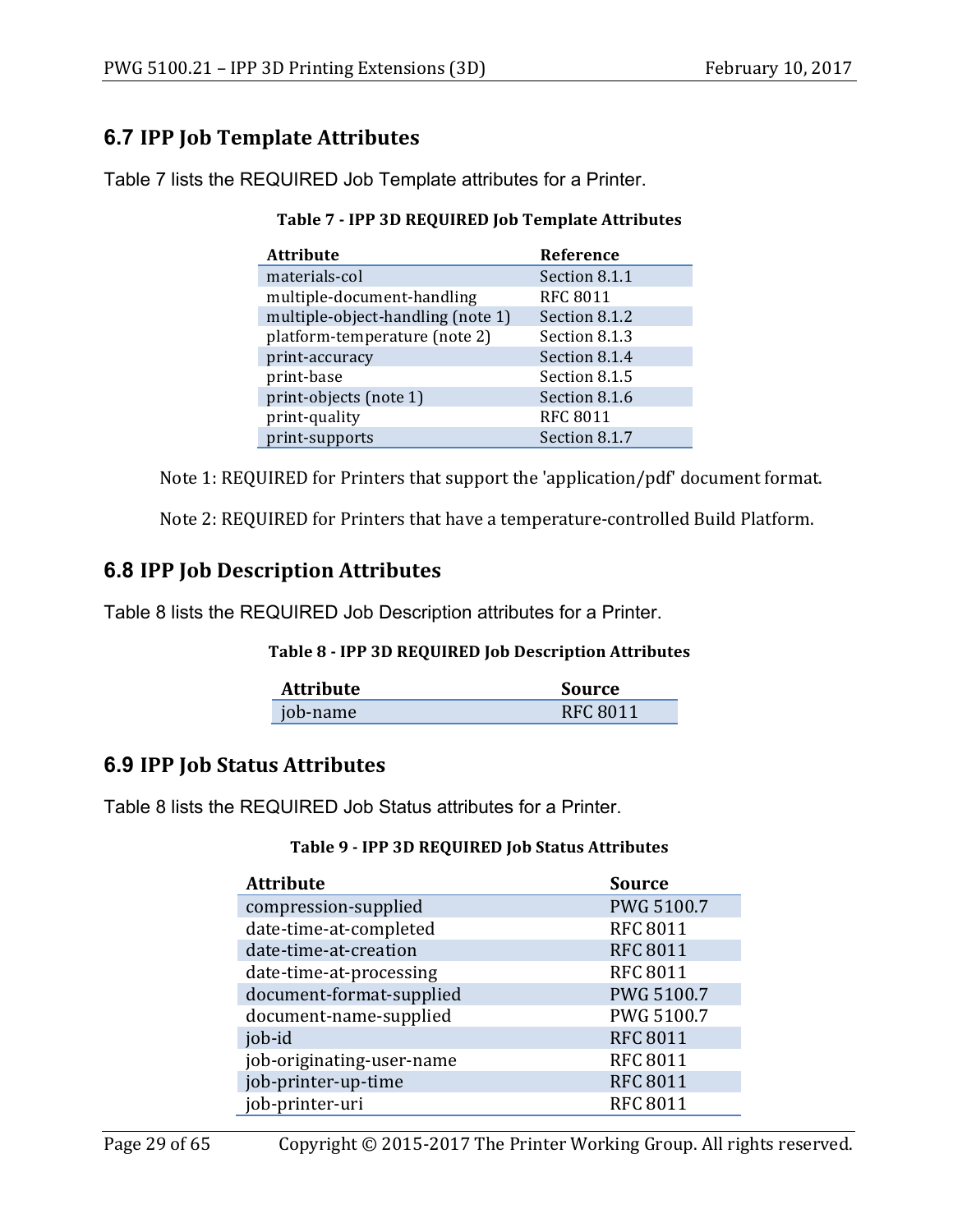| <b>Attribute</b>                         | <b>Source</b>   |
|------------------------------------------|-----------------|
| job-state                                | <b>RFC 8011</b> |
| job-state-message                        | <b>RFC 8011</b> |
| job-state-reasons                        | <b>RFC 8011</b> |
| job-uri                                  | <b>RFC 8011</b> |
| job-uuid                                 | PWG 5100.13     |
| materials-col-actual                     | Section 8.2.1   |
| multiple-object-handling-actual (note 1) | Section 8.2.2   |
| platform-temperature-actual (note 2)     | Section 8.2.4   |
| print-accuracy-actual                    | Section 8.2.5   |
| print-base-actual                        | Section 8.2.6   |
| print-objects-actual (note 1)            | Section 8.2.7   |
| print-supports-actual                    | Section 8.2.8   |
| time-at-completed                        | <b>RFC 8011</b> |
| time-at-creation                         | <b>RFC 8011</b> |
| time-at-processing                       | <b>RFC 8011</b> |

Note 1: REQUIRED for Printers that support the 'application/pdf' document format.

Note 2: REQUIRED for Printers that have a temperature-controlled Build Platform.

## **6.9.1 job-id (integer)**

The REQUIRED "job-id" Job Description attribute contains the ID of the Job. In order to support reliable job submission and management, Printers MUST NOT reuse "job-id" values since the last power cycle of the Printer and SHOULD NOT reuse "job-id" values for the life of the Printer as described in section 3.1.2.3.9 of the Internet Printing Protocol/1.1: Implementer's Guide [RFC3196].

## **6.9.2 job-uri (uri)**

The REQUIRED "job-uri" Job Description attribute contains the URI of the Job. In order to support reliable job submission and management, Printers MUST NOT reuse "job-uri" values since the Printer was last powered up and SHOULD NOT reuse "job-uri" values for the life of the Printer as described in section 3.1.2.3.9 of the Internet Printing Protocol/1.1: Implementer's Guide [RFC3196]. In addition, the "job-uri" value SHOULD be derived from the "job-id" value as described in the IPP URL Scheme [RFC3510].

# **7. Document Formats**

Printers MUST support Documents conforming to the 3MF [3MF] ("model/3mf") format and SHOULD support Documents conforming to the PDF [ISO32000] ("application/pdf") format containing U3D [U3D] or PRC [PRC] content.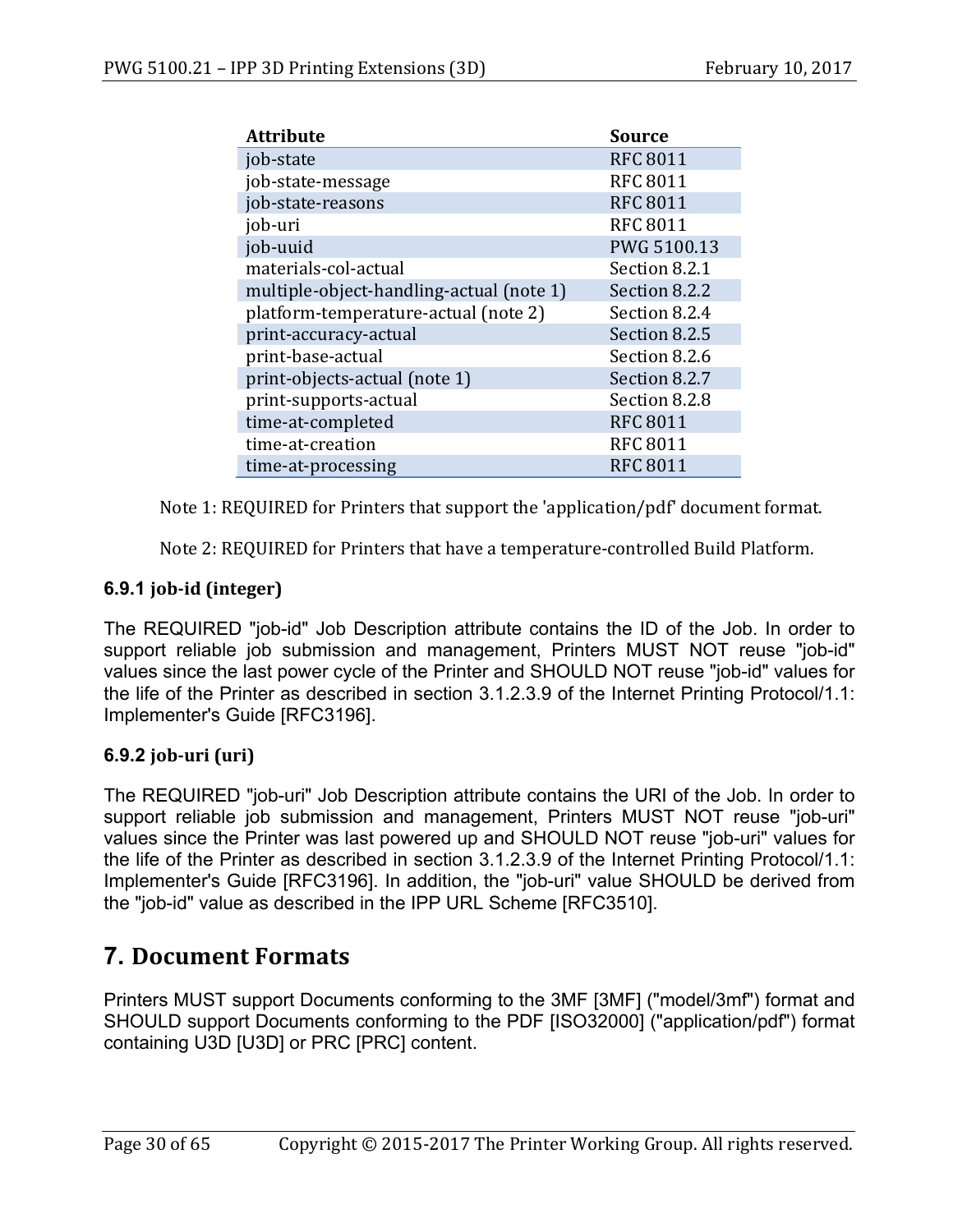# **8. New Attributes**

# **8.1 Job Template Attributes**

Table 10 lists the Job Template attributes and their corresponding "–default" and " supported" attributes.

| <b>Job Template</b>                          | <b>Printer: Default</b>                               | <b>Printer: Supported</b>                                                                                                                        |
|----------------------------------------------|-------------------------------------------------------|--------------------------------------------------------------------------------------------------------------------------------------------------|
| materials-col (collection)                   | materials-col-default (1setOf<br>collection)          | materials-col-database<br>(1setOf collection)<br>materials-col-ready (1setOf<br>collection)<br>materials-col-supported<br>(1setOf type2 keyword) |
| multiple-object-handling<br>(type2 keyword)  | multiple-object-handling-<br>default (type2 keyword)  | multiple-object-handling-<br>supported (1setOf type2<br>keyword)                                                                                 |
| platform-temperature<br>(integer   no-value) | platform-temperature-<br>default (integer   no-value) | platform-temperature-<br>supported (1setOf (integer)<br>rangeOfInteger)   no-value)                                                              |
| print-accuracy (collection)                  | print-accuracy-default<br>(collection)                | accuracy-units-supported<br>(1setOf type2 keyword)<br>print-accuracy-supported<br>(collection)                                                   |
| print-base (type2 keyword)                   | print-base-default (type2<br>keyword)                 | print-base-supported (1setOf<br>type2 keyword)                                                                                                   |
| print-objects (1setOf<br>collection)         | N/A                                                   | print-objects-supported<br>(boolean)                                                                                                             |
| print-supports (type2<br>keyword)            | print-supports-default (type2<br>keyword)             | print-supports-supported<br>(1setOf type2 keyword)                                                                                               |

#### **Table 10 - New Job Template Attributes**

## **8.1.1 materials-col (1setOf collection)**

This REQUIRED Job Template attribute defines the materials to be used for the Job. When specified, the Printer validates the requested materials both when the Job is created and when it enters the 'processing' state. If the requested materials are not loaded, the 'material-needed' keyword is added to the Printer's "printer-state-reasons" values and the Job is placed in the 'processing-stopped' state.

The Printer advertises which "materials-col" member attributes are supported in the "materials-col-supported" (section 8.3.13) Printer Description attribute. The Printer lists only those member attributes that are applicable to the technology being used for printing.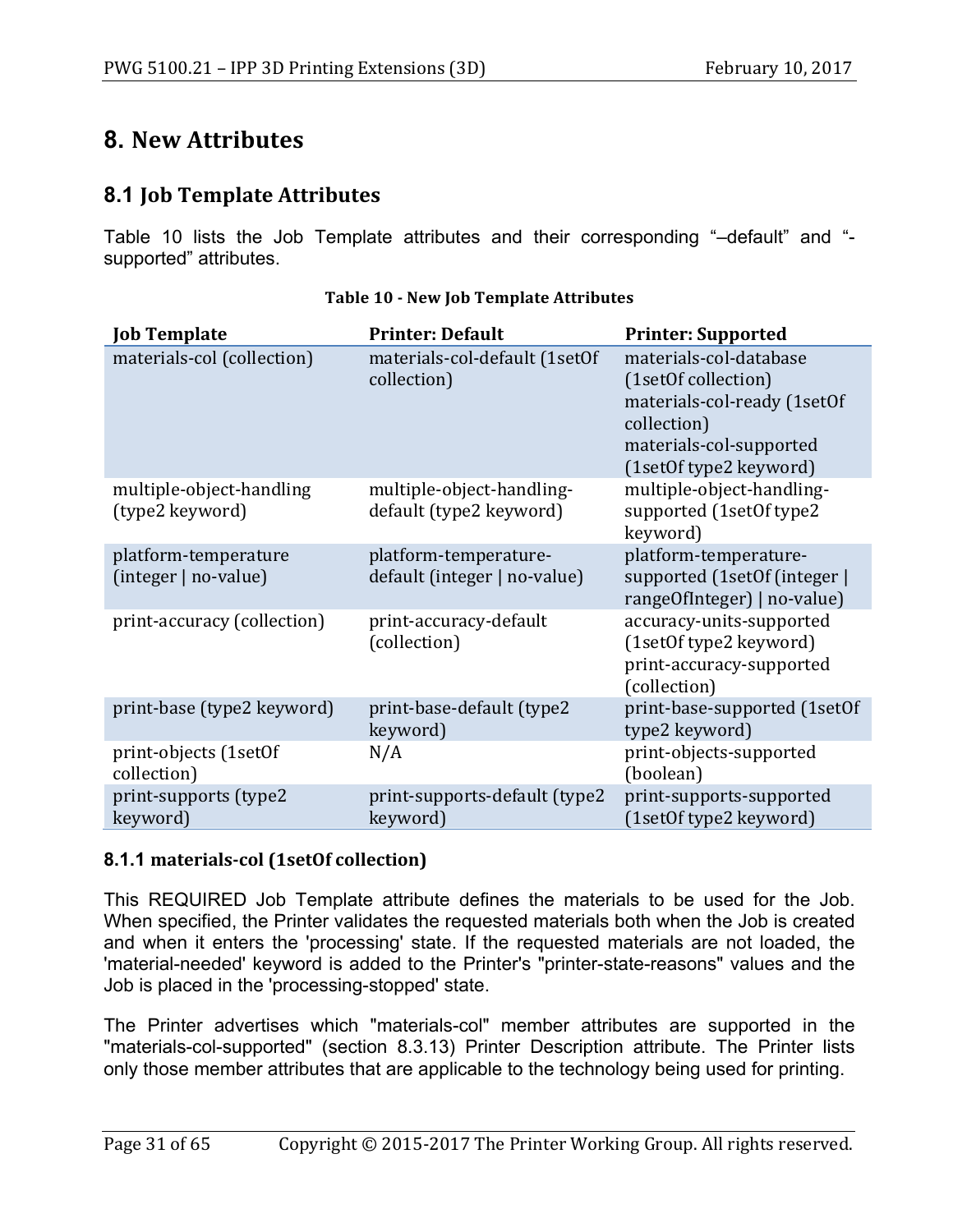The Client typically supplies "materials-col" values matching those returned in the "materials-col-database" (section 8.3.1) or "materials-col-ready" (section 8.3.12) Printer Description attributes, although specifying the "material-name" or "material-key" member attribute from either of these Printer Description attributes is enough to specify the default values for the named material. Table 11 lists the member attributes.

| <b>Member Attribute</b>     | <b>Printer: Supported Values</b>   |
|-----------------------------|------------------------------------|
| material-amount             | N/A                                |
| material-amount-units       | material-amount-units-supported    |
| material-color              | N/A                                |
| material-diameter           | material-diameter-supported        |
| material-diameter-tolerance | N/A                                |
| material-fill-density       | N/A                                |
| material-key                | materials-col-database             |
|                             | materials-col-ready                |
| material-name               | materials-col-database             |
|                             | materials-col-ready                |
| material-purpose            | material-purpose-supported         |
| material-rate               | material-rate-supported            |
| material-rate-units         | material-rate-units-supported      |
| material-shell-thickness    | material-shell-thickness-supported |
| material-temperate          | material-temperature-supported     |
| material-type               | material-type-supported            |

#### **Table 11 - "materials-col" Member Attributes**

#### **8.1.1.1 material-amount (integer(0:MAX) | unknown)**

This RECOMMENDED member attribute provides the estimated amount of material that is available ("materials-col-database" and "materials-col-ready" values), the estimated amount of material that is required ("materials-col" values), or the actual amount of material that has been used ("materials-col-actual" values).

#### **8.1.1.2 material-amount-units (type2 keyword)**

This RECOMMENDED member attribute provides the units for the "material-amount" value. Values include:

'g': Value is mass in grams.

'kg': Value is mass in kilograms.

'l': Value is volume in liters.

'm': Value is length in meters.

'ml': Value is volume in milliliters.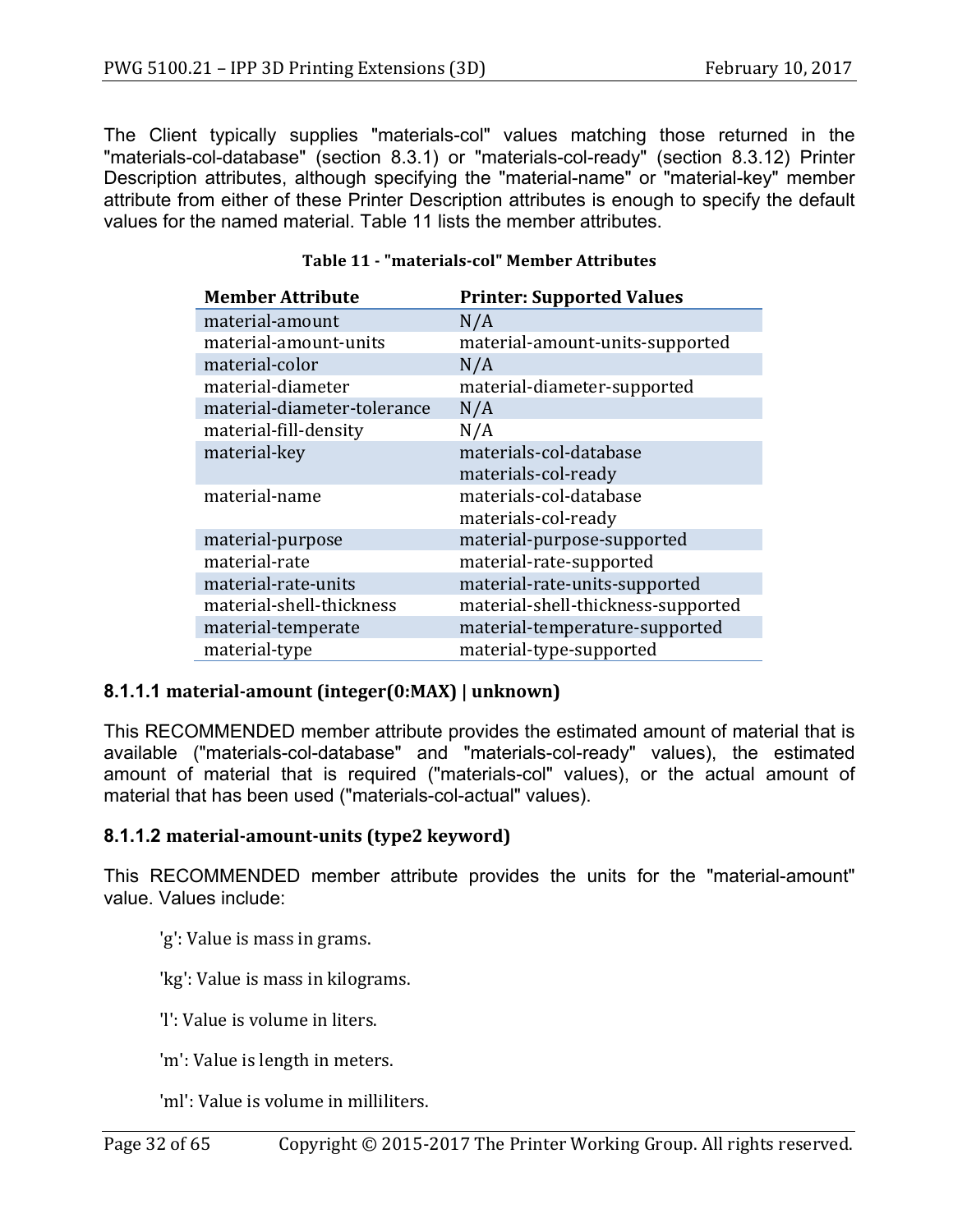'mm': Value is length in millimeters.

#### **8.1.1.3 material-color (type2 keyword)**

This RECOMMENDED member attribute provides a PWG media color [PWG5101.1] value representing the color of the material.

### **8.1.1.4 material-diameter (integer(0:MAX))**

This CONDITIONALLY REQUIRED member attribute provides the diameter of the filament in nanometers, with the value 0 being used for diameters less than 0.000001mm. Printers that use filament materials MUST support this member attribute.

### **8.1.1.5** material-diameter-tolerance (integer(0:MAX))

This member attribute provides a tolerance for the "material-diameter" value in nanometers, with the value 0 being used for tolerances less than 0.000001mm.

### **8.1.1.6 material-fill-density (integer(0:100))**

This REQUIRED member attribute specifies the desired density of filled interior regions in percent.

### **8.1.1.7 material-key (keyword)**

This REQUIRED member attribute provides an unlocalized name of the material that can be localized using the strings file referenced by the "printer-strings-uri" Printer attribute.

### **8.1.1.8** material-name (name(MAX))

This REQUIRED member attribute provides a localized name of the material.

### **8.1.1.9** material-purpose (1setOf type2 keyword)

This REQUIRED member attribute specifies what the material will be used for. Values include:

'all': The material will be used for all parts of the printed object.

'base': The material will be used to print a brim, raft, or skirt under/around the printed object.

'in-fill': The material will be used to fill the interior of the printed object.

'shell': The material will be used for the surface of the printed object.

'support': The material will be used to support the printed object.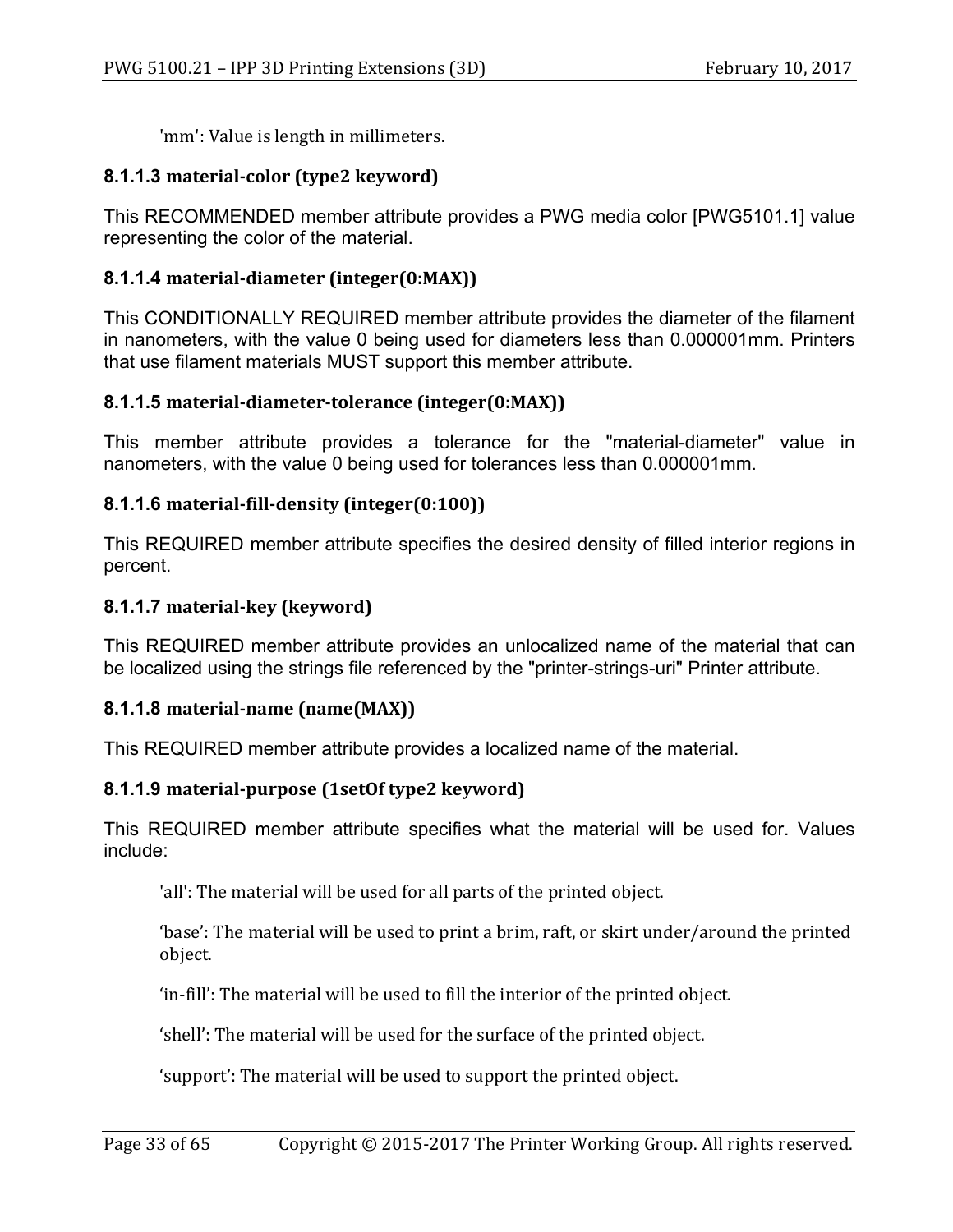### **8.1.1.10 material-rate (integer(1:MAX))**

This member attribute provides the flow rate of the material per second. The units are defined by the "material-rate-units" member attribute.

### **8.1.1.11 material-rate-units (type2 keyword)**

This member attribute provides the units for the "material-rate" member attribute. Values include:

'mg\_sec ': Value is milligrams per second.

'ml\_sec': Value is milliliters per second.

'mm\_sec ': Value is millimeters per second.

### **8.1.1.12 material-shell-thickness (integer(0:MAX))**

This REQUIRED member attribute specifies the thickness of exterior walls in nanometers, with 0 representing the thinnest possible wall.

### **8.1.1.13** material-temperature (integer(-273:MAX) | rangeOfInteger(-273:MAX))

This CONDITIONALLY REQUIRED member attribute specifies the printing temperature (or range of temperatures) for the material in degrees Celsius. Printers that control the temperature of materials MUST support this attribute.

#### **8.1.1.14** material-type (type2 keyword | name(MAX))

This REQUIRED member attribute specifies the type of material. Keyword values are general names for materials (sometimes qualified) and are localized using the message catalog specified by the "printer-strings-uri" Printer Description attribute [PWG5100.13]. Name values are vendor or site specific human readable (already localized) strings. Values include:

'abs': Acrylonitrile Butadiene Styrene (ABS).

'abs-carbon-fiber': ABS reinforced with carbon fibers.

'abs-carbon-nanotube': ABS reinforced with carbon nanotubes.

'chocolate': Chocolate.

'gold': Gold (metal).

'nylon': Nylon.

'pet': Polyethylene terephthalate (PET).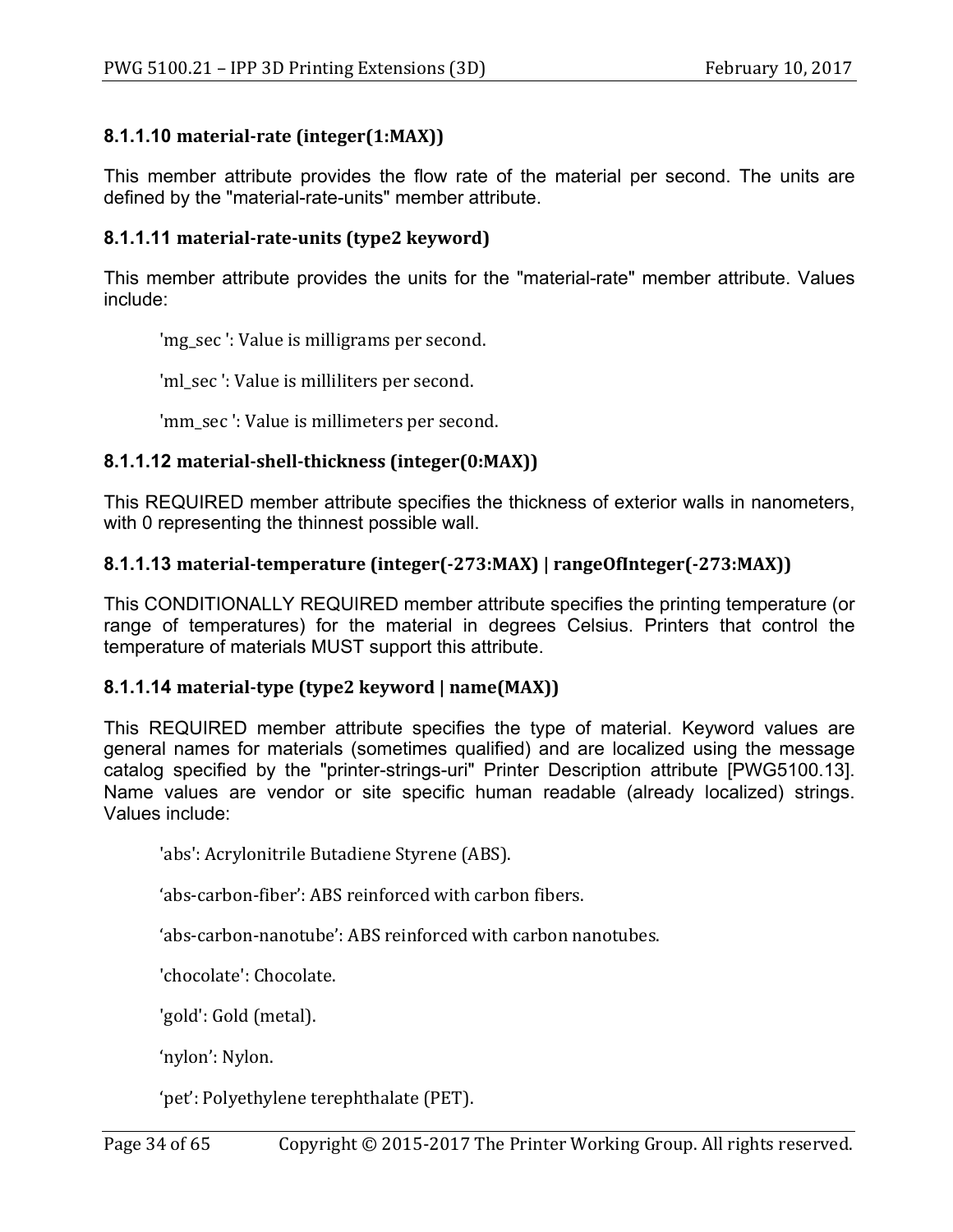'photopolymer': Photopolymer (liquid) resin.

'pla': Polylactic Acid (PLA).

'pla-conductive': Conductive PLA.

'pla-dissolvable': Dissolvable PLA.

'pla-flexible': Flexible PLA.

'pla-magnetic': PLA with embedded iron particles.

'pla-steel': PLA with embedded steel particles.

'pla-stone': PLA with embedded stone chips.

'pla-wood': PLA with embedded wood fibers.

'polycarbonate': Polycarbonate.

'silver': Silver (metal).

'titanium': Titanium (metal).

'wax': Wax.

## **8.1.2 multiple-object-handling (type2 keyword)**

This CONDITIONALLY REQUIRED Job Template attribute specifies how multiple objects are printed, including those within a single Document, across multiple Documents, and/or copies that are produced. Printers that support the 'application/pdf' Document format MUST support this attribute. Values include:

'auto': Automatically determine the best way to print multiple objects in a Job.

'best-fit': Fit as many objects as possible within the build volume.

'best-quality': Optimize the number of objects for print quality.

'best-speed': Optimize the number of objects for print speed.

'one-at-a-time': Print one object at a time.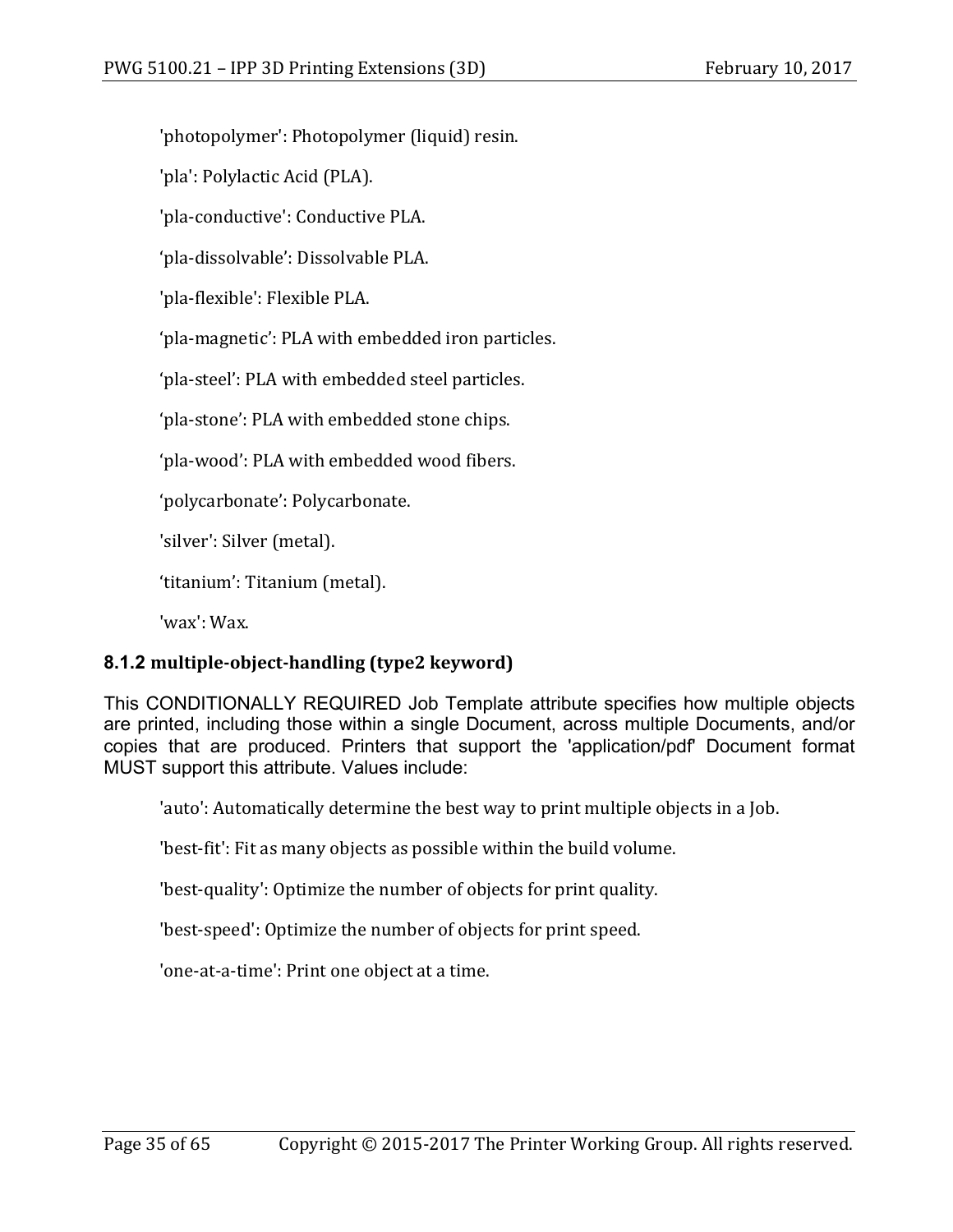## **8.1.3 platform-temperature (integer(-273:MAX))**

This CONDITIONALLY REQUIRED Job Template attribute specifies the desired temperature of the Build Platform in degrees Celsius. Printers that have a temperaturecontrolled Build Platform MUST support this attribute.

### **8.1.4 print-accuracy (collection)**

This REQUIRED Job Template attribute specifies the requested general positioning and feature accuracy for the Job. Table 12 lists the REQUIRED member attributes.

When enforcing attribute fidelity ("ipp-attribute-fidelity" with a value of 'true'), Printers only reject "print-accuracy" values that are smaller than the "print-accuracy-supported" (section 8.3.21) value.

| <b>Member Attribute</b>            | <b>Printer: Supported Values</b>       |
|------------------------------------|----------------------------------------|
| accuracy-units (type2 keyword)     | accuracy-units-supported (1setOf type2 |
|                                    | keyword)                               |
| $x$ -accuracy (integer(0:MAX))     | N/A                                    |
| y-accuracy (integer(0:MAX))        | N/A                                    |
| $z$ -accuracy (integer( $0:MAX$ )) | N/A                                    |

### **Table 12 - REQUIRED "print-accuracy" Member Attributes**

### **8.1.4.1 accuracy-units (type2 keyword)**

This member attribute specifies the units for the "x-accuracy", "y-accuracy", and "zaccuracy" member attribute values. Keyword values include:

'mm': Accuracy numbers are in millimeters.

'um': Accuracy numbers are in micrometers.

'nm': Accuracy numbers are in nanometers.

### **8.1.4.2 x-accuracy (integer(0:MAX))**

This REQUIRED member attribute specifies the X axis accuracy in the units specified by the "accuracy-units" member attribute. The value 0 specifies an accuracy better (smaller) than 1 unit.

### **8.1.4.3 y-accuracy (integer(0:MAX))**

This REQUIRED member attribute specifies the Y axis accuracy in the units specified by the "accuracy-units" member attribute. The value 0 specifies an accuracy better (smaller) than 1 unit.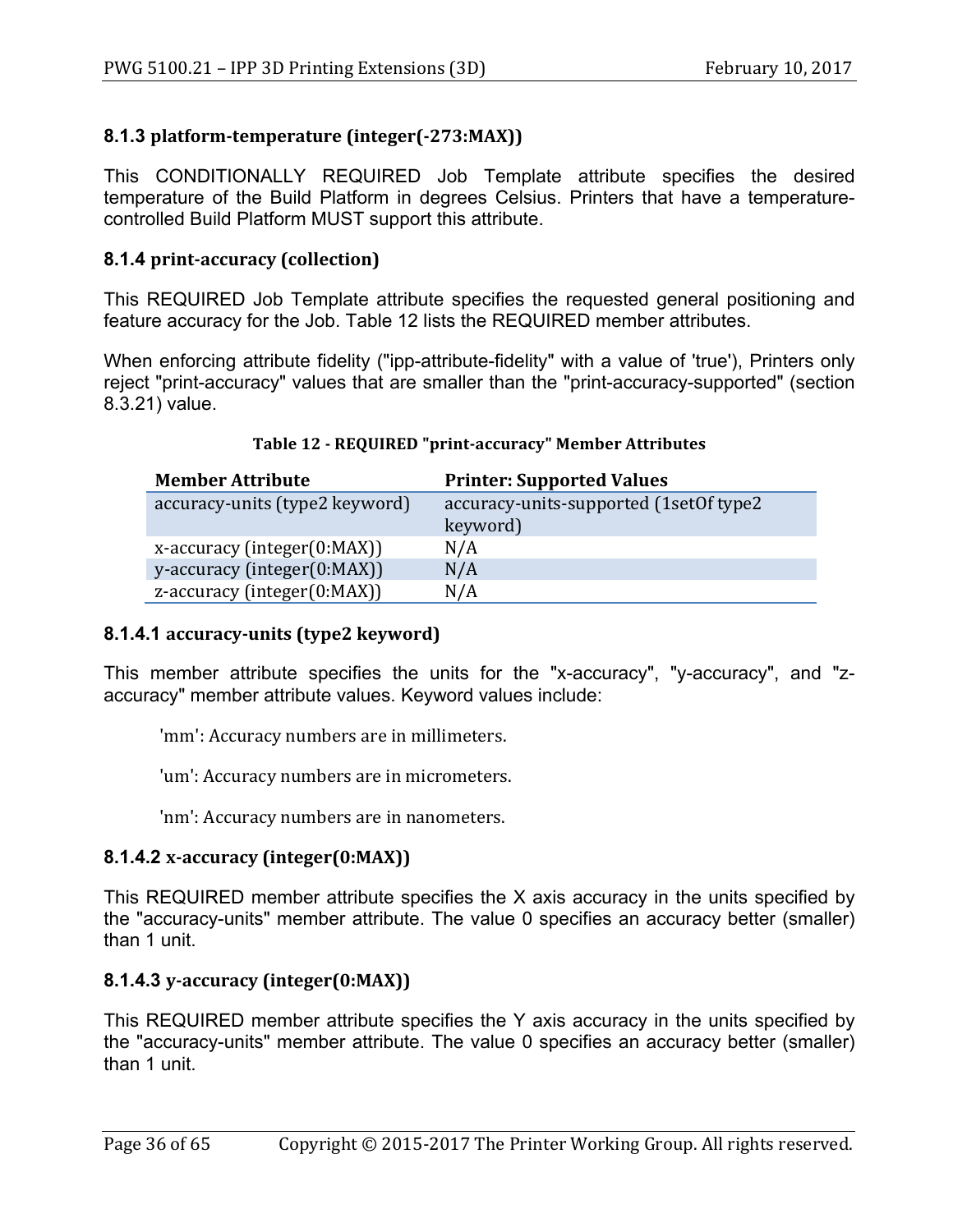### **8.1.4.4 z-accuracy (integer(0:MAX))**

This REQUIRED member attribute specifies the Z axis accuracy in the units specified by the "accuracy-units" member attribute. The value 0 specifies an accuracy better (smaller) than 1 unit.

### **8.1.5 print-base (type2 keyword)**

This REQUIRED Job Template attribute specifies whether to print brims, rafts, or skirts under the object. Values include:

'none': Do not print brims, rafts, or skirts.

'brim': Print brims using the 'raft' material specified for the Job.

'raft': Print rafts using the 'raft' material specified for the Job.

'skirt': Print skirts using the 'raft' material specified for the Job.

'standard': Print brims, rafts, and/or skirts using implementation-defined default parameters.

#### **8.1.6 print-objects (1setOf collection)**

This CONDITIONALLY REQUIRED Job Template attribute specifies the objects to be printed within the Documents. Printers that support the 'application/pdf' Document format MUST support this attribute. Table 13 lists the REQUIRED member attributes.

If not specified in a Job Creation request, the Printer MUST print all objects in each Document. There is no "print-objects-default" Printer Description attribute.

| <b>Member Attribute</b>          | <b>Sub-Member Attributes</b>                                                                 |
|----------------------------------|----------------------------------------------------------------------------------------------|
| document-number (integer(1:MAX)) | N/A                                                                                          |
| object-offset (collection)       | x-offset (integer(0:MAX))<br>y-offset (integer(0:MAX))<br>z-offset (integer(0:MAX))          |
| object-size (collection)         | x-dimension (integer(1:MAX))<br>y-dimension (integer(1:MAX))<br>z-dimension (integer(1:MAX)) |
| object-uuid (uri)                | N/A                                                                                          |

#### **Table 13 - REQUIRED "print-objects" Member Attributes**

#### **8.1.6.1 document-number (integer(1:MAX))**

This member attribute specifies the numbered document containing the object. The first document is number 1, the second document is 2, etc.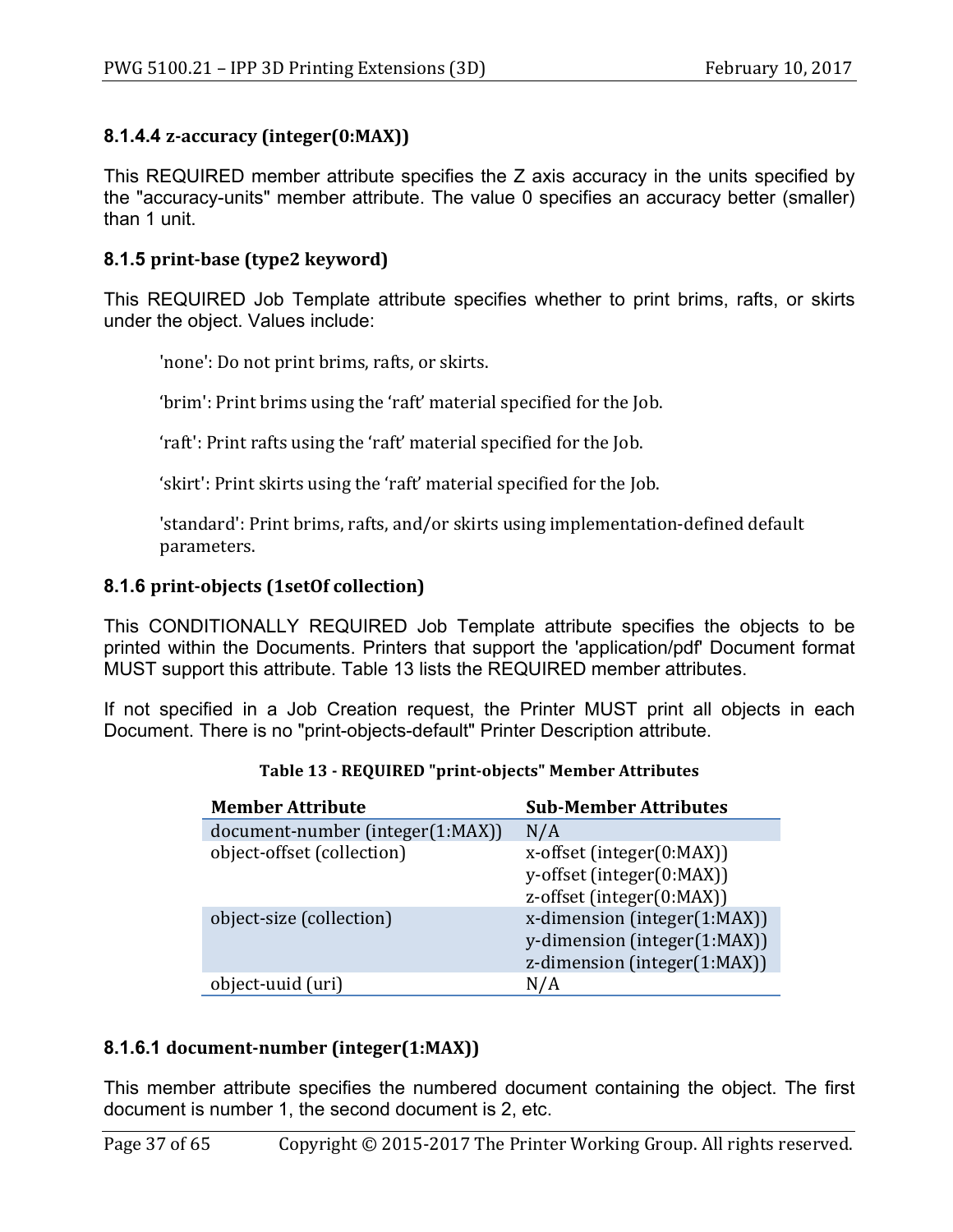### **8.1.6.2 object-offset (collection)**

This member attribute specifies the offset to apply to the object. The "x-offset (integer(0:MAX))", "y-offset (integer(0:MAX))", and "z-offset (integer(0:MAX))" member attributes specify the offsets from the left, front, and Build Platform respectively in hundredths of millimeters (1/2540th of an inch).

### **8.1.6.3 object-size (collection)**

This member attribute specifies the dimensions of the object. The "x-dimension (integer(1:MAX))", "y-dimension (integer(1:MAX))", and "z-dimension (integer(1:MAX))" member attributes specify the dimensions in hundredths of millimeters (1/2540th of an inch).

### **8.1.6.4 object-uuid (uri)**

This member attribute specifies the object's unique identifier that MUST be a 45-octet "urn:uuid" URI [RFC4122].

#### **8.1.7 print-supports (type2 keyword)**

This REQUIRED Job Template attribute specifies whether to print supports under the object. Values include:

'none': Do not print supports.

'standard': Print supports using implementation-defined default parameters.

'material': Print supports using the 'support' material specified for the Job.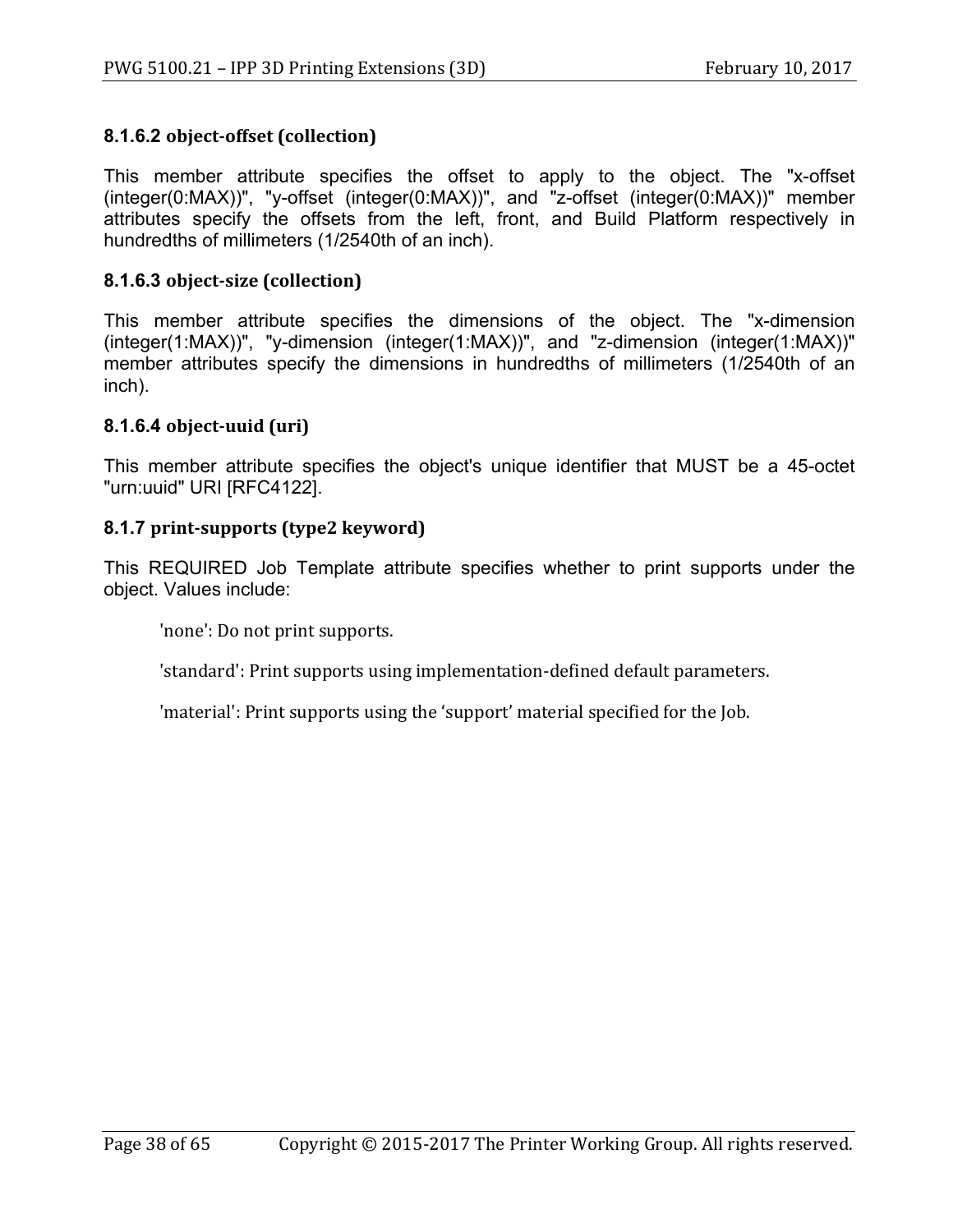# **8.2 Job Status Attributes**

Table 14 lists the "-actual" Job Status attributes that provide the receipt of Job Template attributes that were used when processing a Job.

| <b>Job Status Attribute</b>                            | <b>Conformance</b> |
|--------------------------------------------------------|--------------------|
| materials-col-actual (1setOf collection)               | <b>REQUIRED</b>    |
| multiple-object-handling-actual (type2 keyword)        | REQUIRED (note 1)  |
| platform-temperature-actual (1setOf integer(-273:MAX)) | REQUIRED (note 2)  |
| print-accuracy-actual (collection)                     | <b>REQUIRED</b>    |
| print-base-actual (1setOf type2 keyword)               | <b>REQUIRED</b>    |
| print-objects-actual (1setOf collection)               | REQUIRED (note 1)  |
| print-supports-actual (1setOf type2 keyword)           | <b>REQUIRED</b>    |

#### **Table 14 - New "-actual" Job Status Attributes**

Note 1: REQUIRED for Printers that support the 'application/pdf' document format.

Note 2: REQUIRED for Printers that provide a temperature-controlled Build Platform.

### **8.2.1** materials-col-actual (1setOf collection)

This REQUIRED Job Status attribute contains the material(s) that were used when processing the Job.

### **8.2.2 multiple-object-handling-actual (type2 keyword)**

This CONDITIONALLY REQUIRED Job Status attribute specifies how multiple objects were handled in the Job. Printers that support the 'application/pdf' document format MUST support this attribute.

#### **8.2.3 print-accuracy-actual (collection)**

This REQUIRED Job Status attribute specifies the accuracy of the processed Job.

#### **8.2.4 platform-temperature-actual** (1set Of integer(-273: MAX))

This CONDITIONALLY REQUIRED Job Status attribute specifies the Build Platform temperature(s) that were used during the process of the Job. Printers that provide a temperature-controlled Build Platform MUST support this attribute.

#### **8.2.5 print-accuracy-actual (1setOf collection)**

This REQUIRED Job Status attribute lists the general positioning and feature accuracies that were used during the processing of the Job.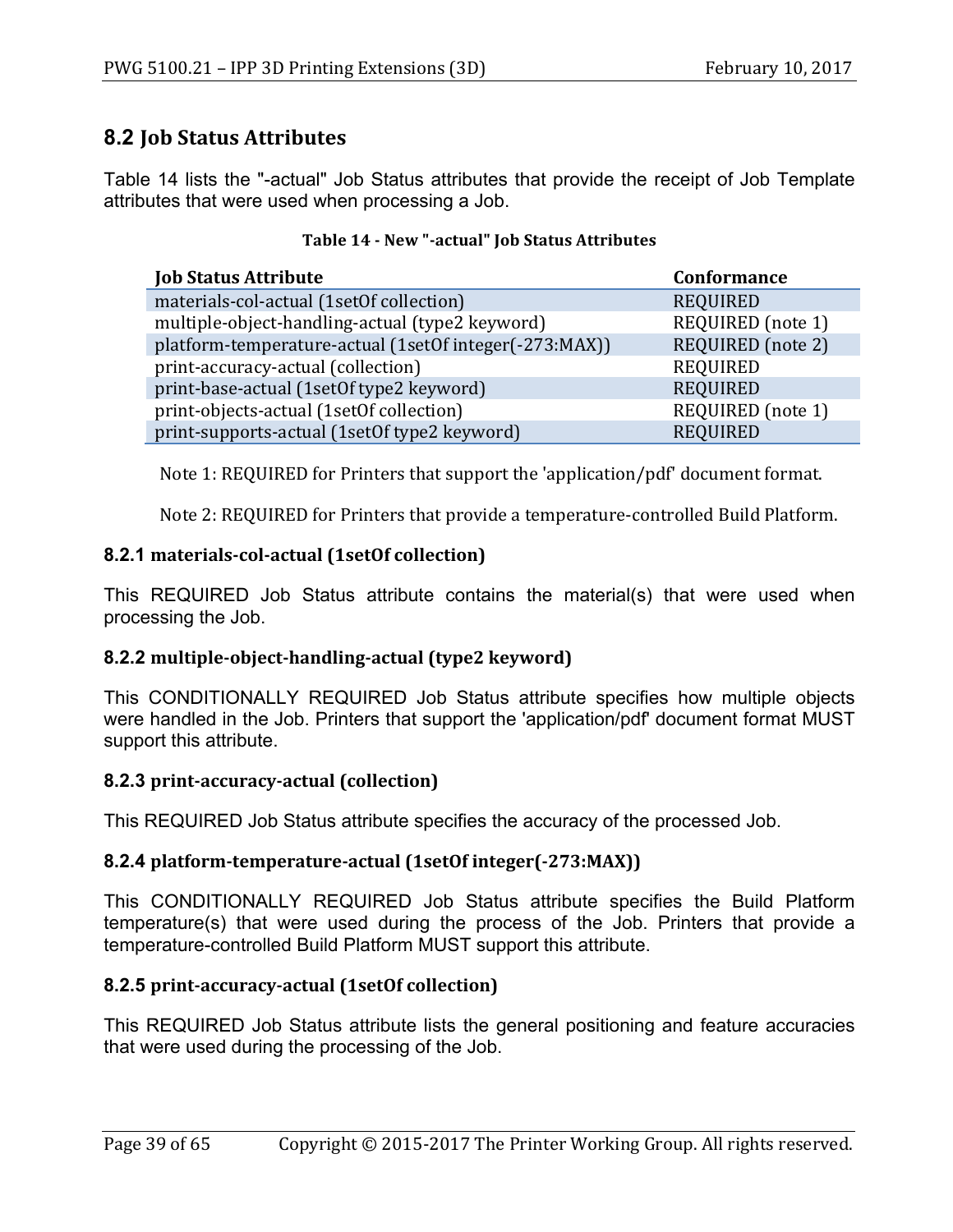### **8.2.6 print-base-actual (1setOf type2 keyword)**

This REQUIRED Job Status attribute specifies whether rafts, brims, or skirts were printed during the processing of the Job.

### **8.2.7 print-objects-actual (1setOf collection)**

This CONDITIONALLY REQUIRED Job Status attribute lists the objects that were processed. Printers that support the 'application/pdf' document format MUST support this attribute.

### **8.2.8** print-supports-actual (1set Of type 2 keyword)

This REQUIRED Job Status attribute specifies whether supports were printed during the processing of the Job.

## **8.3 Printer Description Attributes**

### **8.3.1** accuracy-units-supported (1setOf type2 keyword)

This REQUIRED Printer Description attribute specifies the supported "accuracy-units" member attribute values.

#### **8.3.2 material-amount-units-supported (1setOf type2 keyword)**

This Printer Description attribute lists the supported "material-amount-units" values for the Printer. This attribute MUST be supported if the "material-amount-units" member attribute (Section 8.1.1.2) is supported.

### 8.3.3 material-diameter-supported (1setOf (integer | rangeOfInteger))

This CONDITIONALLY REQUIRED Printer Description attribute lists the supported "material-diameter" values for the Printer. This attribute MUST be supported if the "material-diameter" member attribute (Section 8.1.1.4) is supported.

### **8.3.4** material-purpose-supported (1setOf type2 keyword)

This REQUIRED Printer Description attribute lists the supported "material-purpose" values for the Printer.

### **8.3.5 material-rate-supported (1setOf (integer | rangeOfInteger)**

This Printer Description attribute lists the supported "material-rate" values for the Printer. This attribute MUST be supported if the "material-rate" member attribute (Section 8.1.1.10) is supported.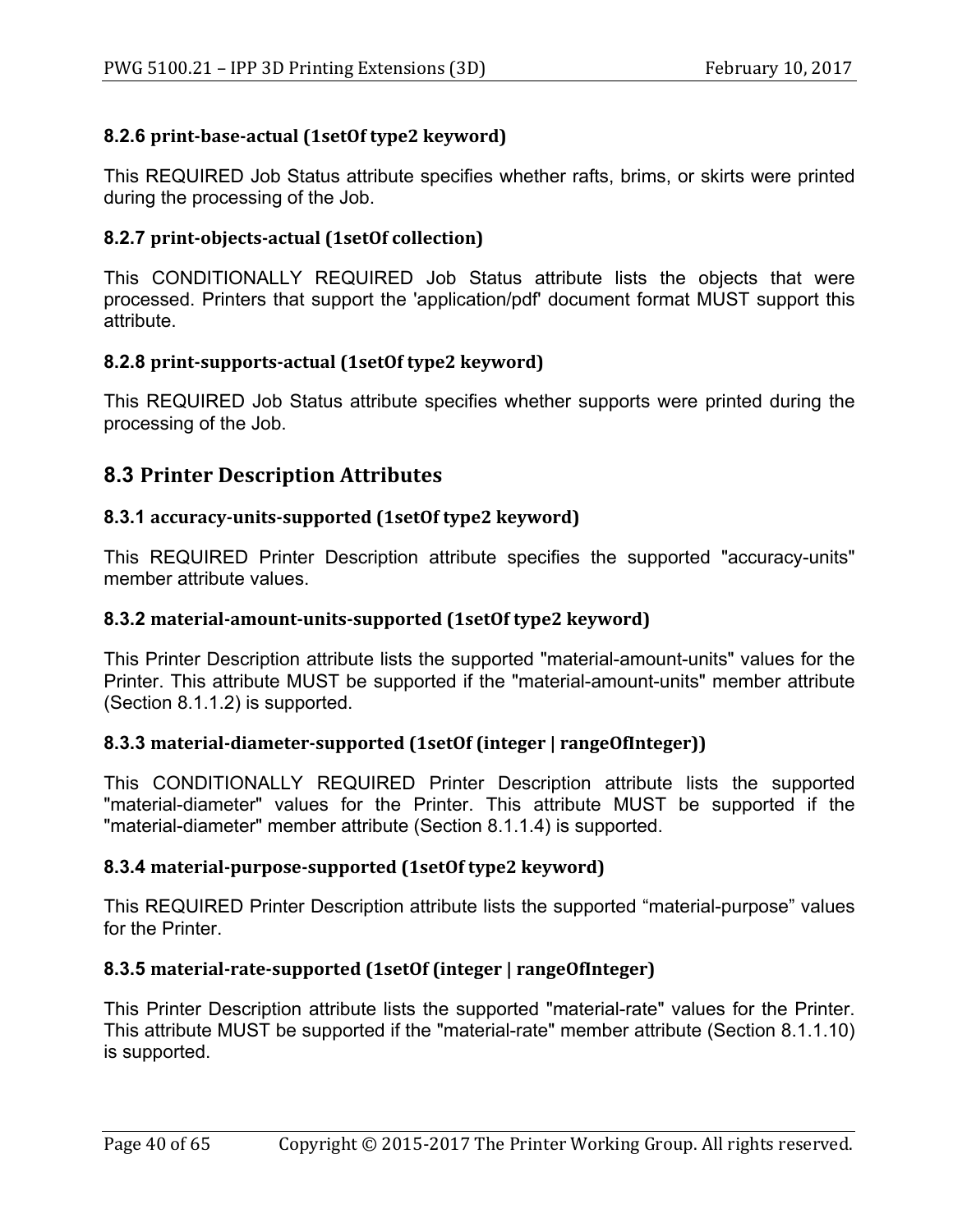### **8.3.6 material-rate-units-supported (1setOf type2 keyword)**

This Printer Description attribute lists the supported "material-rate-units" values for the Printer. This attribute MUST be supported if the "material-rate-units" member attribute (Section 8.1.1.11) is supported.

### **8.3.7** material-shell-thickness-supported (1setOf (integer(1:MAX) | **rangeOfInteger(1:MAX)))**

This REQUIRED Printer Description attribute specifies the supported "material-shellthickness" values (or ranges of values) in nanometers.

#### **8.3.8 material-temperature-supported (1setOf (integer(-273:MAX) | rangeOfInteger(- 273:MAX)))**

This CONDITIONALLY REQUIRED Printer Description attribute specifies the supported "material-temperature" values (or ranges of values) in degrees Celsius. This attribute MUST be supported if the "material-temperature" member attribute (Section 8.1.1.13) is supported.

### **8.3.9** material-type-supported (1setOf type2 keyword)

This REQUIRED Printer Description attribute lists the supported "material-type" values for the Printer.

#### **8.3.10 materials-col-database (1setOf collection)**

This RECOMMENDED Printer Description attribute lists the pre-configured materials for the Printer. Each value contains the corresponding "materials-col" member attributes and will typically reflect vendor and site ("third party") materials that are supported by the **Printer** 

In order to optimize the total size of this attribute, Printers MAY omit member attributes that allow the full range of supported values in a particular collection. For example, a Printer that supports generic PLA filament can report a single collection value:

```
materials-col-database =
   { material-name="Generic PLA Filament" material-key="generic-pla" 
material-diameter=285 material-temperature=215-235 }
```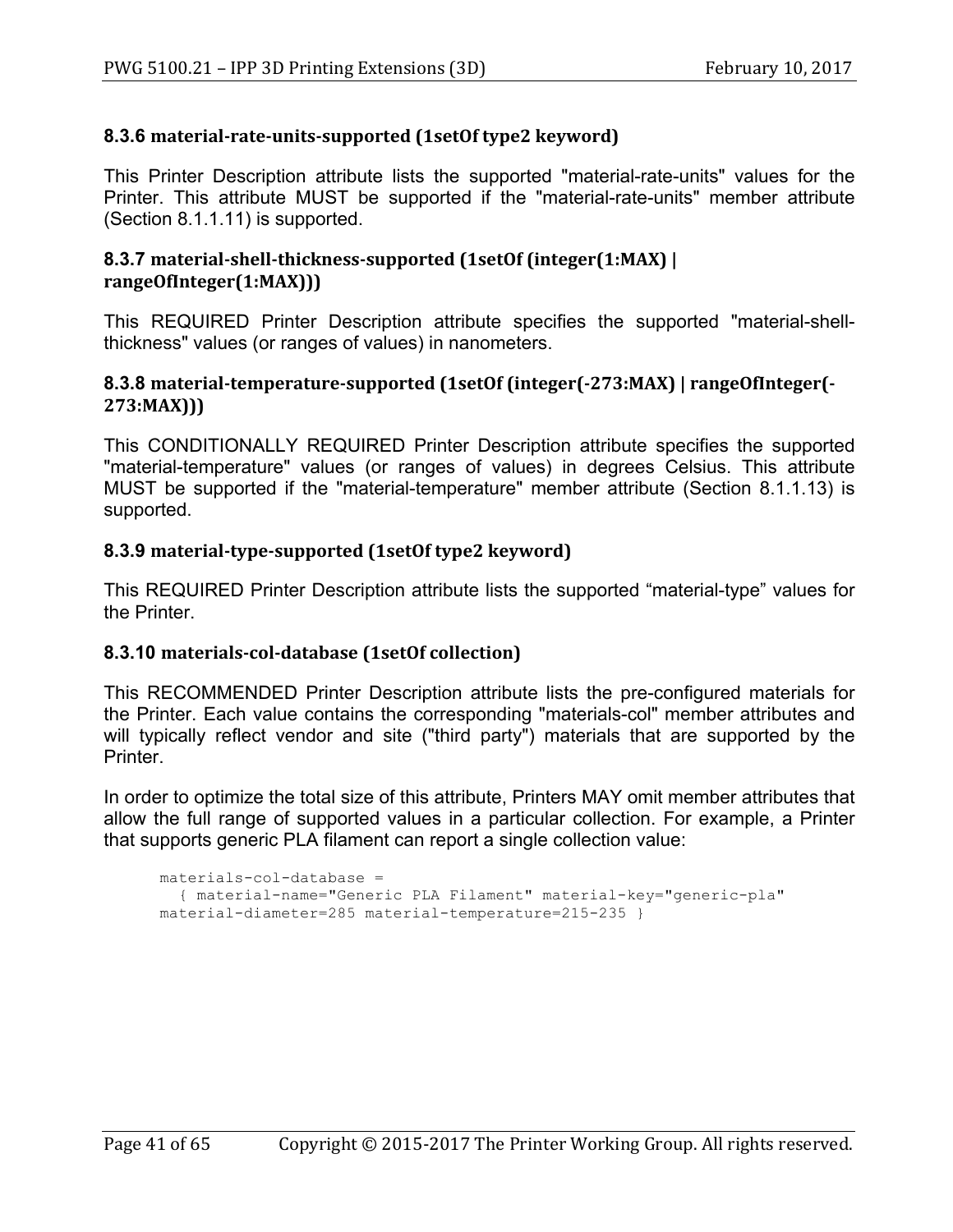Such "wildcard" values can be combined with more precise collections that identify a specific product, for example:

```
materials-col-database =
  { material-name="Generic PLA Filament" material-key="generic-pla" 
material-diameter=285 material-temperature=215-235 },
  { material-name="Example Corp Flexible Midnight Blue PLA" material-
key="com.example.flexible-midnight-blue" material-
color="com.example.midnight-blue_000027" material-diameter=285 material-
temperature=210-225 }
```
### **8.3.11 materials-col-default (1setOf collection)**

This REQUIRED Printer Description attribute lists the default materials that will be used if the "materials-col" Job Template attribute (Section 8.1.1) is not specified.

#### **8.3.12 materials-col-ready (1setOf collection)**

This REQUIRED Printer Description attribute lists the materials that have been loaded into the Printer. Each value contains the corresponding "materials-col" member attributes.

#### **8.3.13** materials-col-supported (1setOf type2 keyword)

This REQUIRED Printer Description attribute lists the "materials-col" member attributes that are supported by the Printer. Printers MUST include the following values: 'material-filldensity', 'material-key', 'material-name', 'material-purpose', 'material-shell-thickness', and 'material-type'.

#### **8.3.14 max-materials-col-supported (integer(1:MAX))**

This REQUIRED Printer Description attribute specifies the maximum number of values that can be provided with the "materials-col" Job Template attribute (section 8.1.1).

#### **8.3.15 multiple-object-handling-default (type2 keyword)**

This CONDITIONALLY REQUIRED Printer Description attribute specifies the default "multiple-object-handling" value. Printers that support the 'application/pdf' Document format MUST support this attribute.

#### **8.3.16 multiple-object-handling-supported (1setOf type2 keyword)**

This CONDITIONALLY REQUIRED Printer Description attribute lists the supported "multiple-object-handling" values. Printers that support the 'application/pdf' Document format MUST support this attribute.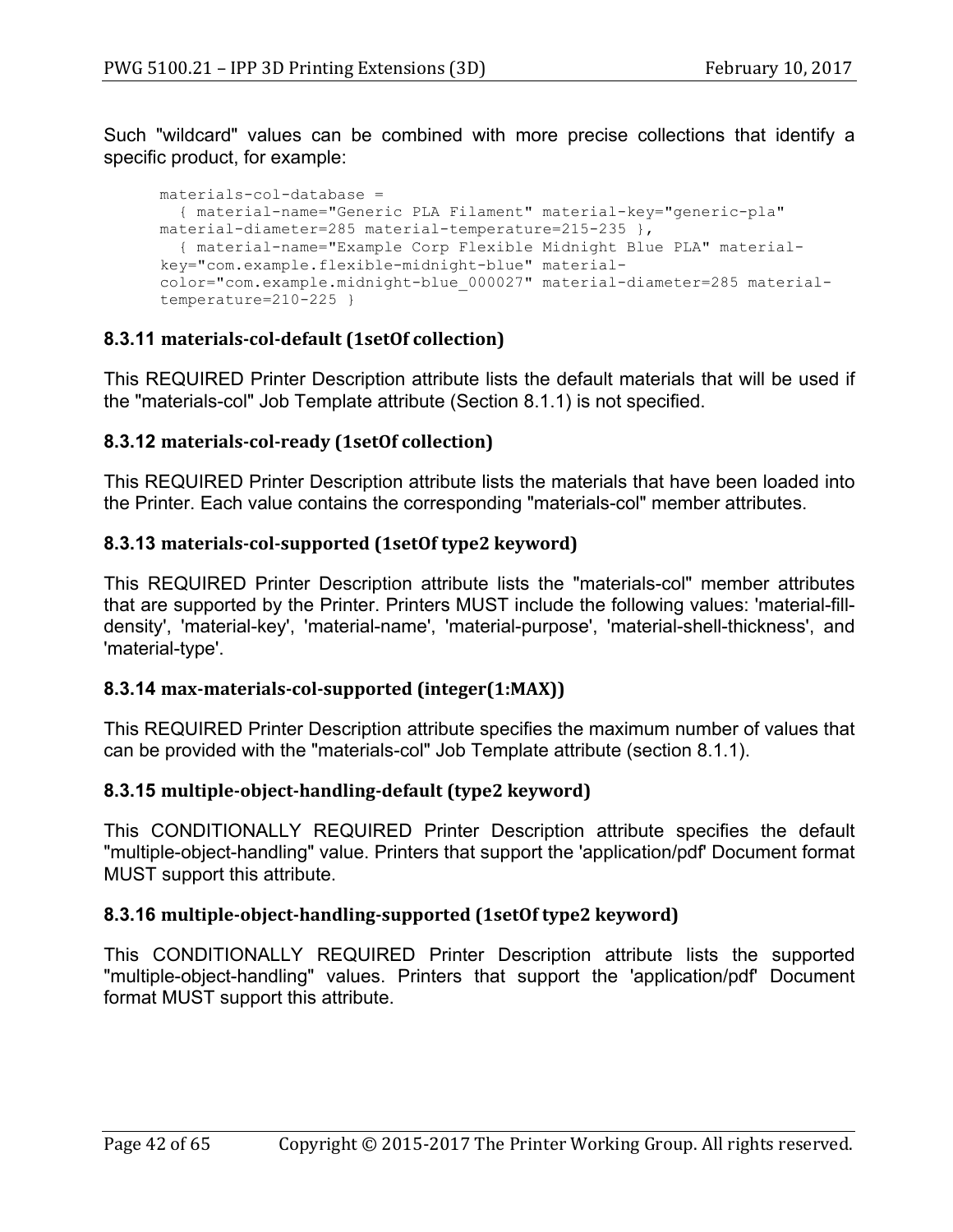### **8.3.17 pdf-features-supported (1setOf type2 keyword)**

This CONDITIONALLY REQUIRED Printer Description attribute lists the PDF features that are supported by the Printer. Printers that support the 'application/pdf' Document format MUST support this attribute.

Values include:

'prc': The Printer supports 3D objects in the Product Representation Compact (PRC) format [ISO14739-1].

'u3d': The Printer supports 3D objects in the Universal 3D (U3D) format [ECMA363].

### **8.3.18 platform-temperature-default (integer(-273:MAX))**

This CONDITIONALLY REQUIRED Printer Description attribute specifies the default "platform-temperature" value. Printers that control the temperature of the Build Platform MUST support this attribute.

#### **8.3.19 platform-temperature-supported (1setOf (integer(-273:MAX) | rangeOfInteger(- 273:MAX)))**

This CONDITIONALLY REQUIRED Printer Description attribute lists the supported "platform-temperature" values and/or ranges. Printers that control the temperature of the Build Platform MUST support this attribute.

### **8.3.20 print-accuracy-default (collection)**

This REQUIRED Printer Description attribute specifies the default "print-accuracy" value.

### **8.3.21 print-accuracy-supported (collection)**

This REQUIRED Printer Description attribute specifies the best "print-accuracy" value that is supported by the Printer.

### **8.3.22 print-base-default (type2 keyword)**

This REQUIRED Printer Description attribute specifies the default "print-base" value.

### **8.3.23 print-base-supported (1setOf type2 keyword)**

This REQUIRED Printer Description attribute lists the supported "print-base" values.

### **8.3.24 print-objects-supported (1setOf type2 keyword)**

This CONDITIONALLY REQUIRED Printer Description attribute specifies which "printobjects" member attributes are supported. Printers that support the 'application/pdf' Document format MUST support this attribute.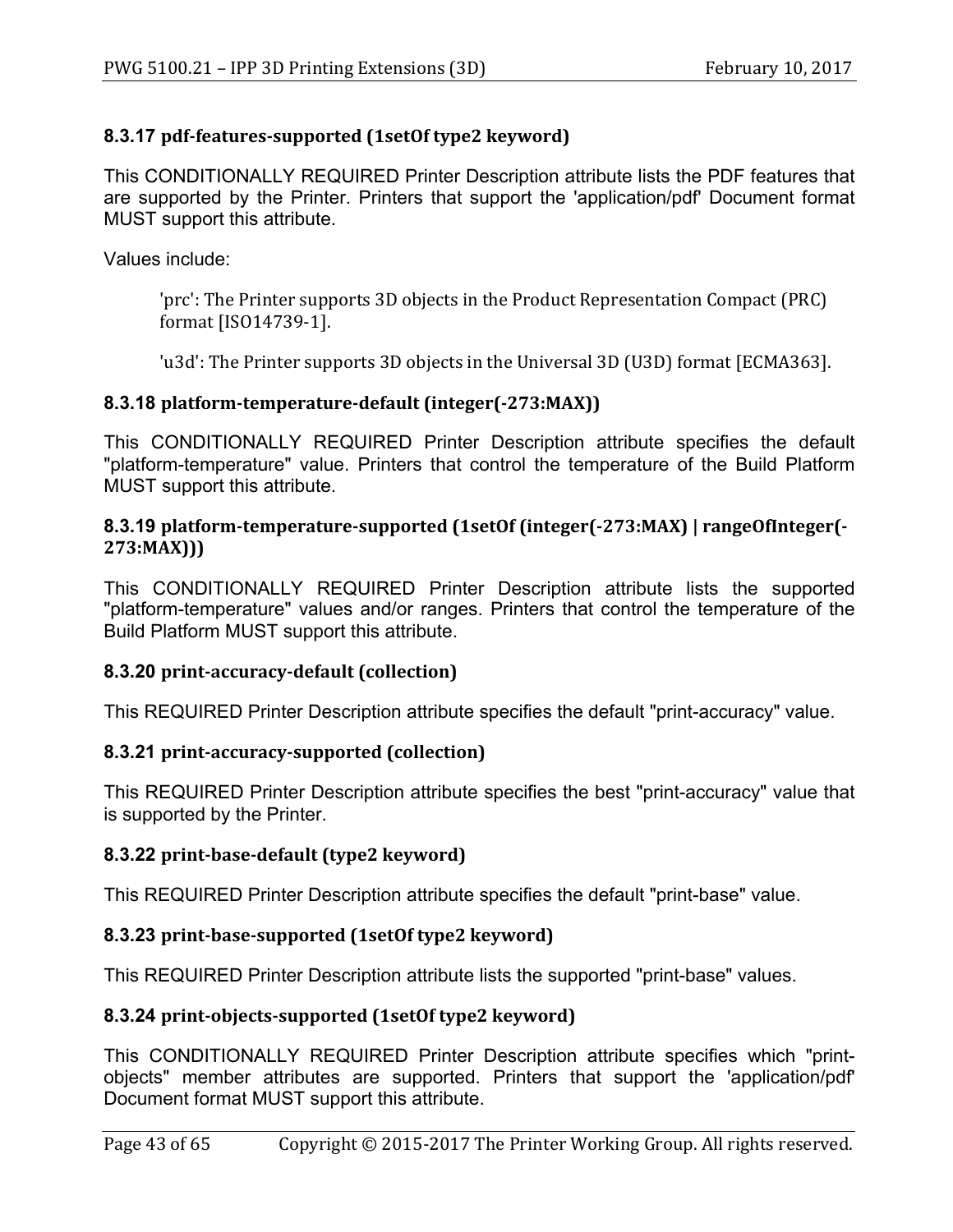## **8.3.25 print-supports-default (type2 keyword)**

This REQUIRED Printer Description attribute specifies the default "print-supports" value.

### **8.3.26 print-supports-supported (1setOf type2 keyword)**

This REQUIRED Printer Description attribute lists the supported "print-supports" values.

### **8.3.27 printer-volume-supported (collection)**

This REQUIRED Printer Description attribute specifies the maximum build volume supported by the Printer. Table 15 lists the REQUIRED member attributes.

### **Table 15 - REQUIRED "printer-volume-supported" Member Attributes**

**Member Attribute**  $x$ -dimension (integer(1:MAX)) y-dimension (integer(1:MAX))  $z$ -dimension (integer $(1:MAX)$ )

### **8.3.27.1 x-dimension (integer(1:MAX))**

This member attributes specifies the width of the build volume in hundredths of millimeters (1/2540th of an inch).

### **8.3.27.2 y-dimension (integer(1:MAX))**

This member attributes specifies the depth of the build volume in hundredths of millimeters (1/2540th of an inch).

### **8.3.27.3 z-dimension (integer(1:MAX))**

This member attributes specifies the height of the build volume in hundredths of millimeters (1/2540th of an inch).

# **8.4 Printer Status Attributes**

### **8.4.1 printer-camera-image-uri (1setOf uri)**

This Printer Status attribute lists the URIs for one or more resident camera snapshots. Each URI corresponds to a separate resident camera. The images referenced by each URI can change at any time so it is up to the Client to periodically poll for changes and for the Printer to atomically update the images so that Clients can safely do so. The referenced images MUST be PNG [RFC2083] or JPEG [JFIF] format.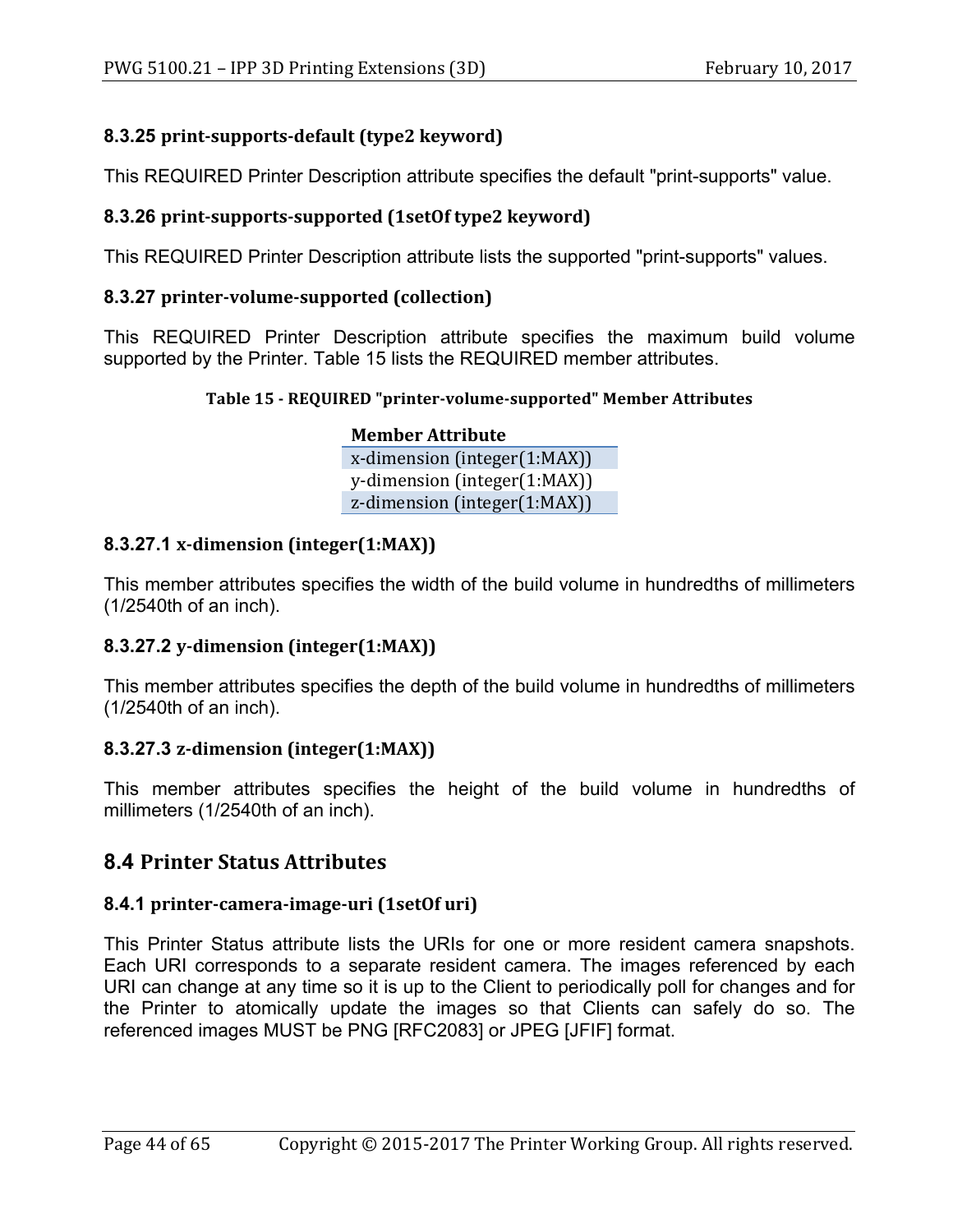# **9. New Values for Existing Attributes**

# **9.1** ipp-features-supported (1setOf type2 keyword)

This specification registers the new REQUIRED value 'ipp-3d' for the "ipp-featuressupported" Printer Description attribute.

# **9.2** printer-state-reasons (1setOf type2 keyword)

This specification registers the following new values for the "printer-state-reasons" Printer Status attribute:

'camera-failure': A camera is no longer working.

'chamber-cooling': A chamber is being cooled.

'chamber-failure': A chamber has failed and requires maintenance or replacement.

'chamber-heating': A chamber is being heated.

'chamber-temperature-high': The temperature of a chamber is high.

'chamber-temperature-low': The temperature of a chamber is low.

'extruder-cooling': An extruder is being cooled.

'extruder-failure': An extruder has failed and requires maintenance or replacement.

'extruder-heating': An extruder is being heated.

'extruder-jam': An extruder is jammed or clogged.

'extruder-temperature-high': The temperature of an extruder is too high.

'extruder-temperature-low': The temperature of an extruder is too low.

'fan-failure': A fan has failed.

'lamp-at-eol': A lamp has reached its end-of-life and will need to be replaced soon.

'lamp-failure': A lamp has failed.

'lamp-near-eol': A lamp is near its end-of-life and may need to be replaced soon.

'laser-at-eol': A laser has reached its end-of-life and will need to be replaced soon.

'laser-failure': A laser has failed.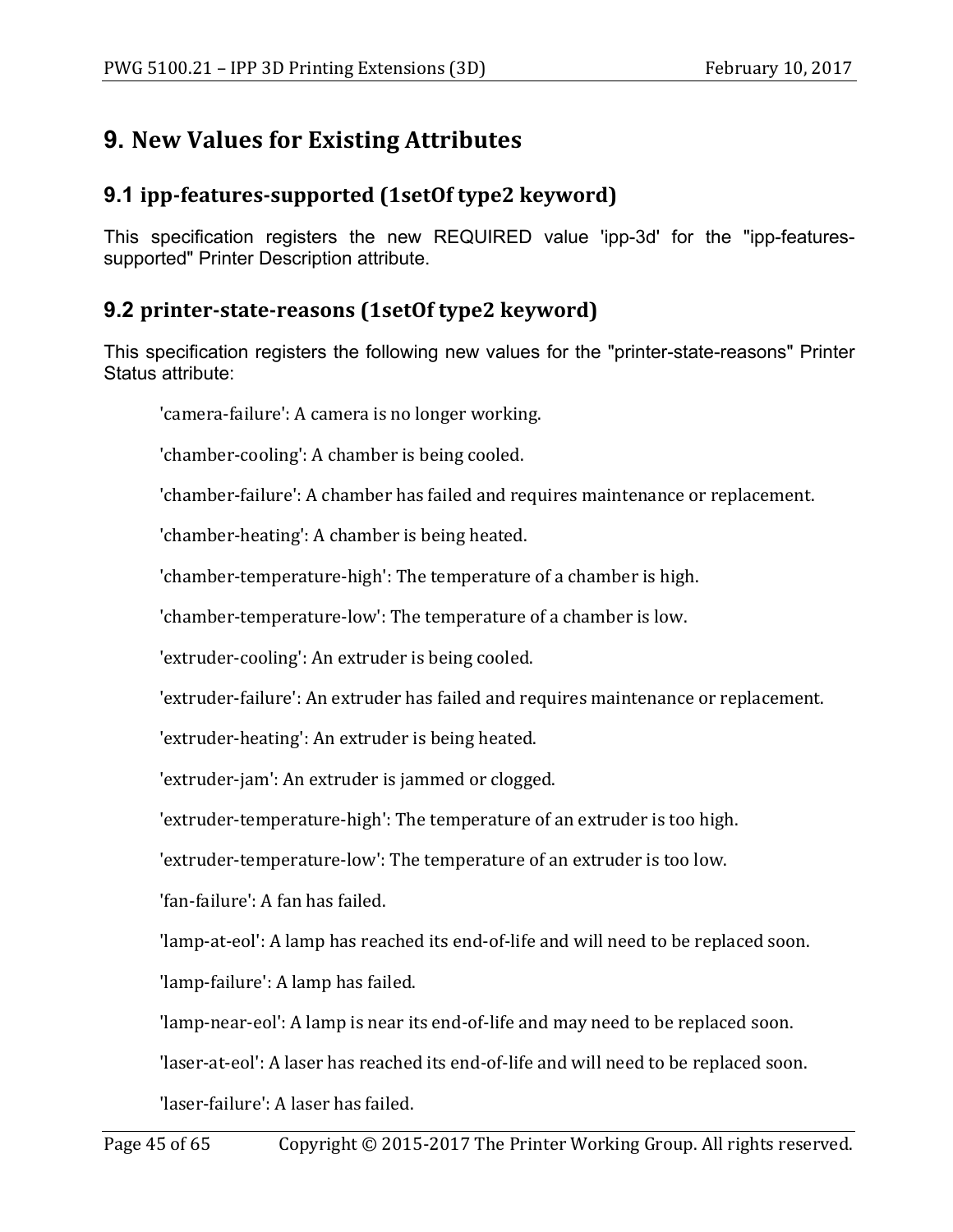'laser-near-eol': A laser is near its end-of-life and may need to be replaced soon.

'material-empty': One or more build materials have been exhausted.

'material-low': One or more build materials may need replenishment soon.

'material-needed': One or more build materials need to be loaded for a processing Job.

'motor-failure': A motor has failed.

'platform-cooling': A Build Platform is being cooled.

'platform-failure': A Build Platform has failed and requires maintenance or replacement.

'platform-heating': A Build Platform is being heated.

'platform-temperature-high': The temperature of a Build Platform is too high.

'platform-temperature-low': The temperature of a Build Platform is too low.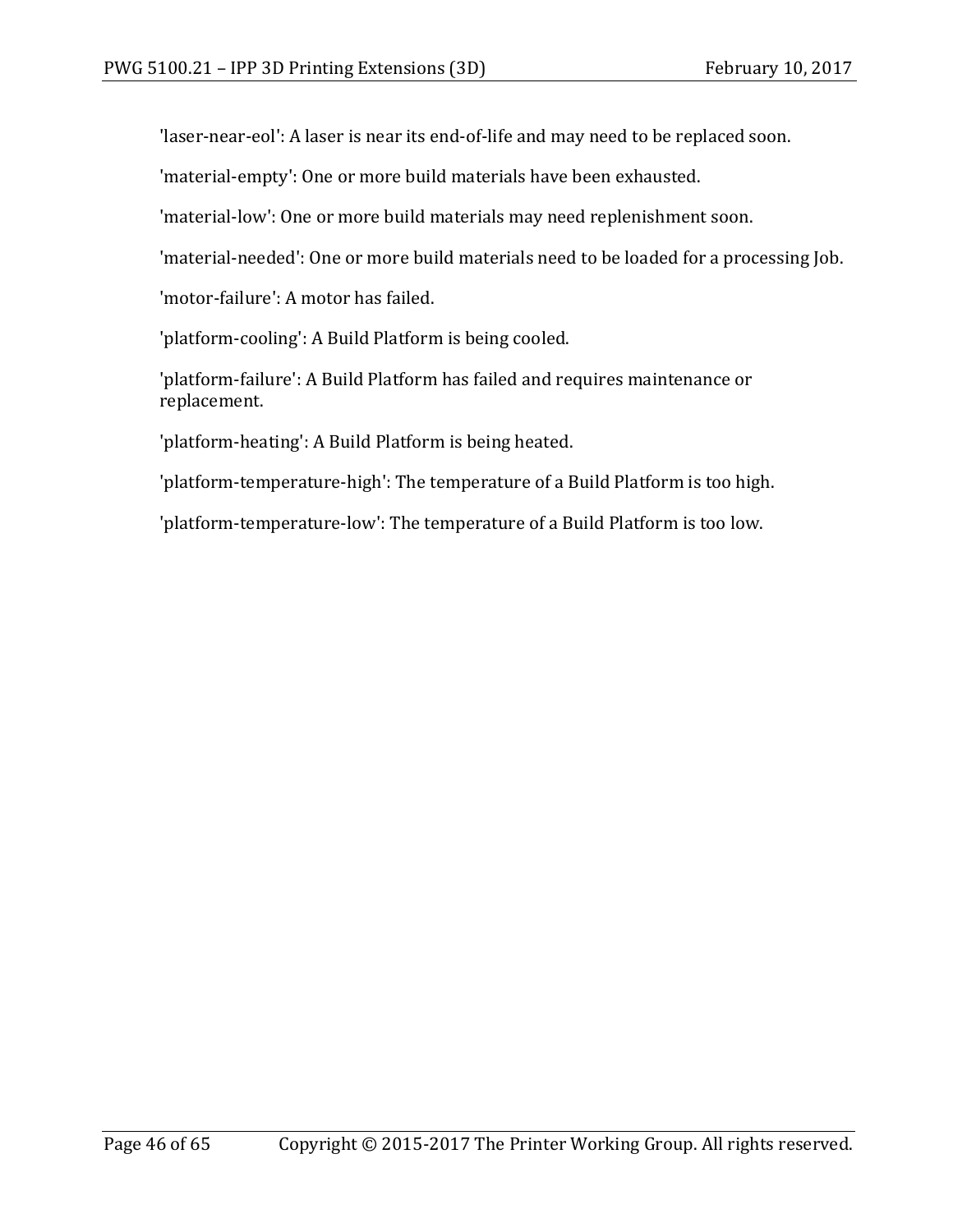# **10. Conformance Requirements**

## **10.1 Printer Conformance Requirements**

In order for a Printer to claim conformance to this specification, a Printer MUST support:

- 1. The required discovery protocols in section 5;
- 2. The required transports and resource paths in section 6.1;
- 3. The required HTTP features in section 6.2;
- 4. The required IPP operations in section 6.3;
- 5. The required IPP attributes in sections 6.4 through 6.9;
- 6. The required document formats in section 7;
- 7. The additional values defined in section 9;
- 8. The internationalization considerations in section 11; and
- 9. The security considerations in section 12.

# **10.2 Client Conformance Requirements**

In order for a Client to claim conformance to this specification, a Client MUST support:

- 1. The required discovery protocols in section 5;
- 2. The required transports and resource paths in section 6.1;
- 3. The required HTTP features in section 6.2;
- 4. The required IPP operations in section 6.3;
- 5. The required IPP attributes in sections 6.4 through 6.9;
- 6. The required document formats in section 7;
- 7. The additional values defined in section 9;
- 8. The internationalization considerations in section 11; and
- 9. The security considerations in section 12.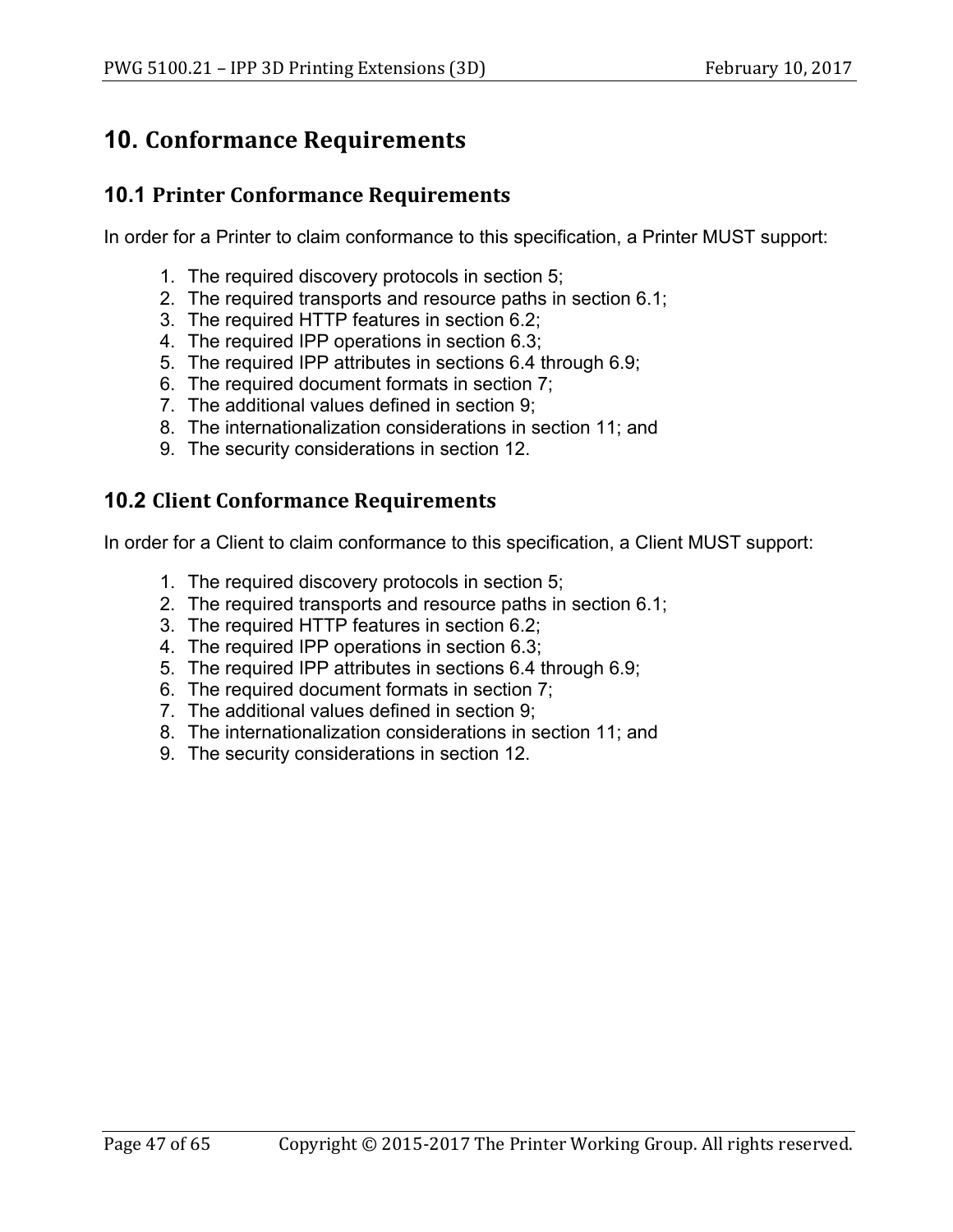# **11. Internationalization Considerations**

For interoperability and basic support for multiple languages, conforming implementations MUST support:

- 1. The Universal Character Set (UCS) Transformation Format -- 8 bit (UTF-8) [STD63] encoding of Unicode [UNICODE] [ISO10646]; and
- 2. The Unicode Format for Network Interchange [RFC5198] which requires transmission of well-formed UTF-8 strings and recommends transmission of normalized UTF-8 strings in Normalization Form C (NFC) [UAX15].

Unicode NFC is defined as the result of performing Canonical Decomposition (into base characters and combining marks) followed by Canonical Composition (into canonical composed characters wherever Unicode has assigned them).

WARNING – Performing normalization on UTF-8 strings received from IPP Clients and subsequently storing the results (e.g., in IPP Job objects) could cause false negatives in IPP Client searches and failed access (e.g., to IPP Printers with percent-encoded UTF-8 URIs now 'hidden').

Implementations of this specification SHOULD conform to the following standards on processing of human-readable Unicode text strings, see:

Unicode Bidirectional Algorithm [UAX9] – left-to-right, right-to-left, and vertical

Unicode Line Breaking Algorithm  $[UAX14]$  – character classes and wrapping

Unicode Normalization Forms [UAX15] - especially NFC for [RFC5198]

Unicode Text Segmentation [UAX29] - grapheme clusters, words, sentences

Unicode Identifier and Pattern Syntax [UAX31] - identifier use and normalization

Unicode Character Encoding Model [UTR17] – multi-layer character model

Unicode in XML and other Markup Languages [UTR20] - XML usage

Unicode Character Property Model [UTR23] - character properties

Unicode Conformance Model [UTR33] - Unicode conformance basis+

Unicode Collation Algorithm [UTS10] - sorting

Unicode Locale Data Markup Language [UTS35] - locale databases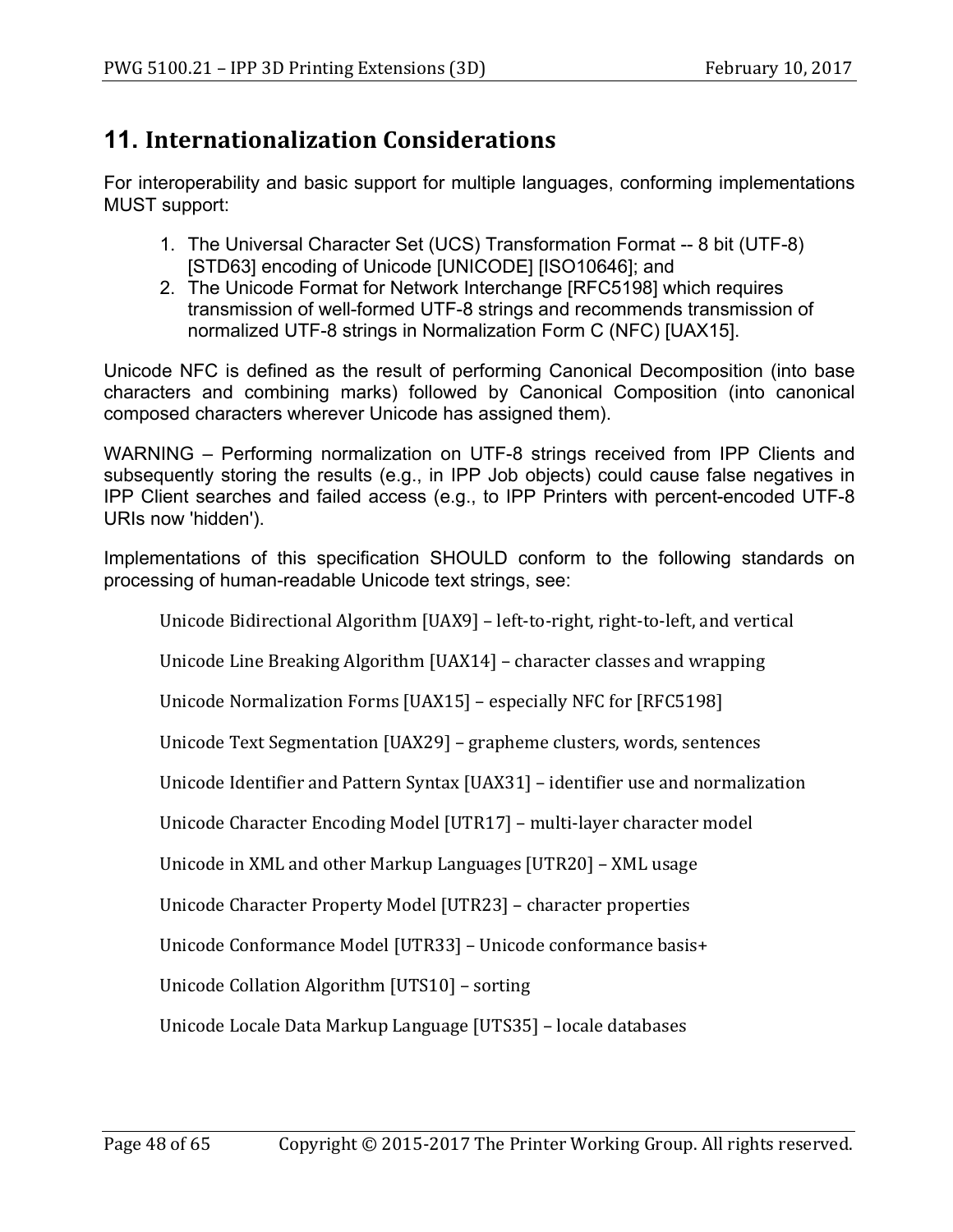# **12. Security Considerations**

In addition to the security considerations described in the IPP/1.1: Model and Semantics [RFC8011], the following sub-sections describe issues that are unique to 3D printing.

Implementations of this specification SHOULD conform to the following standards on processing of human-readable Unicode text strings, see:

Unicode Security Mechanisms [UTS39] - detecting and avoiding security attacks

Unicode Security FAQ [UNISECFAQ] - common Unicode security issues

# **12.1 Confidentiality**

Clients and Printers MUST provide confidentiality of data in transit using either an interface providing physical security such as USB or using TLS encryption [RFC5246] over unsecured/network connections,

# **12.2 Access Control**

Because of the potential for abuse and misuse, Printers SHOULD provide access control mechanisms including lists of allowed Clients, authentication, and authorization to site defined policies.

# **12.3 Physical Safety**

Printers MUST NOT allow Clients to disable physical safety features of the hardware, such as protective gates, covers, or interlocks.

# **12.4 Material Safety**

Printers MUST restrict usage and combination of materials to those that can be safely printed. Access controls (section 12.2) MAY be used to allow authorized End Users to experiment with untested materials or combinations, but only when such materials or combinations can reasonably be expected to not pose a safety risk.

# **12.5 Temperature Control**

Printers MUST validate values provided by Clients and limit material, extruder, Build Platform, and print chamber temperatures within designed limits to prevent unsafe operating conditions, damage to the hardware, hazardous emissions, explosions, and/or fires.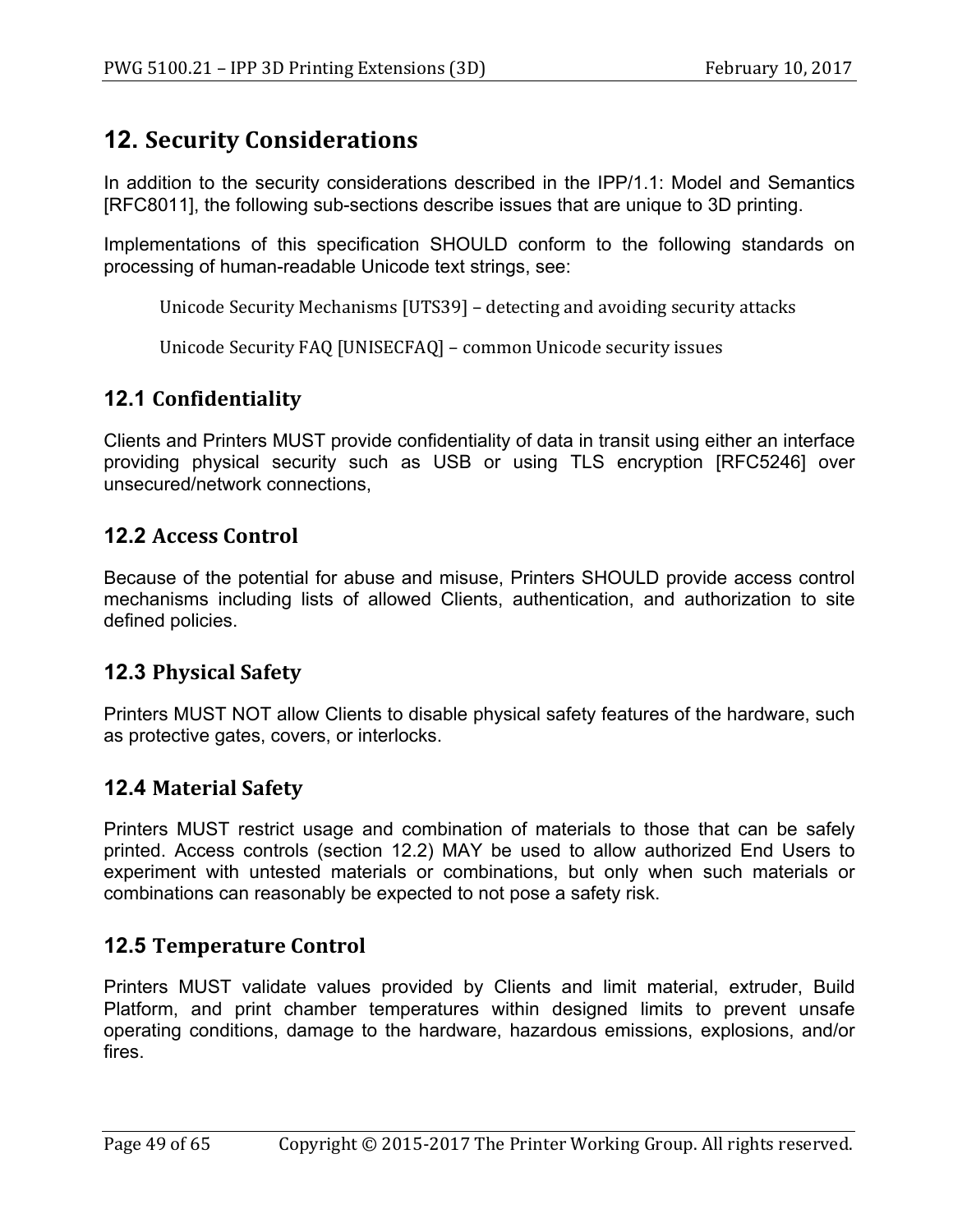# **13. IANA and PWG Considerations**

## **13.1 Attribute Registrations**

The attributes defined in this specification will be published by IANA according to the procedures in IPP/1.1 Model and Semantics [RFC8011] section 7.2 in the following file:

http://www.iana.org/assignments/ipp-registrations

The registry entries will contain the following information:

```
Document Status attributes: The Contract of the Reference
-------------------------- ---------
materials-col-actual (1setOf collection) [PWG5100.21]
 < member attributes are the same as materials-col > [PWG5100.21]
multiple-object-handling-actual (type2 keyword) [PWG5100.21]
platform-temperature-actual (1setOf integer(-273:MAX)) [PWG5100.21]
print-accuracy-actual (collection) [PWG5100.21]
  < member attributes are the same as print-accuracy > [PWG5100.21]
print-base-actual (1setOf type2 keyword) [PWG5100.21]
print-objects-actual (1setOf collection) [PWG5100.21]
  < member attributes are the same as print-objects > [PWG5100.21]
print-supports-actual (1setOf type2 keyword) [PWG5100.21]
Document Template attributes: The Reference Reference
-------------------------- ---------
materials-col (1setOf collection) [PWG5100.21]
 material-amount (integer(0:MAX)) [PWG5100.21]
  material-amount-units (type2 keyword) [PWG5100.21]
  material-color (type2 keyword) [PWG5100.21]
 material-diameter (integer(0:MAX)) [PWG5100.21]<br>material-diameter-tolerance (integer(0:MAX)) [PWG5100.21]
 material-diameter-tolerance (integer(0:MAX))
 material-fill-density (integer(0:100)) [PWG5100.21]<br>material-key (keyword) [PWG5100.211]
 material-key (keyword) [PWG5100.21]<br>material-name (name(MAX)) [PWG5100.211]
 material-name (name(MAX))
  material-purpose (1setOf type2 keyword) [PWG5100.21]
 material-rate (integer(1:MAX)) [PWG5100.21]<br>material-rate-units (type2 keyword) [PWG5100.21]
 material-rate-units (type2 keyword) [PWG5100.21]
 material-shell-thickness (integer(0:MAX)) [PWG5100.21]
  material-temperature (integer(-273:MAX) | rangeOfInteger(-273:MAX))
                                              [PWG5100.21]
 material-type (type2 keyword | name(MAX))
multiple-object-handling (type2 keyword) [PWG5100.21]
platform-temperature (integer(-273:MAX) [PWG5100.21]
print-accuracy (collection) [PWG5100.21]
  accuracy-units (type2 keyword) [PWG5100.21]
  x-accuracy (integer(0:MAX)) [PWG5100.21]
  y-accuracy (integer(0:MAX)) [PWG5100.21]
  z-accuracy (integer(0:MAX)) [PWG5100.21]
print-base (type2 keyword) [PWG5100.21]
print-objects (1setOf collection) [PWG5100.21]
  document-number (integer(1:MAX)) [PWG5100.21]
  object-offset (collection) [PWG5100.21]
```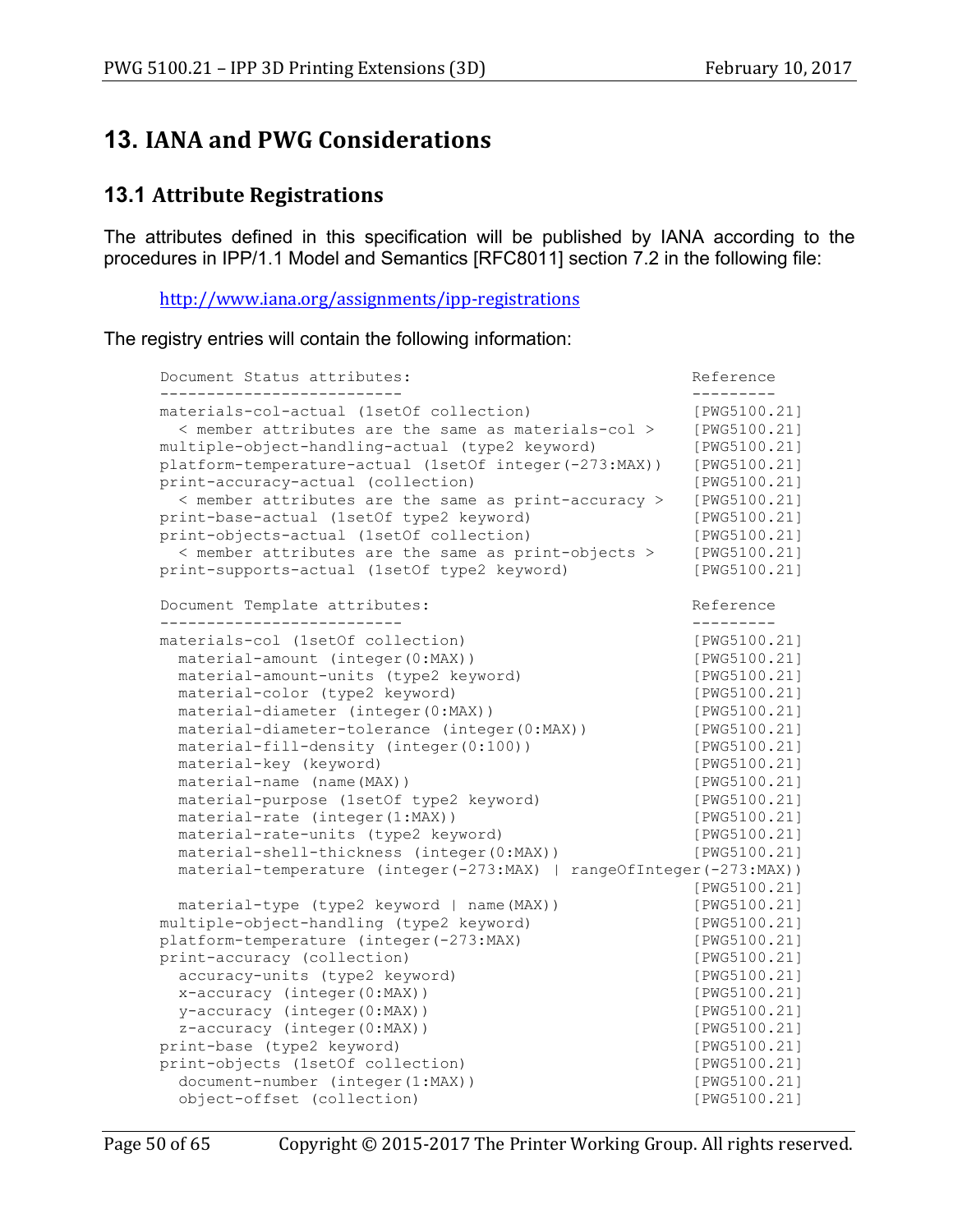```
 x-offset (integer(0:MAX)) [PWG5100.21]
    y-offset (integer(0:MAX)) [PWG5100.21]
   z-offset (integer(0:MAX)) [PWG5100.21]
  object-size (collection) [PWG5100.21]
    x-dimension (integer(1:MAX)) [PWG5100.21]
    y-dimension (integer(1:MAX)) [PWG5100.21]
   z-dimension (integer(1:MAX)) [PWG5100.21]
  object-uuid (uri) [PWG5100.21]
print-supports (type2 keyword) [PWG5100.21]
Job Status attributes: Reference
-------------------------- ---------
materials-col-actual (1setOf collection) [PWG5100.21]
  < member attributes are the same as materials-col > [PWG5100.21]
multiple-object-handling-actual (type2 keyword)
platform-temperature-actual (1setOf integer(-273:MAX)) [PWG5100.21]
print-accuracy-actual (collection) [PWG5100.21]
  < member attributes are the same as print-accuracy > [PWG5100.21]
print-base-actual (1setOf type2 keyword) [PWG5100.21]<br>print-objects-actual (1setOf collection) [PWG5100.21]
print-objects-actual (1setOf collection)
  < member attributes are the same as print-objects > [PWG5100.21]
print-supports-actual (1setOf type2 keyword) [PWG5100.21]
Job Template attributes: Reference
-------------------------- ---------
materials-col (1setOf collection) [PWG5100.21]
 material-amount (integer(0:MAX))<br>material-amount-units (type2 keyword) [PWG5100.21]
 material-amount-units (type2 keyword)
  material-color (type2 keyword) [PWG5100.21]
  material-diameter (integer(0:MAX)) [PWG5100.21]
  material-diameter-tolerance (integer(0:MAX)) [PWG5100.21]
  material-fill-density (integer(0:100)) [PWG5100.21]
 material-key (keyword) [PWG5100.21]<br>material-name (name(MAX)) [PWG5100.211]
 material-name (name(MAX))<br>material-purpose (1setOf type2 keyword) [PWG5100.211]
 material-purpose (1setOf type2 keyword)
 material-rate (integer(1:MAX)) [PWG5100.21]
 material-rate-units (type2 keyword) [PWG5100.21]
 material-shell-thickness (integer(0:MAX)) [PWG5100.21]
  material-temperature (integer(-273:MAX) | rangeOfInteger(-273:MAX))
                                           [PWG5100.21]
 material-type (type2 keyword | name(MAX)) [PWG5100.21]<br>ultiple-object-handling (type2 keyword) [PWG5100.21]
multiple-object-handling (type2 keyword)
platform-temperature (integer(-273:MAX) [PWG5100.21]
print-accuracy (collection) [PWG5100.21]
  accuracy-units (type2 keyword) [PWG5100.21]
  x-accuracy (integer(0:MAX)) [PWG5100.21]
 y-accuracy (integer(0:MAX)) [PWG5100.21]
  z-accuracy (integer(0:MAX)) [PWG5100.21]
print-base (type2 keyword) [PWG5100.21]
print-objects (1setOf collection) [PWG5100.21]
 document-number (integer(1:MAX)) [PWG5100.21]
  object-offset (collection) [PWG5100.21]
    x-offset (integer(0:MAX)) [PWG5100.21]
    y-offset (integer(0:MAX)) [PWG5100.21]
   z-offset (integer(0:MAX)) [PWG5100.21]
  object-size (collection) [PWG5100.21]
```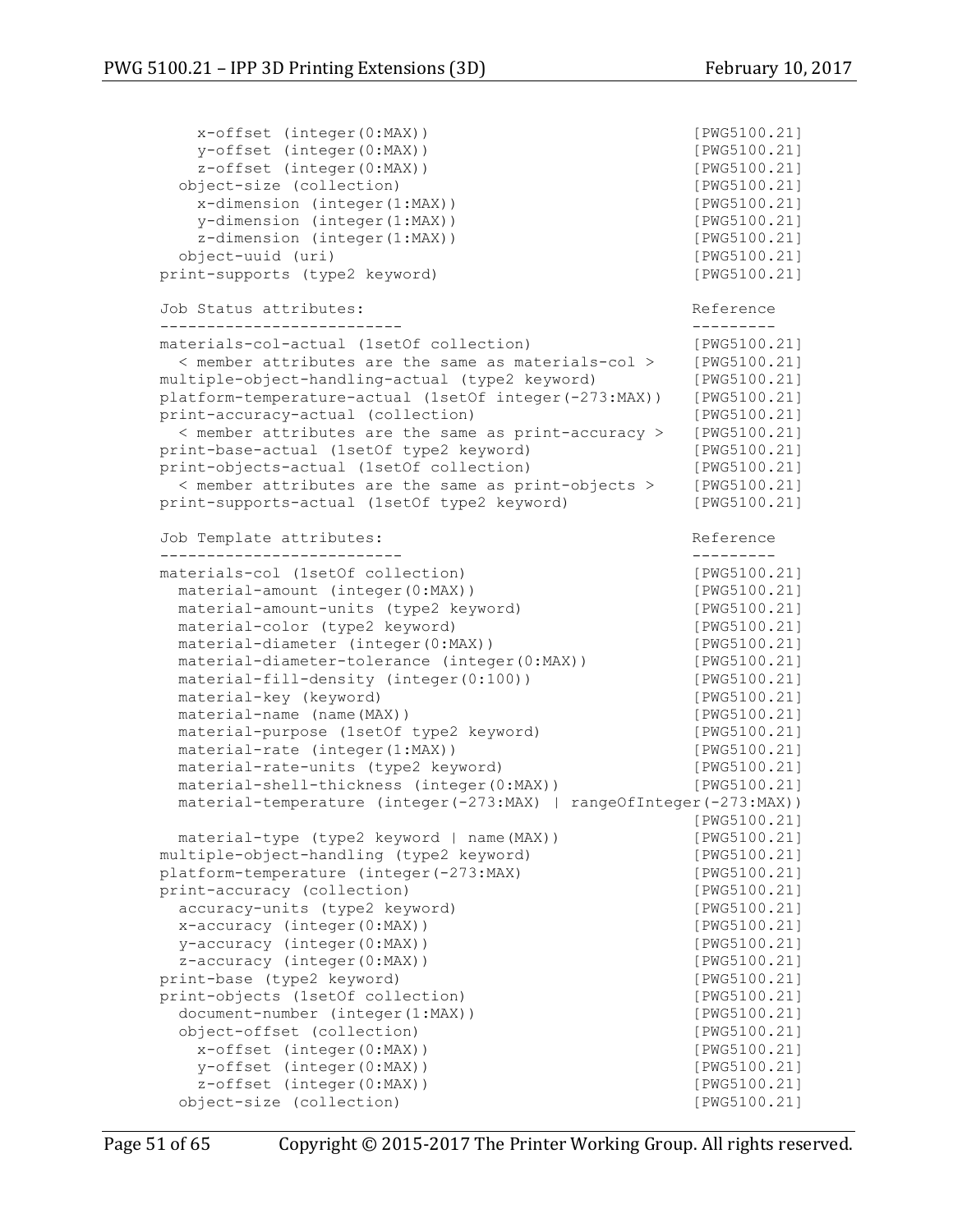```
 x-dimension (integer(1:MAX)) [PWG5100.21]
   y-dimension (integer(1:MAX)) [PWG5100.21]
   z-dimension (integer(1:MAX)) [PWG5100.21]
  object-uuid (uri) [PWG5100.21]
print-supports (type2 keyword) [PWG5100.21]
Printer Description attributes: The Contract Reference
------------------------------ ---------
accuracy-units-supported (1setOf type2 keyword) [PWG5100.21]
material-amount-units-supported (1setOf type2 keyword) [PWG5100.21]
material-diameter-supported (1setOf (integer(0:MAX) | 
rangeOfInteger(0:MAX))) [PWG5100.21]
material-purpose-supported (1setOf type2 keyword) [PWG5100.21]
material-rate-supported (1setOf (integer(1:MAX) | rangeOfInteger(1:MAX)))
                                             [PWG5100.21]
material-rate-units-supported (1setOf type2 keyword) [PWG5100.21]
material-shell-thickness-supported (1setOf (integer(0:MAX) | 
rangeOfInteger(0:MAX))) [PWG5100.21]
material-temperature-supported (1setOf (integer(-273:MAX) | 
rangeOfInteger(-273:MAX))) [PWG5100.21]
material-type-supported (1setOf type2 keyword) [PWG5100.21]
materials-col-database (1setOf collection) [PWG5100.21]
  < member attributes are the same as materials-col > [PWG5100.21]
materials-col-default (1setOf collection) [PWG5100.21]
  < member attributes are the same as materials-col > [PWG5100.21]
materials-col-ready (1setOf collection) [PWG5100.21]
  < member attributes are the same as materials-col > [PWG5100.21]
materials-col-supported (1setOf type2 keyword) [PWG5100.21]
max-materials-col-supported (integer(1:MAX)) [PWG5100.21]
multiple-object-handling-default (type2 keyword) [PWG5100.21]
multiple-object-handling-supported (1setOf type2 keyword) [PWG5100.21]
pdf-features-supported (1setOf type2 keyword) [PWG5100.21]
platform-temperature-default (integer(-273:MAX)) [PWG5100.21]
platform-temperature-supported (1setOf (integer(-273:MAX) | 
rangeOfInteger(-273:MAX))) [PWG5100.21]
print-accuracy-supported (collection) [PWG5100.21]
  < member attributes are the same as print-accuracy > [PWG5100.21]
print-base-default (type2 keyword) [PWG5100.21]
print-base-supported (1setOf type2 keyword) [PWG5100.21]
print-objects-supported (1setOf type2 keyword) [PWG5100.21]
print-supports-default (type2 keyword) [PWG5100.21]
print-supports-supported (1setOf type2 keyword) [PWG5100.21]
printer-volume-supported (collection) [PWG5100.21]
  x-dimension (integer(1:MAX)) [PWG5100.21]
  y-dimension (integer(1:MAX)) [PWG5100.21]
  z-dimension (integer(1:MAX)) [PWG5100.21]
Printer Status attributes: The Communication of the Reference
------------------------------ ---------
printer-camera-image-uri (1setOf uri) [PWG5100.21]
```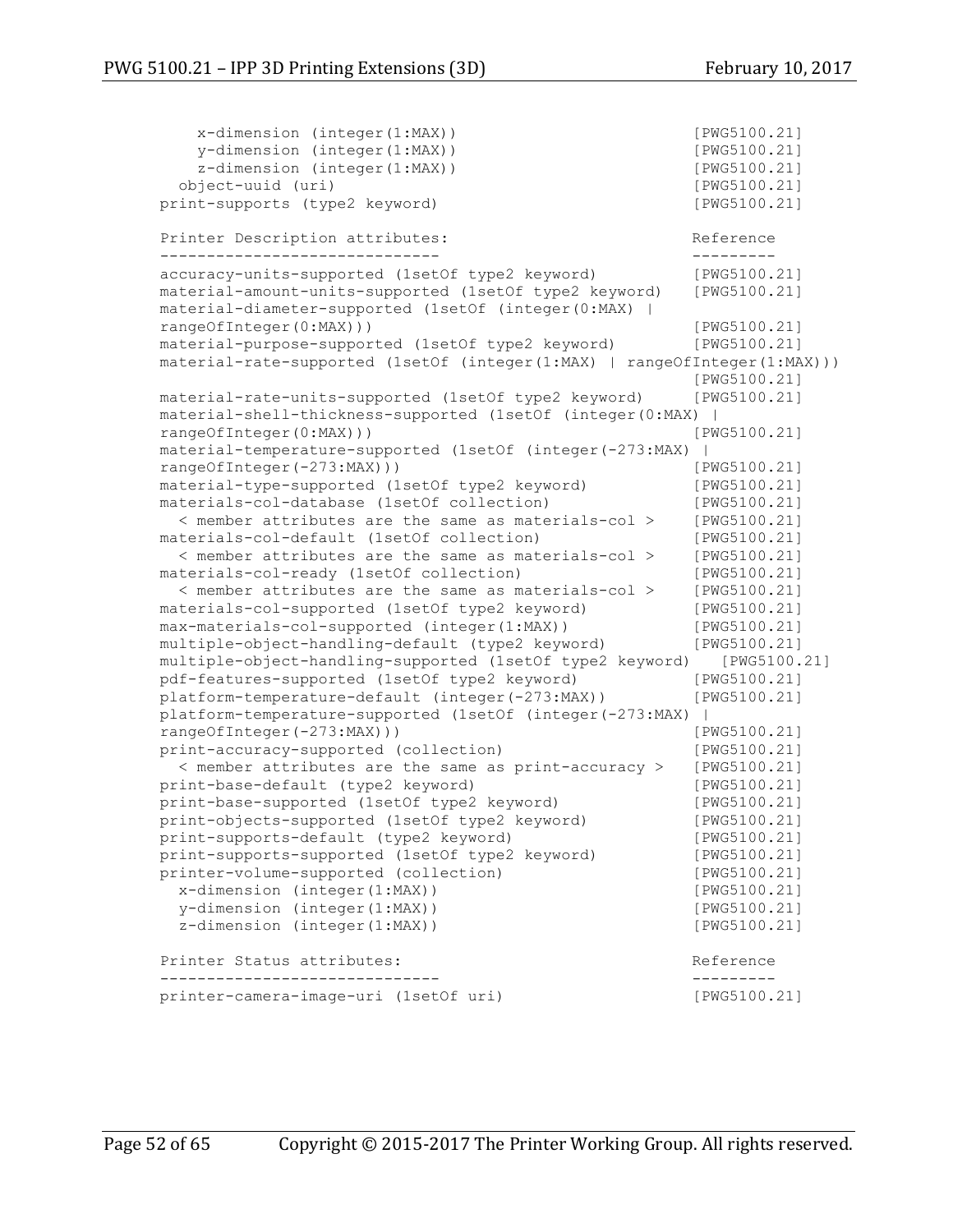# **13.2 Attribute Value Registrations**

The attributes defined in this specification will be published by IANA according to the procedures in IPP/1.1 Model and Semantics [RFC8011] section 7.1 in the following file:

http://www.iana.org/assignments/ipp-registrations

The registry entries will contain the following information:

| Attributes (attribute syntax)                   |              |
|-------------------------------------------------|--------------|
| Keyword Attribute Value                         | Reference    |
| -----------------------                         | ----------   |
| accuracy-units (type2 keyword)                  | [PWG5100.21] |
| mm                                              | [PWG5100.21] |
| nm                                              | [PWG5100.21] |
| um                                              | [PWG5100.21] |
| accuracy-units-supported (1setOf type2 keyword) | [PWG5100.21] |
| < any accuracy-units values >                   | [PWG5100.21] |
| ipp-features-supported (1setOf type2 keyword)   | [PWG5100.13] |
| ipp-3d                                          | [PWG5100.21] |
| material-amount-units (type2 keyword)           | [PWG5100.21] |
| g                                               | [PWG5100.21] |
| kg                                              | [PWG5100.21] |
| ı                                               | [PWG5100.21] |
| m                                               | [PWG5100.21] |
| ml                                              | [PWG5100.21] |
| mm                                              | [PWG5100.21] |
| material-color (type2 keyword)                  | [PWG5100.21] |
| < any "media" color name >                      | [PWG5100.21] |
| material-purpose (1setOf type2 keyword)         | [PWG5100.21] |
| all                                             | [PWG5100.21] |
| base                                            | [PWG5100.21] |
| in-fill                                         | [PWG5100.21] |
| shell                                           | [PWG5100.21] |
| support                                         | [PWG5100.21] |
| material-rate-units (type2 keyword)             | [PWG5100.21] |
| mg second                                       | [PWG5100.21] |
| ml second                                       | [PWG5100.21] |
| mm second                                       | [PWG5100.21] |
| material-type (type2 keyword)                   | [PWG5100.21] |
| abs                                             | [PWG5100.21] |
| abs-carbon-fiber                                | [PWG5100.21] |
| abs-carbon-nanotube                             | [PWG5100.21] |
| chocolate                                       | [PWG5100.21] |
| gold                                            | [PWG5100.21] |
| nylon                                           | [PWG5100.21] |
| pet                                             | [PWG5100.21] |
| photopolymer                                    | [PWG5100.21] |
| pla                                             | [PWG5100.21] |
| pla-conductive                                  | [PWG5100.21] |
| pla-dissolvable                                 | [PWG5100.21] |
| pla-flexible                                    | [PWG5100.21] |
| pla-magnetic                                    | [PWG5100.21] |
| pla-steel                                       | [PWG5100.21] |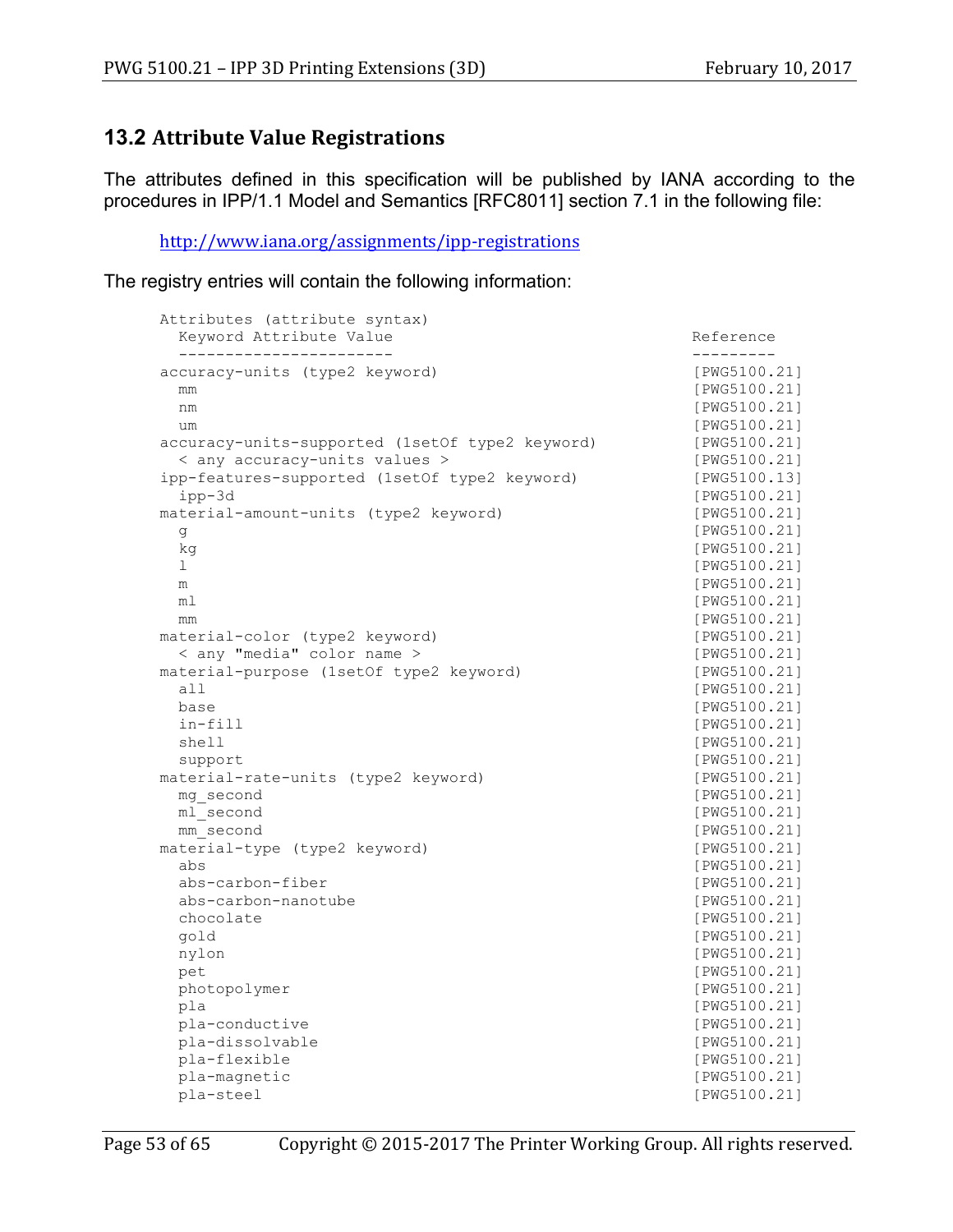pla-stone [PWG5100.21] pla-wood [PWG5100.21] polycarbonate [PWG5100.21] silver [PWG5100.21] titanium [PWG5100.21] wax [PWG5100.21] materials-col-supported (1setOf type2 keyword) [PWG5100.21] < any materials-col member attribute name > [PWG5100.21] multiple-object-handling (type2 keyword) [PWG5100.21] auto [PWG5100.21] best-fit [PWG5100.21] best-quality [PWG5100.21] best-speed [PWG5100.21] one-at-a-time [PWG5100.21] multiple-object-handling-actual (1setOf type2 keyword) [PWG5100.21] < any multiple-object-handling Job Template attribute value > [PWG5100.21] multiple-object-handling-default (type2 keyword) [PWG5100.21] < any multiple-object-handling Job Template attribute value > [PWG5100.21] multiple-object-handling-supported (1setOf type2 keyword) [PWG5100.21] < any multiple-object-handling Job Template attribute value > [PWG5100.21] pdf-features-supported (1setOf type2 keyword) [PWG5100.21] prc [PWG5100.21] u3d [PWG5100.21] print-base (type2 keyword) [PWG5100.21] brim [PWG5100.21] none [PWG5100.21] raft [PWG5100.21] skirt [PWG5100.21] standard [PWG5100.21] print-base-actual (1setOf type2 keyword) [PWG5100.21] < any print-base Job Template attribute value > [PWG5100.21] print-base-default (type2 keyword) < any print-base Job Template attribute value > [PWG5100.21] print-base-supported (1setOf type2 keyword) [PWG5100.21] < any print-base Job Template attribute value > [PWG5100.21] print-objects-supported (1setOf type2 keyword) [PWG5100.21] < any print-objects member attribute name > [PWG5100.21] print-supports (type2 keyword) [PWG5100.21] material [PWG5100.21] none [PWG5100.21] standard [PWG5100.21] print-supports-actual (1setOf type2 keyword) [PWG5100.21] < any print-supports Job Template attribute value > [PWG5100.21] print-supports-default (type2 keyword) [PWG5100.21] < any print-supports Job Template attribute value > [PWG5100.21] print-supports-supported (1setOf type2 keyword) [PWG5100.21] < any print-supports Job Template attribute value > [PWG5100.21] printer-state-reasons (1setOf type2 keyword) [RFC8011] camera-failure [PWG5100.21] chamber-cooling [PWG5100.21] chamber-failure [PWG5100.21] chamber-heating  $[PWG5100.21]$ chamber-temperature-high [PWG5100.21]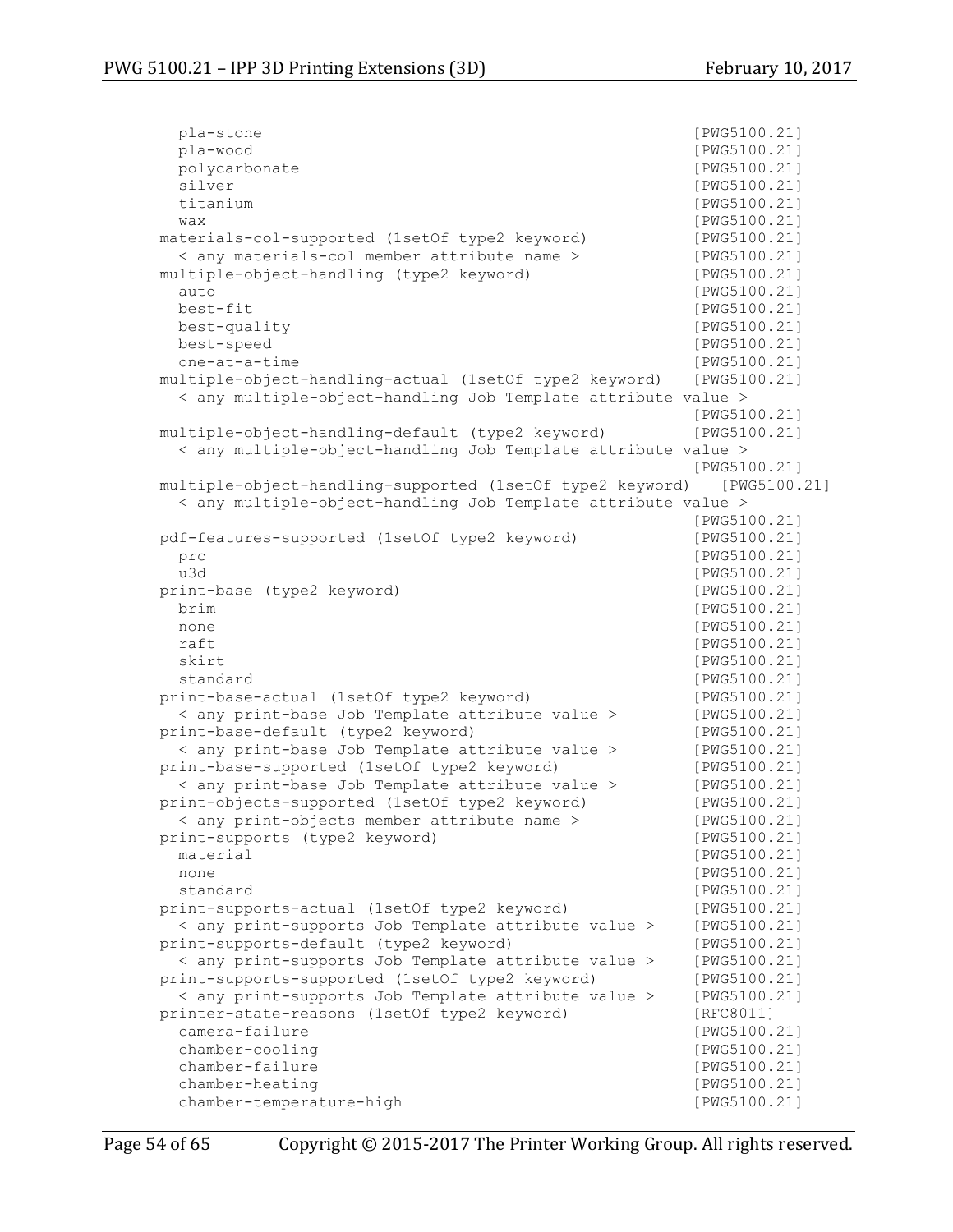chamber-temperature-low [PWG5100.21] extruder-cooling and a set of the set of the set of the set of the set of the set of the set of the set of the set of the set of the set of the set of the set of the set of the set of the set of the set of the set of the s extruder-failure [PWG5100.21] extruder-heating and control of the control of the control of the control of the control of the control of the control of the control of the control of the control of the control of the control of the control of the contro extruder-jam [PWG5100.21] extruder-temperature-high [PWG5100.21] extruder-temperature-low [PWG5100.21] fan-failure [PWG5100.21] lamp-at-eol [PWG5100.21] lamp-failure [PWG5100.21] lamp-near-eol [PWG5100.21] laser-at-eol [PWG5100.21] laser-failure [PWG5100.21] laser-near-eol [PWG5100.21]<br>material-empty [PWG5100.21] material-empty material-low [PWG5100.21] material-needed [PWG5100.21] motor-failure [PWG5100.21] platform-cooling [PWG5100.21] platform-failure [PWG5100.21] platform-heating [PWG5100.21] platform-temperature-high [PWG5100.21] platform-temperature-low [PWG5100.21]

## **13.3 Service Type Registration**

The DNS-SD service type defined in this specification will be published by IANA according to the procedures in Internet Assigned Numbers Authority (IANA) Procedures for the Management of the Service Name and Transport Protocol Port Number Registry [BCP165].

The registration template is as follows:

Service Name: ipps-3d Transport Protocol(s): tcp Assignee/Contact: Michael Sweet, msweet@apple.com Description: 3D Print services (3D printers) using the Internet Printing Protocol over HTTPS. Reference: http://ftp.pwg.org/pub/pwg/candidates/cs-ipp3d10-20170210- 5100.21.pdf Port Number: Service Code: Known Unauthorized Uses: Assignment Notes: Change controller is The Printer Working Group, c/o The IEEE Industry Standards and Technology Organization, 445 Hoes Lane, Piscataway, NJ 08854, USA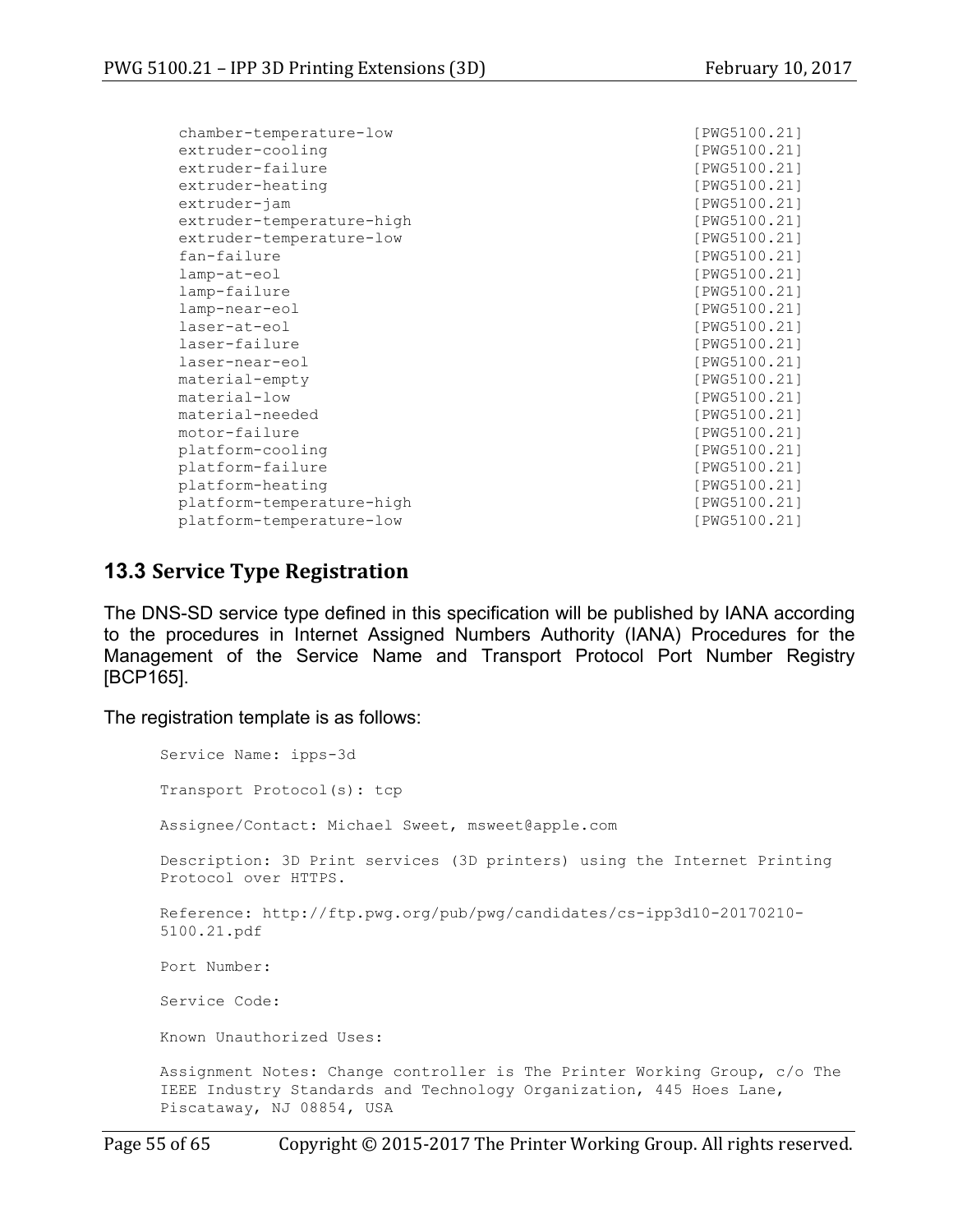## **13.4 MIME Media Type Registration**

The MIME media type defined in this specification will be published by IANA according to the procedures in Media Type Specifications and Registration Procedures [BCP13].

The registration template is as follows:

Type name: model Subtype name: 3mf Required parameters: N/A Optional parameters: N/A Encoding considerations: binary

Security considerations: 3MF files can be very large, particularly after decompression, which could fill a filesystem and cause a denial of service or system failure. This media type does not employ any sort of active or executable content. Neither privacy nor integrity protection is provided by the media type itself; if these protections are needed they must be implemented externally. Authentication, access control, and privacy/integrity are normally handled by the Internet Printing Protocol, Hyper-Text Transport Protocol, and Transport Layer Security.

Interoperability considerations:

Published specification: http://ftp.pwg.org/pub/pwg/candidates/cs-ipp3d10- 20170210-5100.21.pdf

Applications that use this media type: 3D modeling and slicing software

Fragment identifier considerations:

Additional information:

Deprecated alias names for this type: N/A

Magic number(s): N/A

File extension(s): 3mf

Macintosh file type code(s): N/A

Person & email address to contact for further information: Michael Sweet, msweet@apple.com

Intended usage: COMMON

Restrictions on usage: N/A

Author/Change controller: The Printer Working Group, c/o The IEEE Industry Standards and Technology Organization, 445 Hoes Lane, Piscataway, NJ 08854, USA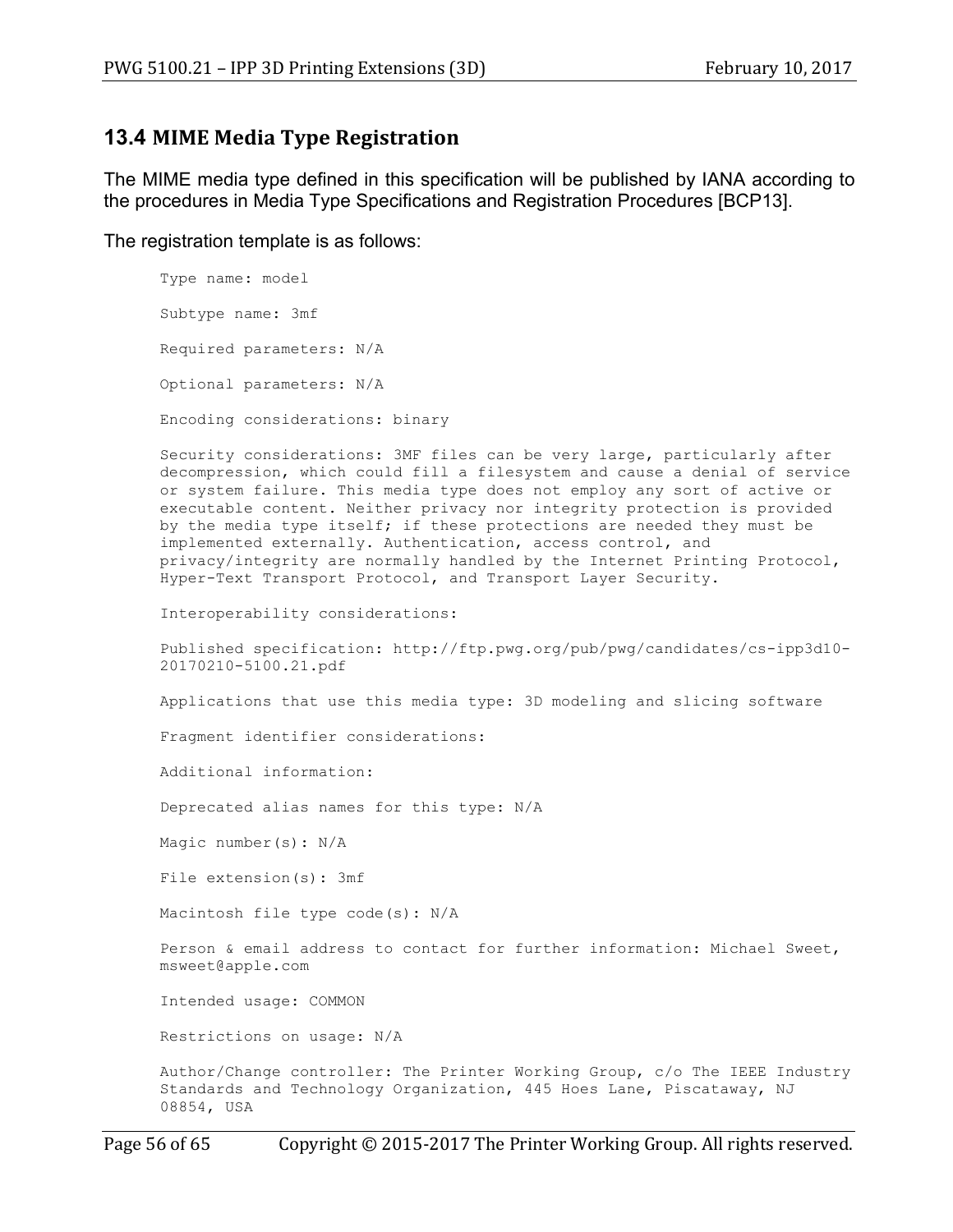Provisional registration? (standards tree only): No

## **13.5 Semantic Model Registrations**

The IPP attributes, values, and operations defined in this specification and listed in the preceding sections will be added to the PWG Semantic Model XML schema using the method defined in section 21 of [PWG5108.07].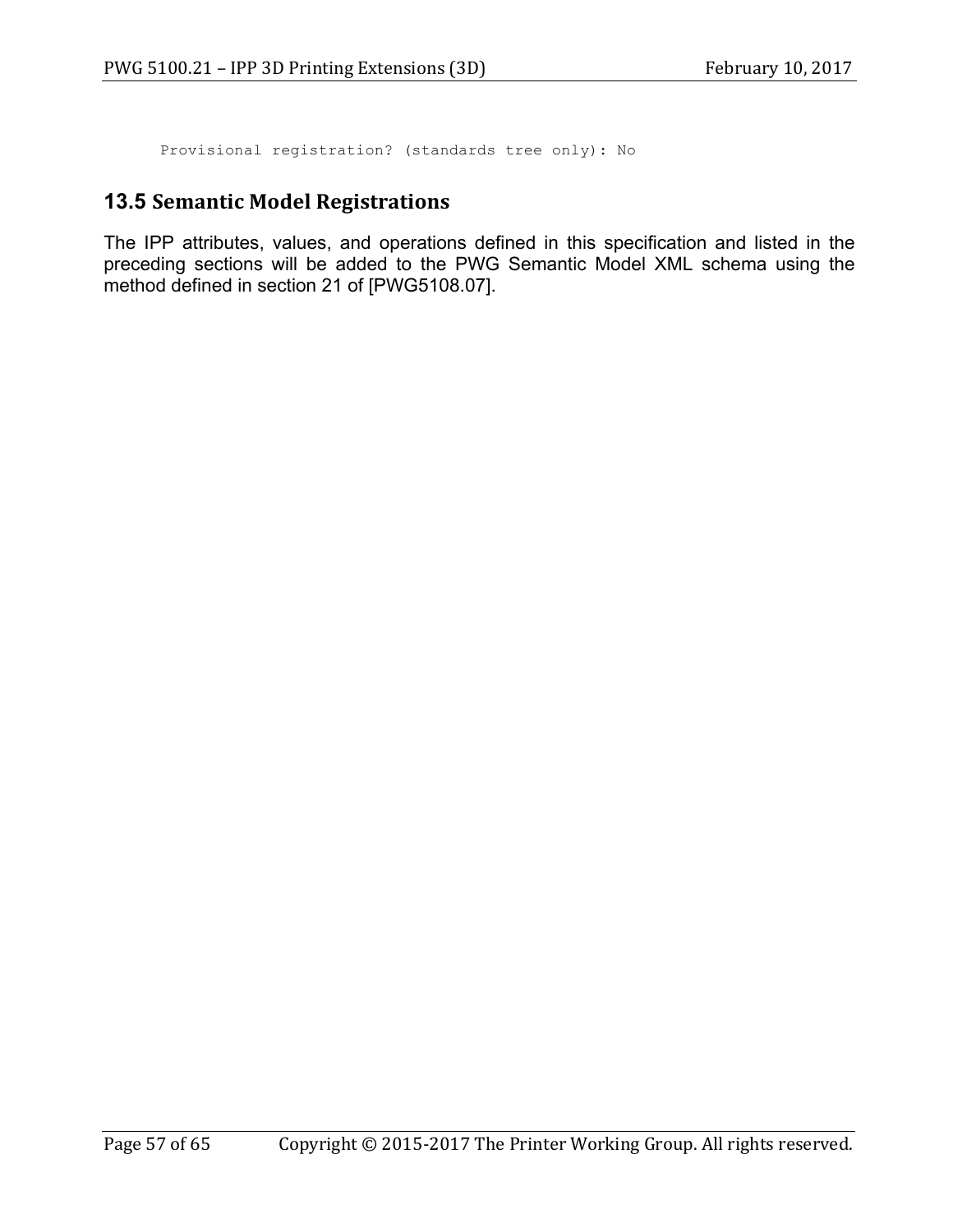# **14. References**

# **14.1 Normative References**

| [3MF]        | "3D Manufacturing Format Core Specification & Reference Guide<br>v1.0", http://www.3mf.io/wp-<br>content/uploads/2015/04/3MFcoreSpec 1.0.1.pdf                                                       |
|--------------|------------------------------------------------------------------------------------------------------------------------------------------------------------------------------------------------------|
| [BONJOUR]    | Apple Inc., "Bonjour Printing Specification Version 1.2", July 2013,<br>http://developer.apple.com/bonjour/                                                                                          |
| [ECMA363]    | "Universal 3D File Format", ECMA-363                                                                                                                                                                 |
| [IPP-USB]    | "IPP USB Specification",<br>http://www.usb.org/developers/devclass_docs                                                                                                                              |
| [ SO10646]   | "Information technology -- Universal Coded Character Set (UCS)",<br>ISO/IEC 10646:2011                                                                                                               |
| [ISO14739]   | "Document management -- 3D use of Product Representation<br>Compact (PRC) format -- Part 1: PRC 10001", ISO 14739-1:2014                                                                             |
| [ISO32000]   | "Document management - Portable document format - Part 1: PDF<br>1.7", ISO 32000-1:2008                                                                                                              |
| [JFIF]       | E. Hamilton, "JPEG File Interchange Format Version 1.02",<br>September 1992, http://www.w3.org/Graphics/JPEG/jfif3.pdf                                                                               |
| [PWG5100.5]  | D. Carney, T. Hastings, P. Zehler, "IPP: Document Object", PWG<br>5100.5-2003, October 2003, http://ftp.pwg.org/pub/pwg/candidates/cs-<br>ippdocobject10-20031031-5100.5.pdf                         |
| [PWG5100.11] | T. Hastings, D. Fullman, "IPP Job and Printer Extensions - Set 2<br>(JPS2)", PWG 5100.11-2010, October 2010,<br>http://ftp.pwg.org/pub/pwg/candidates/cs-ippjobprinterext10-<br>20101030-5100.11.pdf |
| [PWG5100.12] | M. Sweet, I. McDonald, "IPP Version 2.0, 2.1, and 2.2", PWG<br>5100.12-2015, October 2015,<br>http://ftp.pwg.org/pub/pwg/standards/std-ipp20-20151030-5100.12.pdf                                    |
| [PWG5100.13] | M. Sweet, I. McDonald, "IPP Job and Printer Extensions - Set 3<br>(JPS3)", PWG 5100.13-2012, July 2012,<br>http://ftp.pwg.org/pub/pwg/candidates/cs-ippjobprinterext3v10-<br>20120727-5100.13.pdf    |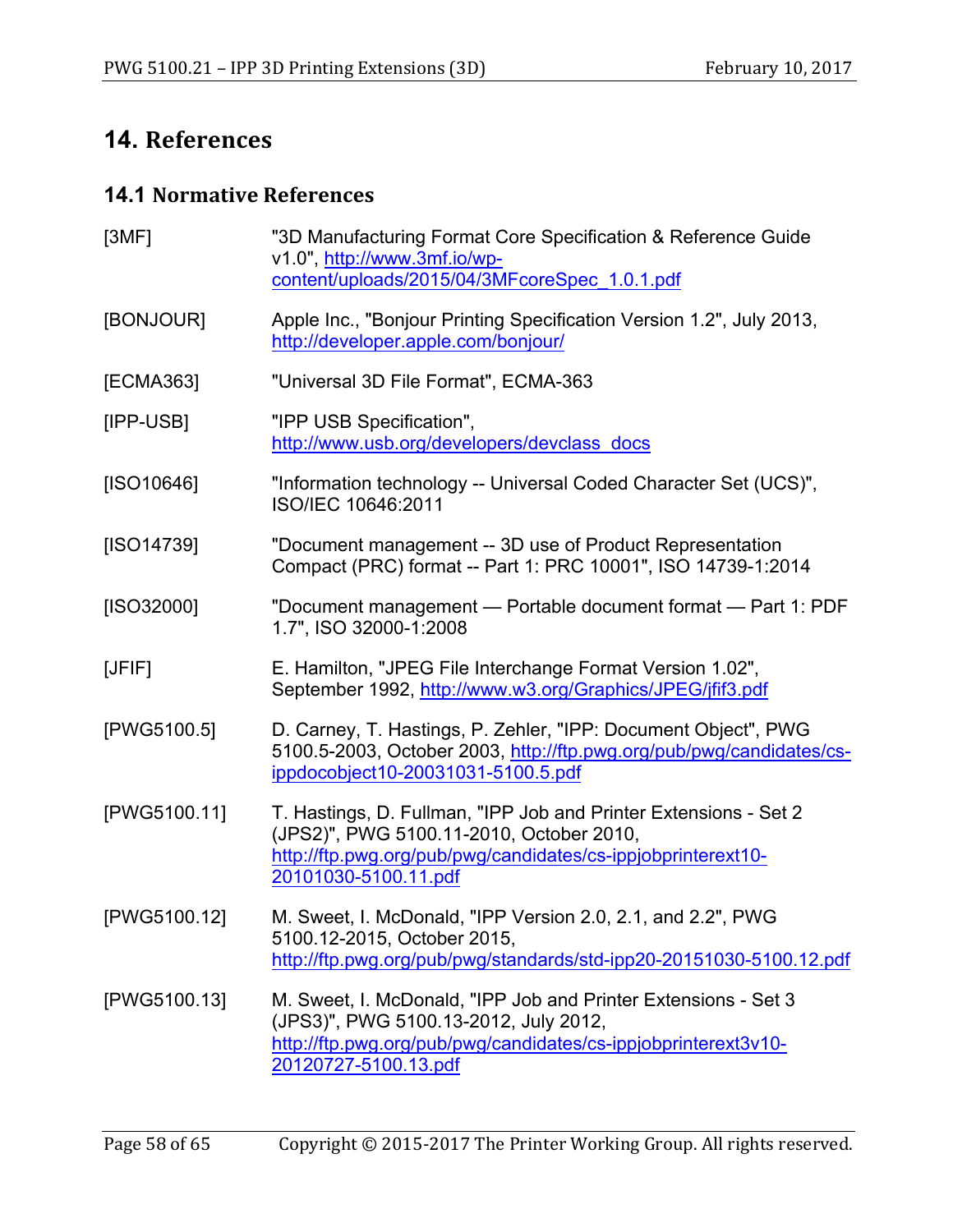| [PWG5100.14]     | M. Sweet, I. McDonald, A. Mitchell, J. Hutchings, "IPP Everywhere",<br>PWG 5100.14-2013, January 2013,<br>http://ftp.pwg.org/pub/pwg/candidates/cs-ippeve10-20130128-<br>5100.14.pdf               |
|------------------|----------------------------------------------------------------------------------------------------------------------------------------------------------------------------------------------------|
| [PWG5100.18]     | M. Sweet, I. McDonald, "IPP Shared Infrastructure Extensions<br>(INFRA)", PWG 5100.18-2015, June 2015,<br>http://ftp.pwg.org/pub/pwg/candidates/cs-ippinfra10-20150619-<br>5100.18.pdf             |
| [PWG5108.01]     | W. Wagner, P. Zehler, "MFD Model and Common Semantics", PWG<br>5108.01-2011, April 2011, http://ftp.pwg.org/pub/pwg/candidates/cs-<br>sm20-mfdmodel10-20110415-5108.1.pdf                          |
| [PWG5108.07]     | P. Zehler, "PWG Print Job Ticket and Associated Capabilities Version<br>1.0 (PJT)", PWG 5108.07-2012, August 2012,<br>http://ftp.pwg.org/pub/pwg/candidates/cs-sm20-pjt10-20120801-<br>5108.07.pdf |
| [RFC2083]        | T. Boutell, "PNG (Portable Network Graphics) Specification Version<br>1.0", RFC 2083, March 1997, http://tools.ietf.org/html/rfc2083                                                               |
| [RFC2119]        | S. Bradner, "Key words for use in RFCs to Indicate Requirement<br>Levels", RFC 2119/BCP 14, March 1997,<br>http://tools.ietf.org/html/rfc2119                                                      |
| [RFC2136]        | P. Vixie, S. Thomson, Y. Rekhter, J. Bound, "Dynamic Updates in the<br>Domain Name System (DNS UPDATE)", RFC 2136, April 1997,<br>http://tools.ietf.org/html/rfc2136                               |
| <b>[RFC3510]</b> | R. Herriot, I. McDonald, "Internet Printing Protocol/1.1: IPP URL<br>Scheme", RFC 3510, April 2003, http://tools.ietf.org/html/rfc3510                                                             |
| [RFC3805]        | R. Bergman, H. Lewis, I. McDonald, "Printer MIB v2", RFC 3805, June<br>2004, http://tools.ietf.org/html/rfc3805                                                                                    |
| [RFC3806]        | R. Bergman, H. Lewis, I. McDonald, "Printer Finishing MIB", RFC<br>3806, June 2004, http://tools.ietf.org/html/rfc3806                                                                             |
| <b>IRFC41221</b> | P. Leach, M. Mealling, R. Salz, "A Universally Unique IDentifier<br>(UUID) URN Namespace", RFC 4122, July 2005,<br>http://tools.ietf.org/html/rfc4122                                              |
| <b>[RFC4510]</b> | Zeilenga, K., Ed., "Lightweight Directory Access Protocol (LDAP):<br>Technical Specification Road Map", RFC 4510, June 2006,<br>http://tools.ietf.org/html/rfc4510                                 |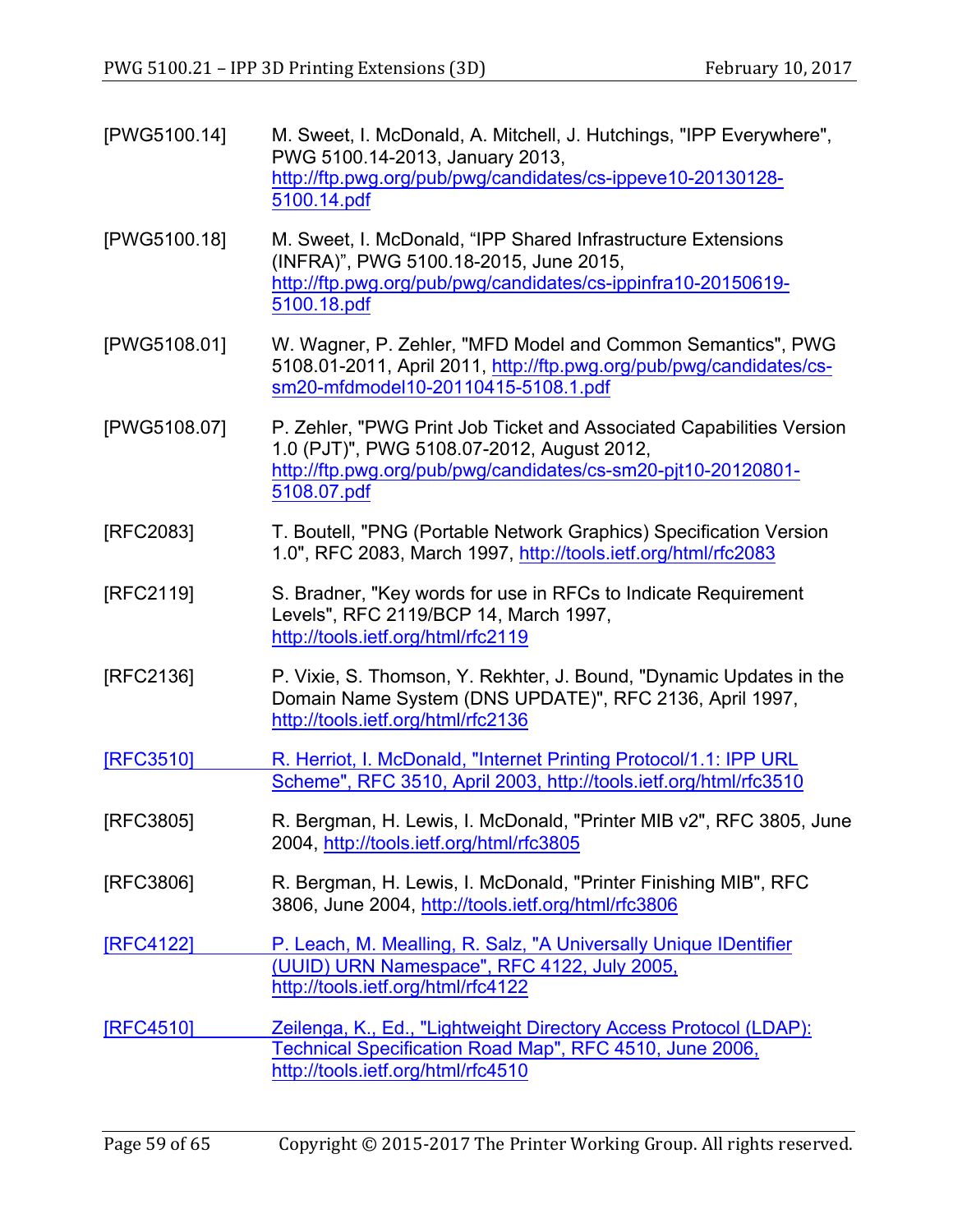| [RFC5198]     | J. Klensin, M. Padlipsky, "Unicode Format for Network Interchange",<br>RFC 5198, March 2008, http://tools.ietf.org/html/rfc5198                                      |
|---------------|----------------------------------------------------------------------------------------------------------------------------------------------------------------------|
| [RFC5246]     | T.Dierks, E. Rescorla, "Transport Layer Security 1.2", RFC 5246,<br>August 2008, http://tools.ietf.org/html/rfc5246                                                  |
| [RFC6762]     | S. Cheshire, M. Krochmal, "Multicast DNS", RFC 6762, February<br>2013, http://tools.ietf.org/html/rfc6762                                                            |
| [RFC6763]     | S. Cheshire, M. Krochmal, "DNS-Based Service Discovery", RFC<br>6763, February 2013, http://tools.ietf.org/html/rfc6763                                              |
| [RFC7230]     | R. Fielding, J. Reschke, "Hypertext Transfer Protocol (HTTP/1.1):<br>Message Syntax and Routing", RFC 7230, June 2014,<br>http://tools.ietf.org/html/rfc7230         |
| [RFC7232]     | R. Fielding, J. Reschke, "Hypertext Transfer Protocol (HTTP/1.1):<br>Conditional Requests", RFC 7232, June 2014,<br>http://tools.ietf.org/html/rfc7232               |
| [RFC7234]     | R. Fielding, M. Nottingham, J. Reschke, "Hypertext Transfer Protocol<br>(HTTP/1.1): Caching", RFC 7234, June 2014,<br>http://tools.ietf.org/html/rfc7234             |
| [RFC7472]     | I. McDonald, M. Sweet, "IPP over HTTPS Transport Binding and 'ipps'<br>URI Scheme", RFC 7472, March 2015,<br>http://tools.ietf.org/html/rfc7472                      |
| [RFC7612]     | P. Flemming, I. McDonald, "Lightweight Directory Access Protocol<br>(LDAP): Schema for Printer Services", RFC 7612, June 2015,<br>http://tools.ietf.org/html/rfc7612 |
| [RFC8011]     | M. Sweet, I. McDonald, "Internet Printing Protocol/1.1: Model and<br>Semantics", RFC 8011, January 2017, http://tools.ietf.org/html/rfc8011                          |
| [STD63]       | F. Yergeau, "UTF-8, a transformation format of ISO 10646", RFC<br>3629/STD 63, November 2003, http://tools.ietf.org/html/rfc3629                                     |
| [UAX9]        | Unicode Consortium, "Unicode Bidirectional Algorithm", UAX#9, June<br>2014,<br>http://www.unicode.org/reports/tr9/tr9-31.html                                        |
| [UAX14]       | Unicode Consortium, "Unicode Line Breaking Algorithm", UAX#14,<br>June 2014,<br>http://www.unicode.org/reports/tr14/tr14-33.html                                     |
| [UAX15]       | Unicode Consortium, "Normalization Forms", UAX#15, June 2014,<br>http://www.unicode.org/reports/tr15/tr15-41.html                                                    |
| Page 60 of 65 | Copyright © 2015-2017 The Printer Working Group. All rights reserved.                                                                                                |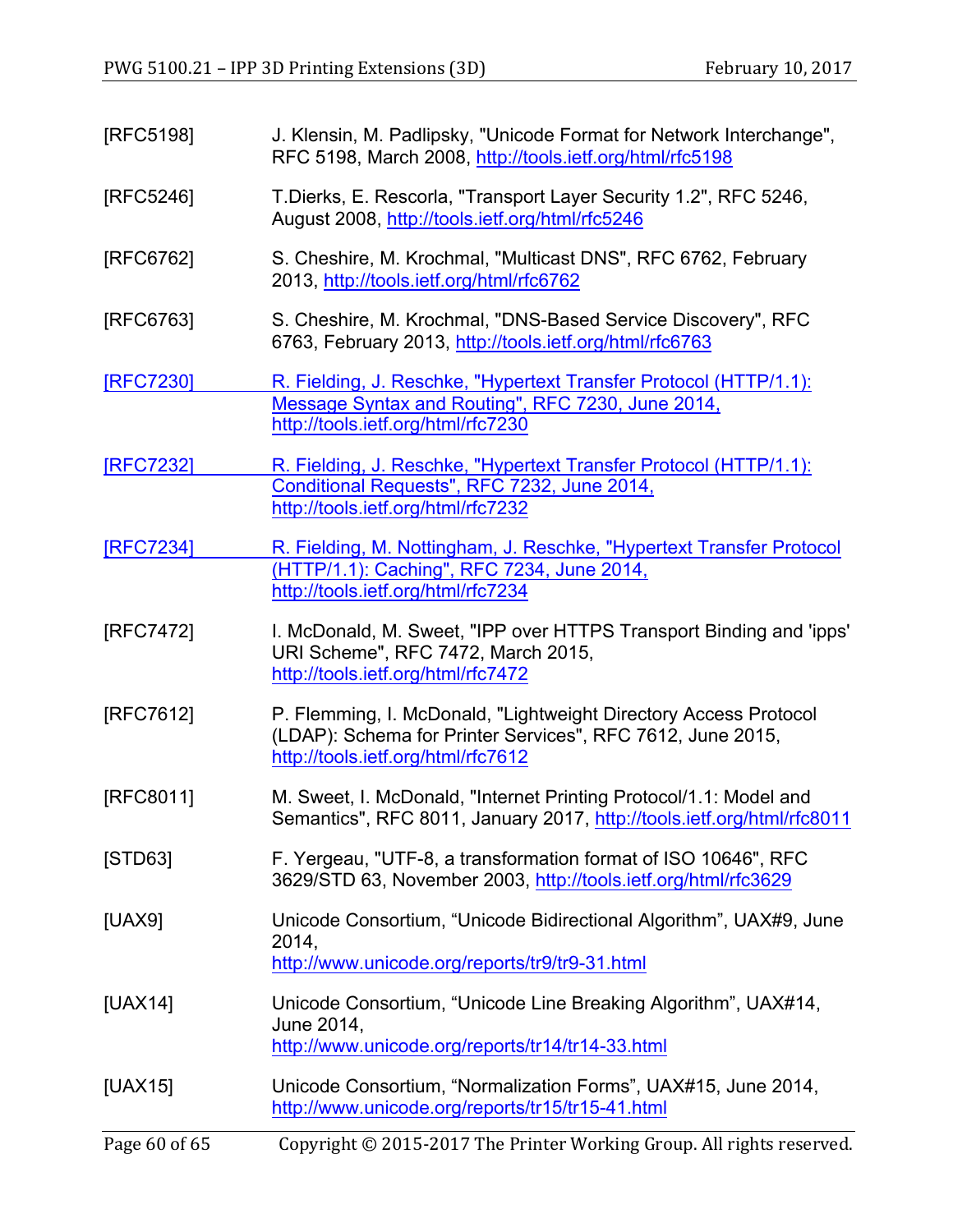| [UAX29]   | Unicode Consortium, "Unicode Text Segmentation", UAX#29, June<br>2014.<br>http://www.unicode.org/reports/tr29/tr29-25.html                     |
|-----------|------------------------------------------------------------------------------------------------------------------------------------------------|
| [UAX31]   | Unicode Consortium, "Unicode Identifier and Pattern Syntax",<br>UAX#31, June 2014,<br>http://www.unicode.org/reports/tr31/tr31-21.html         |
| [UNICODE] | Unicode Consortium, "Unicode Standard", Version 9.0.0, June 2016,<br>http://www.unicode.org/versions/Unicode9.0.0/                             |
| [UTS10]   | Unicode Consortium, "Unicode Collation Algorithm", UTS#10, June<br>2014.<br>http://www.unicode.org/reports/tr10/tr10-30.html                   |
| [UTS35]   | Unicode Consortium, "Unicode Locale Data Markup Language",<br>UTS#35, September 2014,<br>http://www.unicode.org/reports/tr35/tr35-37/tr35.html |
| [UTS39]   | Unicode Consortium, "Unicode Security Mechanisms", UTS#39,<br>September 2014,<br>http://www.unicode.org/reports/tr39/tr39-9.html               |

# **14.2 Informative References**

| [BCP13]     | N. Freed, J. Klensin, T. Hansen, "Media Type Specifications and<br>Registration Procedures", BCP 13, RFC 6838,<br>http://tools.ietf.org/html/rfc6838                                                                                                                    |
|-------------|-------------------------------------------------------------------------------------------------------------------------------------------------------------------------------------------------------------------------------------------------------------------------|
| [BCP165]    | M. Cotton, L. Eggert, J. Touch, M. Westerlund, S. Cheshire, "Internet"<br>Assigned Numbers Authority (IANA) Procedures for the Management<br>of the Service Name and Transport Protocol Port Number Registry",<br>BCP 165, RFC 6335, http://tools.ietf.org/html/rfc6335 |
| [IPPSAMPLE] | "ISTO-PWG IPP Sample Code Repository",<br>https://github.com/istopwg/ippsample                                                                                                                                                                                          |
| [ SO52915]  | "Specification for Additive Manufacturing File Format (AMF) Version<br>1.2", ISO/ASTM 52915:2016                                                                                                                                                                        |
| [RFC3196]   | T. Hastings, C. Manros, P. Zehler, C. Kugler, H. Holst, "Internet"<br>Printing Protocol/1.1: Implementer's Guide", RFC 3196, November<br>2001, http://tools.ietf.org/html/rfc3196                                                                                       |
| [STLFORMAT] | 3D Systems, Inc., "SLC File Specification", 1994                                                                                                                                                                                                                        |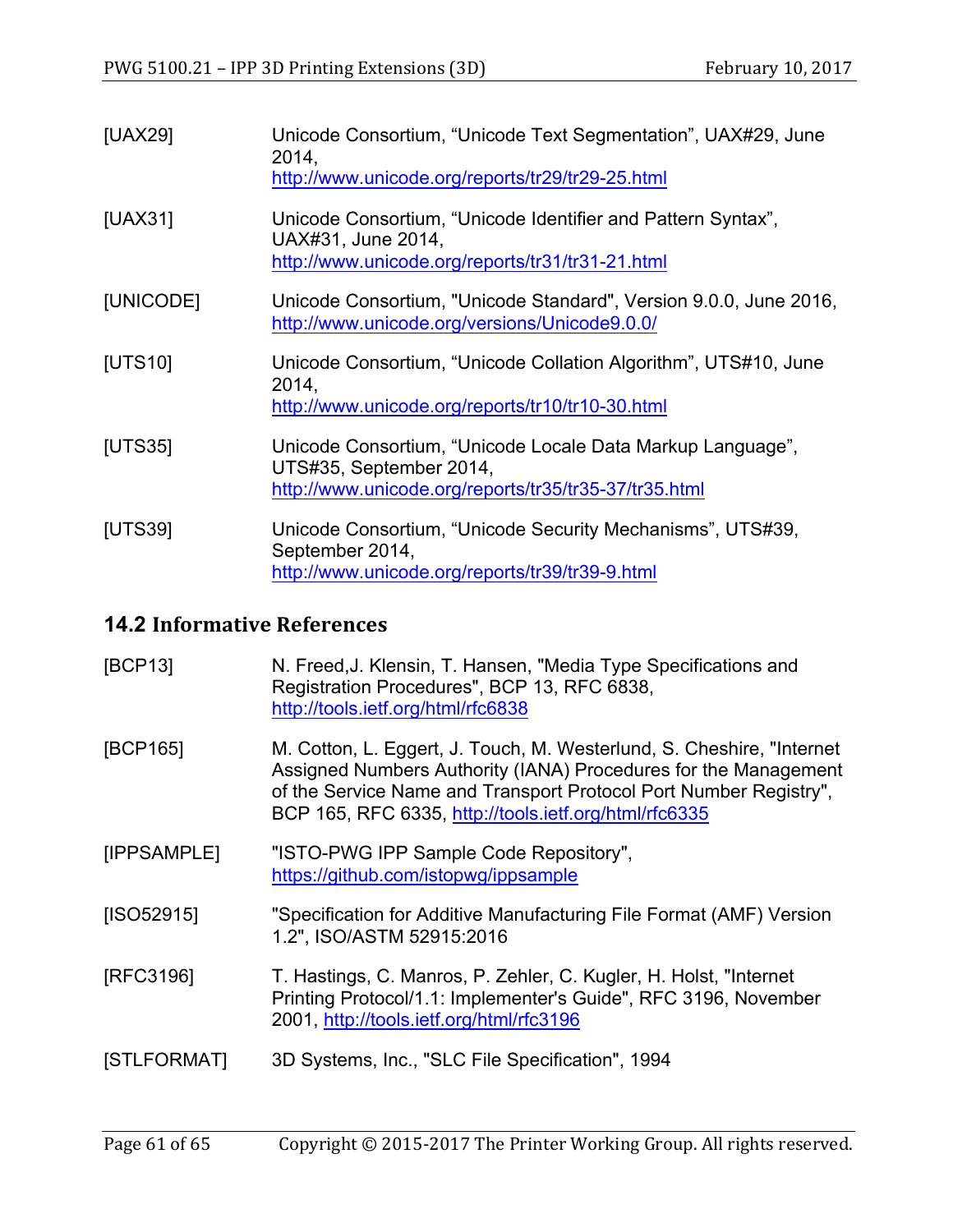| [UNISECFAQ] | Unicode Consortium "Unicode Security FAQ", November 2013,<br>http://www.unicode.org/faq/security.html                                       |
|-------------|---------------------------------------------------------------------------------------------------------------------------------------------|
| [UTR17]     | Unicode Consortium "Unicode Character Encoding Model", UTR#17,<br>November 2008,<br>http://www.unicode.org/reports/tr17/tr17-7.html         |
| [UTR20]     | Unicode Consortium "Unicode in XML and other Markup Languages",<br>UTR#20, January 2013,<br>http://www.unicode.org/reports/tr20/tr20-9.html |
| [UTR23]     | Unicode Consortium "Unicode Character Property Model", UTR#23,<br>November 2008,<br>http://www.unicode.org/reports/tr23/tr23-9.html         |
| [UTR33]     | Unicode Consortium "Unicode Conformance Model", UTR#33,<br>November 2008,<br>http://www.unicode.org/reports/tr33/tr33-5.html                |

# **15. Author's Address**

Primary author:

Michael Sweet Apple Inc. 1 Infinite Loop MS 111-HOMC Cupertino, CA 95014 msweet@apple.com

The authors would also like to thank the following individuals for their contributions to this standard:

Olliver Schinagl, Ultimaker B.V. Michael Scrutton, Adobe Systems Emmet Lalish, Microsoft Corporation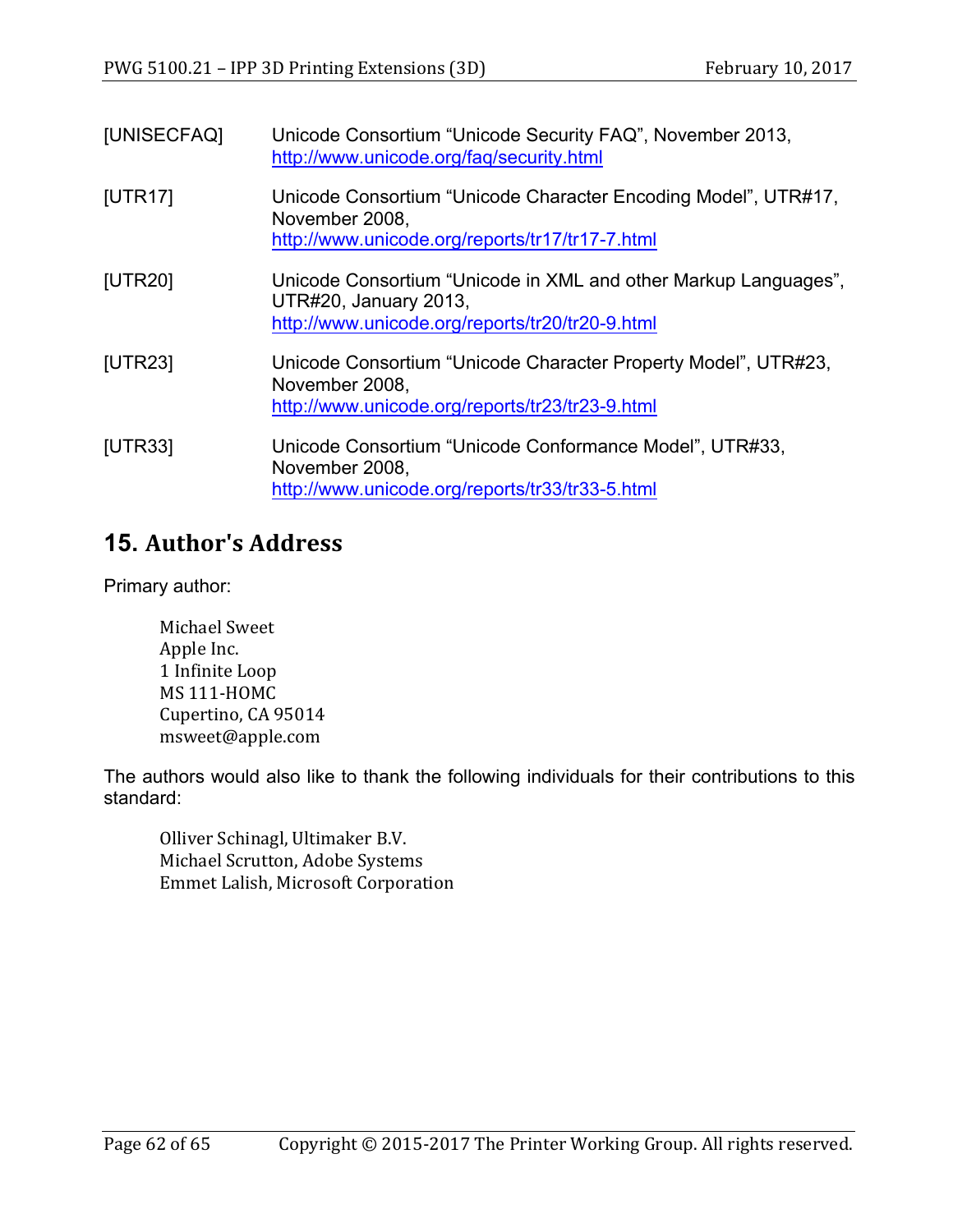# **16. Object Definition Languages (ODLs)**

This section provides information on several commonly used ODLs with either existing (registered) or suggested MIME media types.

# **16.1 3D Manufacturing Format (3MF)**

3MF [3MF] is a freely-available format based on the Open Packaging Conventions that provides geometry, material, and texture information necessary to support a wide variety of 3D printers. Materials can be named and composed within the geometry, facilitating multiple material support in coordination with a Job Ticket.

The registered MIME media type for the original Microsoft published specification is "application/vnd.ms-3mfdocument". The MIME media type for the 3MF Consortium's published specification is "model/3mf".

# **16.2 Additive Manufacturing Format (AMF)**

AMF [ISO52915] is a relatively new format that was designed as a replacement for the Standard Tessellation Language (STL). Its use has been hampered by the lack of a freelyavailable specification, but has several advantages over STL including:

- 1. Shared vertices which eliminates holes and other breaks in the surface geometry of objects,
- 2. Specification of multiple materials in a single file,
- 3. Curved surfaces can be specified, and
- 4. Coordinates use explicit units for proper output dimensions.

The suggested (but not registered) MIME media type is 'model/amf'.

# **16.3 Portable Document Format (PDF)**

PDF [ISO32000] is widely supported for 2D printing and has two 3D formats that are used to embed 3D objects - PRC [ISO14739-1] and U3D [ECMA363]. The registered MIME media type for PDF is "application/pdf".

[For discussion: define a "model/pdf" MIME media type for PDFs containing 3D content?]

# **16.4 Standard Tessellation Language (STL)**

STL [STLFORMAT] is widely supported by existing client software. The registered MIME media type is 'application/sla'.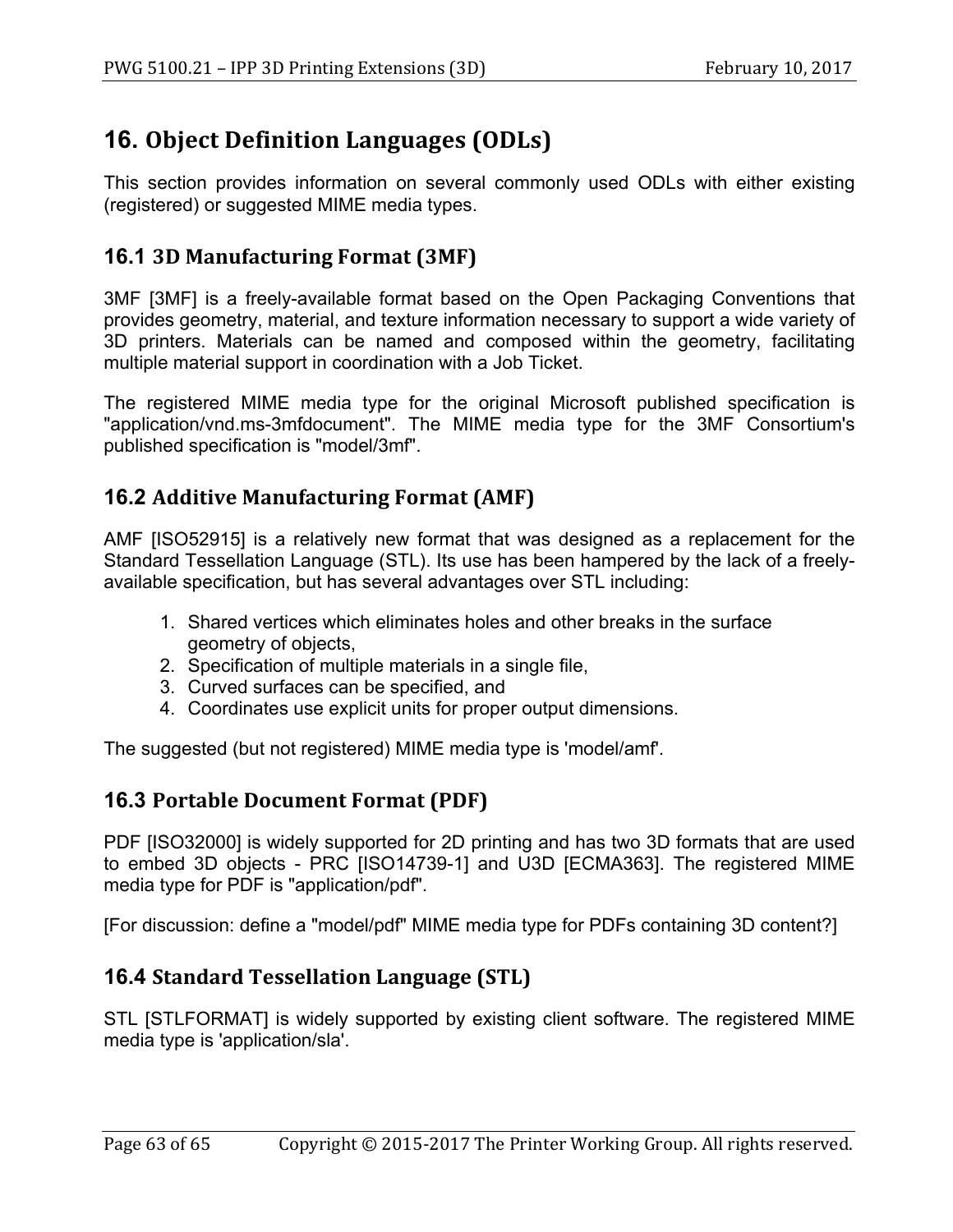# **17. Design Choices**

This section documents some of the design choices that were made during the development of this specification.

# **17.1 Units for Length Values**

The default unit for most length values is hundredths of millimeters (1/2540th of an inch), matching the units for 2D printing and providing a range of 0.01mm to 21.47km. This was determined to be sufficient for the class of printers this specification targets.

# **17.2 Units for Thickness Values**

The default unit for most thickness values is nanometers, which provides a range of 0.000001mm to 2.147m. This was determined to be sufficient for the class of printers this specification targets.

# **17.3** Use of Celsius for Temperatures

The various integer attributes for temperature use degrees Celsius. This was done because most existing printers and materials are specified using degrees Celsius. There is no advantage to using degrees Fahrenheit or Kelvin, and forcing Clients and Printers to perform additional unit conversions could cause safety issues. All temperature attributes use a range of -273 (absolute zero) to MAX (2147483647 - significantly hotter than our sun) to allow flexibility.

# **17.4 Explicit Units for Other Values**

Some attributes have a companion "xxx-units" attribute that specifies an explicit unit for the given measurement(s). The initial list of unit values for each attribute has been limited to those necessary for current printers and technologies at the time of writing of this specification in order to minimize interoperability issues.

# **17.5 Intent vs. Process**

The IPP Model [RFC8011], and more generally the PWG Semantic Model [PWG5108.1], have long focused on Job Tickets specifying "what" is wanted for the printed output vs. "how" that output is produced. This focus has served IPP well and allowed it to be used with wildly different printing technologies.

During the development of this specification, attributes that define a specific process or technological parameter have been introduced and later replaced by intent-based alternatives that allow an implementation to select suitable process-based parameters at